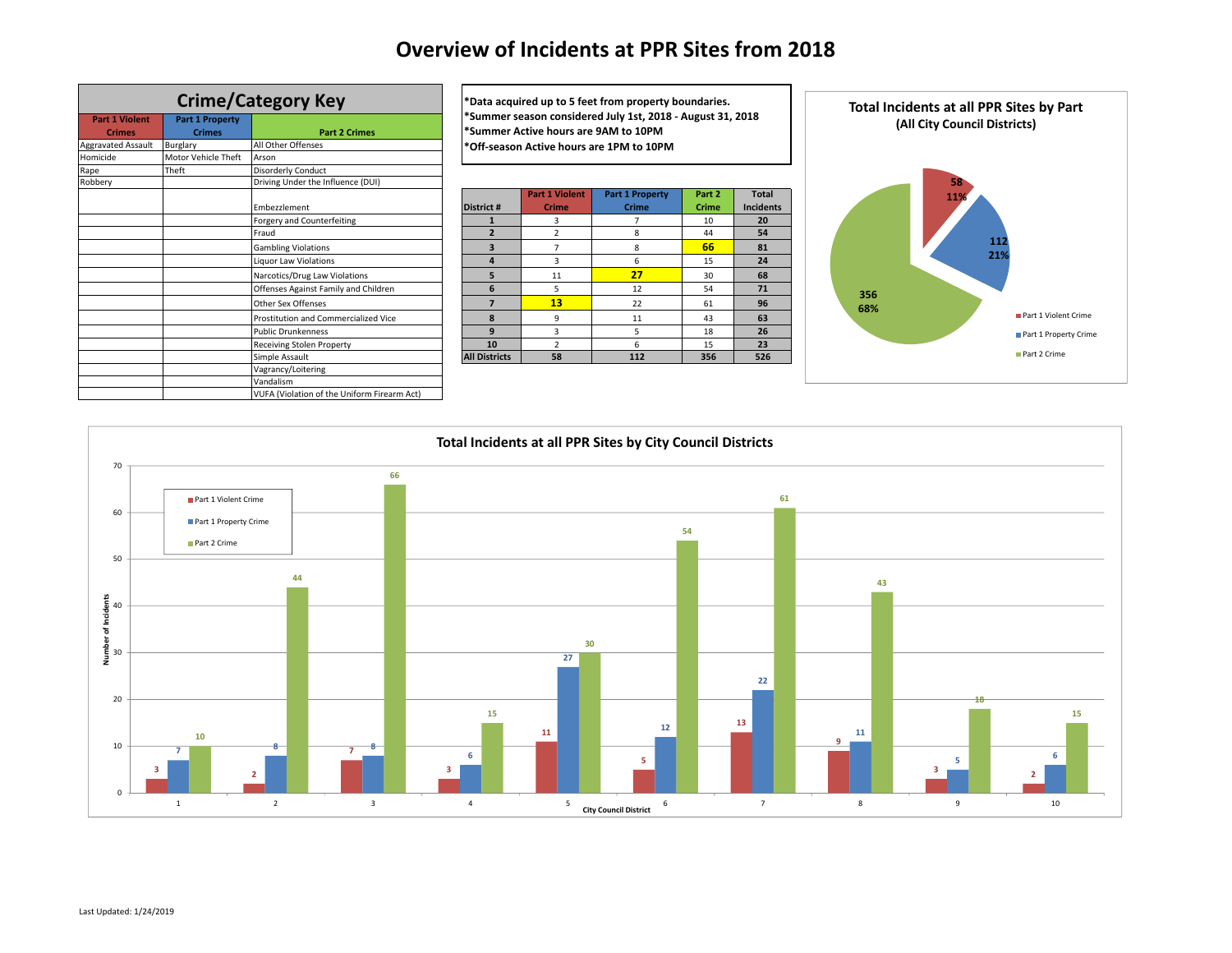### **2018 Summary Analysis from City Council District 1**

| <b>Site Name</b>                     | # of Incidents | Category              | <b>Crime Category</b>          |                                       | <b>Part 1 Violent Crime</b>                 | Part 1 Property Crime   Part 2 Crime |    | <b>Total Inc</b> |
|--------------------------------------|----------------|-----------------------|--------------------------------|---------------------------------------|---------------------------------------------|--------------------------------------|----|------------------|
| <b>Cohocksink Recreation Center</b>  |                | Part 1 Violent Crime  | Robbery No Firearm             | <b>All Other Offenses</b>             |                                             |                                      |    |                  |
| <b>Cohocksink Recreation Center</b>  |                | Part 1 Property Crime | Theft from Vehicle             | <b>Narcotic / Drug Law Violations</b> |                                             |                                      |    |                  |
| <b>Cohocksink Recreation Center</b>  |                | Part 2 Crime          | Narcotic / Drug Law Violations | <b>Other Assaults</b>                 |                                             |                                      |    |                  |
| Columbus Square                      |                | Part 2 Crime          | Other Assaults                 | <b>Recovered Stolen Motor Vehicle</b> |                                             |                                      |    |                  |
| Columbus Square                      |                | Part 2 Crime          | Vandalism/Criminal Mischief    | <b>Robbery Firearm</b>                |                                             |                                      |    |                  |
| Columbus Square                      |                | Part 2 Crime          | All Other Offenses             | <b>Robbery No Firearm</b>             |                                             |                                      |    |                  |
| Dr. Nicola Capitolo Playground       |                | Part 2 Crime          | <b>Other Assaults</b>          | <b>Theft from Vehicle</b>             |                                             |                                      |    |                  |
| Dr. Nicola Capitolo Playground       |                | Part 1 Property Crime | Thefts                         | <b>Thefts</b>                         |                                             |                                      |    |                  |
| Dr. Nicola Capitolo Playground       |                | Part 1 Property Crime | Theft from Vehicle             | <b>Vandalism/Criminal Mischief</b>    |                                             |                                      |    |                  |
| Frank Palumbo Recreation Center      |                | Part 2 Crime          | Other Assaults                 | <b>Total Categories</b>               |                                             |                                      | 10 | 20               |
| Robert T. Heitzman Recreation Center |                | Part 2 Crime          | Vandalism/Criminal Mischief    |                                       |                                             |                                      |    |                  |
| Samuel Recreation Center             |                | Part 1 Violent Crime  | Robbery No Firearm             |                                       | <b>Total Incidents at PPR Sites by Part</b> |                                      |    |                  |
| Starr Garden Playground              |                | Part 1 Property Crime | Theft from Vehicle             |                                       | <b>City Council District 1</b>              |                                      |    |                  |
| <b>Stokely Playground</b>            |                | Part 1 Violent Crime  | Robbery Firearm                |                                       |                                             | Part 1 Violent                       |    |                  |
| Tip Top Playground                   |                | Part 1 Property Crime | Theft from Vehicle             |                                       |                                             |                                      |    |                  |
| <b>Tip Top Playground</b>            |                | Part 1 Property Crime | Recovered Stolen Motor Vehicle |                                       |                                             | Crime                                |    |                  |
| <b>Total Incidents in District</b>   | 20             |                       |                                |                                       |                                             |                                      |    |                  |

| <b>Site Name</b>                       | # of Incidents Category |                       | <b>Crime Category</b>          |                                       | <b>Part 1 Violent Crime</b> | Part 1 Property Crime   Part 2 Crime   Total Incidents |  |
|----------------------------------------|-------------------------|-----------------------|--------------------------------|---------------------------------------|-----------------------------|--------------------------------------------------------|--|
| <b>Cohocksink Recreation Center</b>    |                         | Part 1 Violent Crime  | Robbery No Firearm             | <b>All Other Offenses</b>             |                             |                                                        |  |
| <b>Cohocksink Recreation Center</b>    |                         | Part 1 Property Crime | Theft from Vehicle             | <b>Narcotic / Drug Law Violations</b> |                             |                                                        |  |
| <b>Cohocksink Recreation Center</b>    |                         | Part 2 Crime          | Narcotic / Drug Law Violations | <b>Other Assaults</b>                 |                             |                                                        |  |
| Columbus Square                        |                         | Part 2 Crime          | <b>Other Assaults</b>          | <b>Recovered Stolen Motor Vehicle</b> |                             |                                                        |  |
| Columbus Square                        |                         | Part 2 Crime          | Vandalism/Criminal Mischief    | <b>Robbery Firearm</b>                |                             |                                                        |  |
| Columbus Square                        |                         | Part 2 Crime          | All Other Offenses             | <b>Robbery No Firearm</b>             |                             |                                                        |  |
| Dr. Nicola Capitolo Playground         |                         | Part 2 Crime          | <b>Other Assaults</b>          | <b>Theft from Vehicle</b>             |                             |                                                        |  |
| Dr. Nicola Capitolo Playground         |                         | Part 1 Property Crime | Thefts                         | <b>Thefts</b>                         |                             |                                                        |  |
| Dr. Nicola Capitolo Playground         |                         | Part 1 Property Crime | Theft from Vehicle             | <b>Vandalism/Criminal Mischief</b>    |                             |                                                        |  |
| <b>Frank Palumbo Recreation Center</b> |                         | Part 2 Crime          | Other Assaults                 | <b>Total Categories</b>               |                             |                                                        |  |

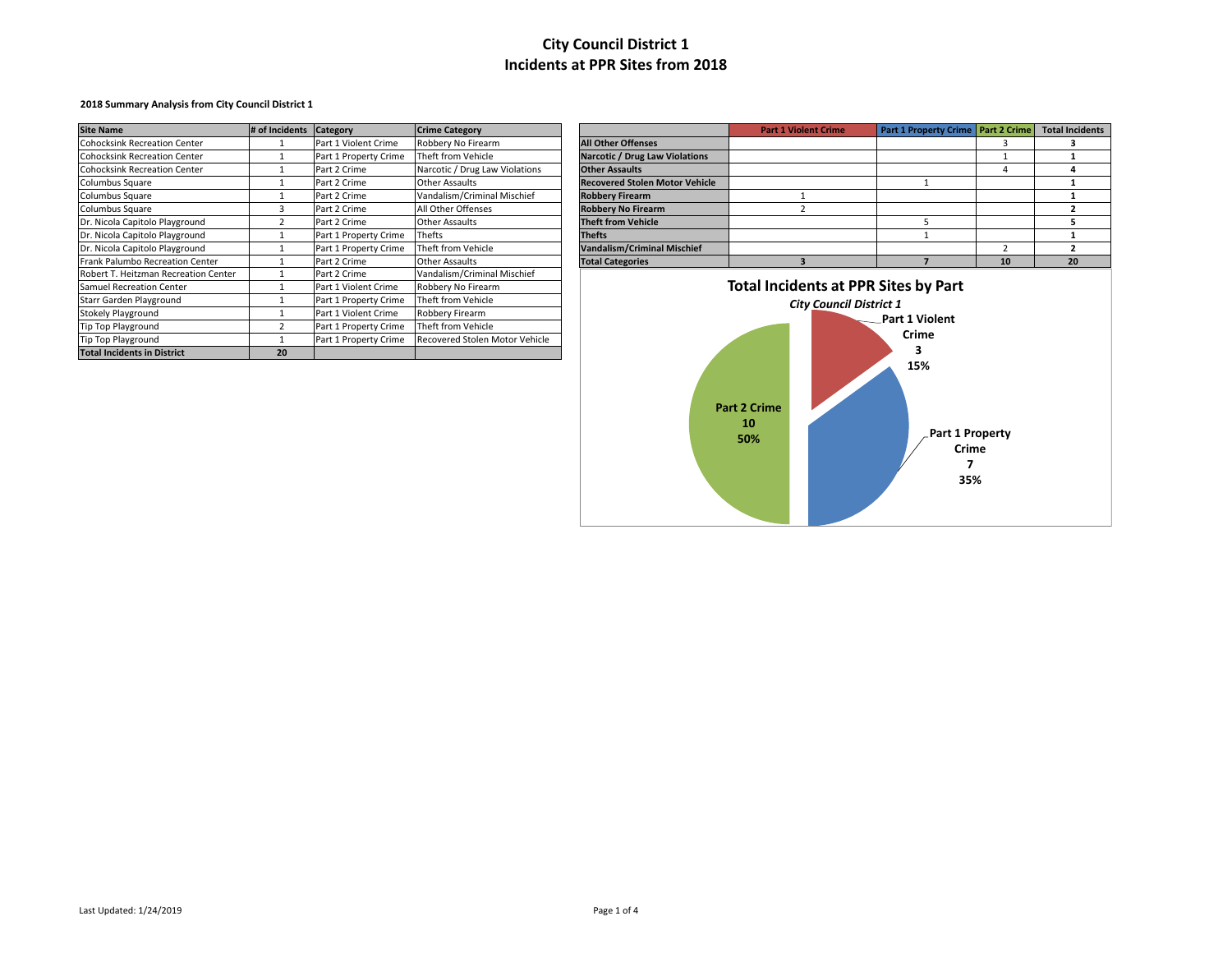| <b>Crime Category</b>                    | 2018 |
|------------------------------------------|------|
| Narcotic / Drug Law Violations           |      |
| Robbery No Firearm                       |      |
| Theft from Vehicle                       |      |
|                                          |      |
|                                          |      |
| <b>Catgories</b><br>Part 1 Violent Crime | 2018 |
| Part 1 Property Crime                    |      |
| Part 2 Crime                             |      |



| <b>Cohocksink Rec Center Summary Analysis</b> |      |                                | Summer                         | <b>Active</b> | Non-Active | <b>TOTAL</b> |
|-----------------------------------------------|------|--------------------------------|--------------------------------|---------------|------------|--------------|
|                                               |      | <b>Total Incidents by Part</b> | Narcotic / Drug Law Violations |               |            |              |
| <b>Crime Category</b>                         | 2018 | <b>Cohocksink Rec Center</b>   | <b>TOTAL</b>                   |               |            |              |
|                                               |      |                                |                                |               |            |              |

| Robbery No Firearm |      |              |                |  | Off-Season         | <b>Active</b> | Non-Active | <b>TOTAL</b> |
|--------------------|------|--------------|----------------|--|--------------------|---------------|------------|--------------|
| Theft from Vehicle |      | Part 2       | Part 1         |  | Robbery No Firearm |               |            |              |
|                    |      | <b>Crime</b> | <b>Violent</b> |  | Theft from Vehicle |               |            |              |
| <b>Catgories</b>   | 2018 |              | <b>Crime</b>   |  | <b>TOTAL</b>       |               |            |              |

### **Columbus Square Summary Analysis**

| <b>Crime Category</b>       | 2018 |
|-----------------------------|------|
| All Other Offenses          |      |
| <b>Other Assaults</b>       |      |
| Vandalism/Criminal Mischief |      |

| <b>Catgories</b>       | 2018 |
|------------------------|------|
| Part 2 Crime           |      |
| <b>Total Incidents</b> |      |



|                       |      | <b>Total Incidents by Part</b> | Summer       | <b>Active</b> | Non-Active TOTAL |  |
|-----------------------|------|--------------------------------|--------------|---------------|------------------|--|
| <b>Crime Category</b> | 2018 | Columbus Sauare                |              |               |                  |  |
| All Other Offenses    |      |                                | <b>TOTAL</b> |               |                  |  |

| _                           |      |              |                             |               |                  |  |
|-----------------------------|------|--------------|-----------------------------|---------------|------------------|--|
| Vandalism/Criminal Mischief |      | Part 2       | Off-Season                  | <b>Active</b> | Non-Active TOTAL |  |
|                             |      | <b>Crime</b> | All Other Offenses          |               |                  |  |
| <b>Catgories</b>            | 2018 |              | <b>Other Assaults</b>       |               |                  |  |
| Part 2 Crime                |      | 100%         | Vandalism/Criminal Mischief |               |                  |  |
| <b>Total Incidents</b>      |      |              | <b>TOTAL</b>                |               |                  |  |

### **Capitolo Playground Summary Analysis**

| <b>Crime Category</b> | 2018 |
|-----------------------|------|
| <b>Other Assaults</b> |      |
| Thefts                |      |
| Theft from Vehicle    |      |

| <b>Catgories</b>       | 2018 |
|------------------------|------|
| Part 1 Property Crime  |      |
| Part 2 Crime           |      |
| <b>Total Incidents</b> |      |



| Capitolo Playground Summary Analysis |      |                         | Summer       | Active | Non-Active | <b>TOTAL</b> |
|--------------------------------------|------|-------------------------|--------------|--------|------------|--------------|
|                                      |      | Total Incidents by Part |              |        |            |              |
| <b>Crime Category</b>                | 2018 | Capitolo Playground     | <b>TOTAL</b> |        |            |              |

| _                     |      |              |                                 |                       |               |                  |  |
|-----------------------|------|--------------|---------------------------------|-----------------------|---------------|------------------|--|
| Thefts                |      |              | Part 1                          | Off-Season            | <b>Active</b> | Non-Active TOTAL |  |
| Theft from Vehicle    |      | Part 2 Crime | <b>Property</b><br><b>Crime</b> | <b>Other Assaults</b> |               |                  |  |
|                       |      |              |                                 | Thefts.               |               |                  |  |
| <b>Catgories</b>      | 2018 | 50%          | 50%                             | Theft from Vehicle    |               |                  |  |
| Part 1 Property Crime |      |              |                                 | <b>TOTAL</b>          |               |                  |  |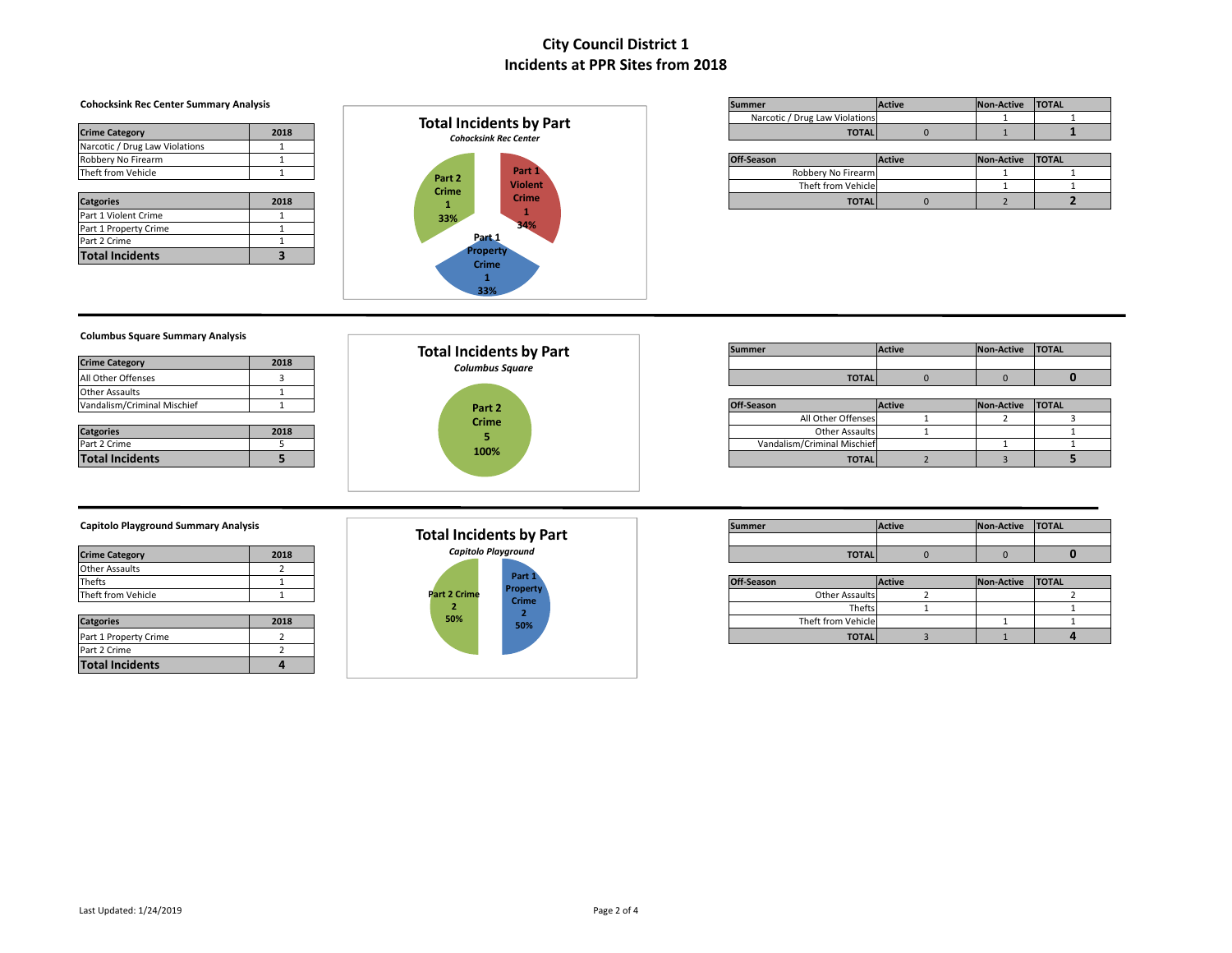#### **Palumbo** Rec Center Summary Analysis **Contract Contract Contract Contract Contract Contract Contract Contract Contract Contract Contract Contract Contract Contract Contract Contract Contract Contract Contract Contract Con Crime Category 2018 TOTAL** 0 0 **0** Other Assaults 1 **Off-Season Active Active Non-Active TOTAL Other Assaults Active 1 Catgories 2018** Other Assaults 1 1 Part 2 Crime 1 **TOTAL** 0 1 **1 Total Incidents 1 Heitzman Rec Center Summary Analysis Summer Active Active Non-Active TOTAL Crime Category 2018** Vandalism/Criminal Mischief 1 1 1 **Heltzman Rec Center** 1 1 **1 TOTAL** 0 0 0 0 0 **Off-Season Active Active Non-Active TOTAL** Vandalism/Criminal Mischief 1 1 1 1 1 **Catgories 2018 TOTAL** 0 1 **1** Part 2 Crime 1 **Total Incidents 1 Samuel Rec Center Summary Analysis Summer Active Active Non-Active TOTAL Crime Category 2018** Robbery No Firearm 1 **TOTAL** 0 0 **0 Off-Season Active Active Non-Active TOTAL** Robbery No Firearm 1 1 **Catgories 2018 TOTAL** 1 0 **1** Part 1 Violent Crime 1 **Total Incidents 1 Part 1 Violent Crime 1 100% Total Incidents by Part** *Samuel Rec Center* **Part 2 Crime 1 100% Total Incidents by Part** *Palumbo Rec Center* **Part 2 Crime 1 100% Total Incidents by Part** *Heitzman Rec Center*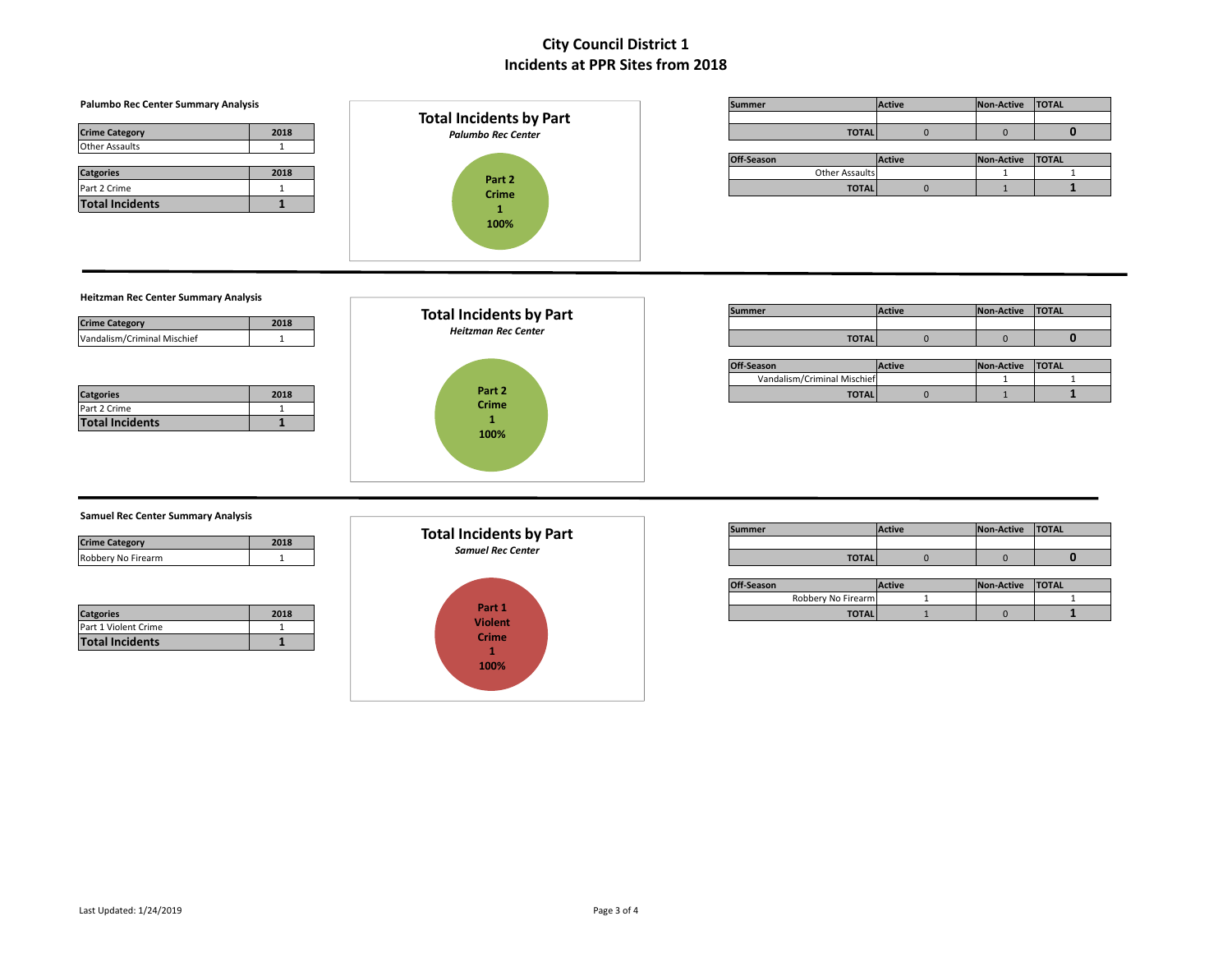| <b>Starr Garden Playground Summary Analysis</b>   |                                |                                |               |                   |                |  |  |  |  |  |
|---------------------------------------------------|--------------------------------|--------------------------------|---------------|-------------------|----------------|--|--|--|--|--|
|                                                   |                                | <b>Summer</b>                  | <b>Active</b> | Non-Active        | <b>TOTAL</b>   |  |  |  |  |  |
| <b>Crime Category</b><br>2018                     | <b>Total Incidents by Part</b> |                                |               |                   |                |  |  |  |  |  |
| Theft from Vehicle<br>$\mathbf{1}$                | <b>Starr Garden Playground</b> | <b>TOTAL</b>                   | $\mathbf{0}$  | $\mathbf{0}$      | $\mathbf{0}$   |  |  |  |  |  |
|                                                   |                                |                                |               |                   |                |  |  |  |  |  |
|                                                   |                                | Off-Season                     | <b>Active</b> | <b>Non-Active</b> | <b>TOTAL</b>   |  |  |  |  |  |
|                                                   |                                | Theft from Vehicle             | 1             |                   | $\mathbf{1}$   |  |  |  |  |  |
| <b>Catgories</b><br>2018                          | Part 1                         | <b>TOTAL</b>                   | $\mathbf{1}$  | $\mathbf{0}$      | $\mathbf{1}$   |  |  |  |  |  |
| Part 1 Property Crime<br>$\mathbf{1}$             | Property                       |                                |               |                   |                |  |  |  |  |  |
| $\mathbf{1}$<br><b>Total Incidents</b>            | <b>Crime</b><br>$\mathbf{1}$   |                                |               |                   |                |  |  |  |  |  |
|                                                   | 100%                           |                                |               |                   |                |  |  |  |  |  |
|                                                   |                                |                                |               |                   |                |  |  |  |  |  |
|                                                   |                                |                                |               |                   |                |  |  |  |  |  |
|                                                   |                                | <b>Summer</b>                  | Active        | <b>Non-Active</b> | <b>TOTAL</b>   |  |  |  |  |  |
| <b>Stokely Playground Summary Analysis</b>        | <b>Total Incidents by Part</b> |                                |               |                   |                |  |  |  |  |  |
|                                                   | <b>Stokely Playground</b>      | <b>TOTAL</b>                   | $\pmb{0}$     | $\mathbf{0}$      | $\mathbf{0}$   |  |  |  |  |  |
| <b>Crime Category</b><br>2018                     |                                |                                |               |                   |                |  |  |  |  |  |
| <b>Robbery Firearm</b><br>$\mathbf{1}$            |                                | Off-Season                     | Active        | Non-Active        | <b>TOTAL</b>   |  |  |  |  |  |
|                                                   |                                | <b>Robbery Firearm</b>         | $\mathbf{1}$  |                   | $\mathbf{1}$   |  |  |  |  |  |
|                                                   | Part 1                         | <b>TOTAL</b>                   | $\mathbf{1}$  | $\mathbf 0$       | $\mathbf{1}$   |  |  |  |  |  |
|                                                   | <b>Violent</b>                 |                                |               |                   |                |  |  |  |  |  |
| 2018<br><b>Catgories</b>                          | <b>Crime</b>                   |                                |               |                   |                |  |  |  |  |  |
| Part 1 Violent Crime<br>1                         | $\mathbf{1}$                   |                                |               |                   |                |  |  |  |  |  |
| $\mathbf{1}$<br><b>Total Incidents</b>            | 100%                           |                                |               |                   |                |  |  |  |  |  |
|                                                   |                                |                                |               |                   |                |  |  |  |  |  |
|                                                   |                                |                                |               |                   |                |  |  |  |  |  |
|                                                   |                                |                                |               |                   |                |  |  |  |  |  |
|                                                   | <b>Total Incidents by Part</b> | <b>Summer</b>                  | Active        | Non-Active        | <b>TOTAL</b>   |  |  |  |  |  |
| <b>Tip Top Playground Summary Analysis</b>        |                                | Theft from Vehicle             | $\mathbf{1}$  |                   | $\mathbf{1}$   |  |  |  |  |  |
|                                                   | <b>Tip Top Playground</b>      | <b>TOTAL</b>                   | $\mathbf{1}$  | $\bf 0$           | $\mathbf{1}$   |  |  |  |  |  |
| <b>Crime Category</b><br>2018                     |                                |                                |               |                   |                |  |  |  |  |  |
| Recovered Stolen Motor Vehicle<br>$\mathbf{1}$    |                                | Off-Season                     | Active        | <b>Non-Active</b> | <b>TOTAL</b>   |  |  |  |  |  |
| Theft from Vehicle<br>$\overline{2}$              | Part 1                         | Recovered Stolen Motor Vehicle |               | 1                 | $\mathbf{1}$   |  |  |  |  |  |
|                                                   | Property                       | Theft from Vehicle             |               | $\mathbf{1}$      | $\mathbf{1}$   |  |  |  |  |  |
| <b>Catgories</b><br>2018                          | <b>Crime</b>                   | <b>TOTAL</b>                   | $\mathbf 0$   | $\mathbf{1}$      | $\overline{2}$ |  |  |  |  |  |
| Part 1 Property Crime<br>3                        | $\overline{3}$                 |                                |               |                   |                |  |  |  |  |  |
| $\overline{\mathbf{3}}$<br><b>Total Incidents</b> | 100%                           |                                |               |                   |                |  |  |  |  |  |
|                                                   |                                |                                |               |                   |                |  |  |  |  |  |
|                                                   |                                |                                |               |                   |                |  |  |  |  |  |
|                                                   |                                |                                |               |                   |                |  |  |  |  |  |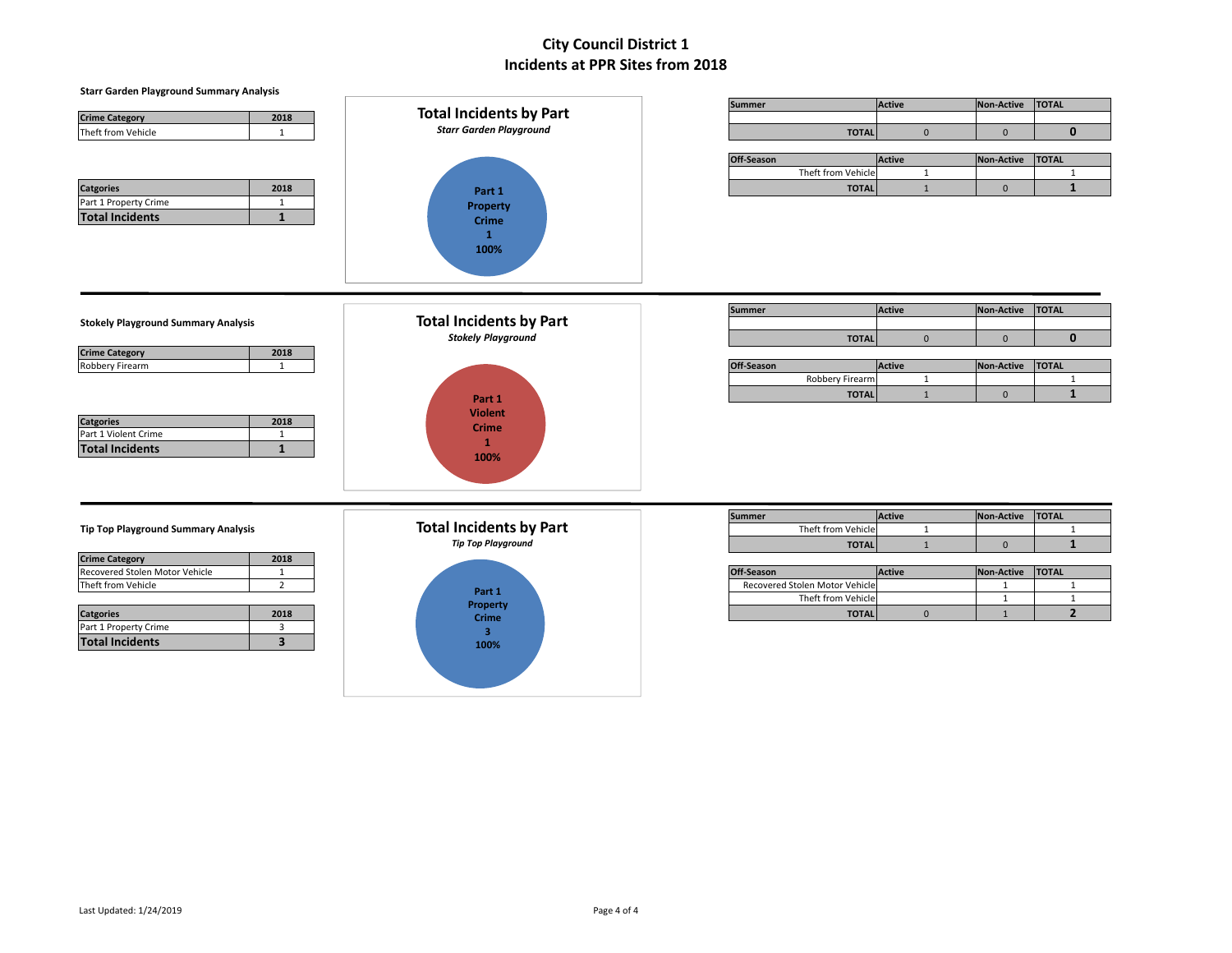### **Summary Analysis from City Council District 2**

| <b>Site Name</b>                   | # of Incidents Category |                       | <b>Crime Category</b>          |                                       | <b>Part 1 Violent Crime</b>                 | Part 1 Property Crime   Part 2 Crime   Total Incidents |                 |                         |
|------------------------------------|-------------------------|-----------------------|--------------------------------|---------------------------------------|---------------------------------------------|--------------------------------------------------------|-----------------|-------------------------|
| A. Giuseppe DiSilvestro Playground | $\overline{2}$          | Part 1 Property Crime | <b>Thefts</b>                  | <b>All Other Offenses</b>             |                                             |                                                        | 16              | 16                      |
| A. Giuseppe DiSilvestro Playground | $\mathbf{1}$            | Part 2 Crime          | Driving Under the Influence    | <b>Arson</b>                          |                                             |                                                        |                 | $\overline{\mathbf{1}}$ |
| A. Giuseppe DiSilvestro Playground | $\Delta$                | Part 2 Crime          | Fraud                          | <b>Driving Under the Influence</b>    |                                             |                                                        | 5               | 5                       |
| A. Giuseppe DiSilvestro Playground | $\mathbf{1}$            | Part 2 Crime          | Arson                          | <b>Fraud</b>                          |                                             |                                                        | 6               | 6                       |
| A. Giuseppe DiSilvestro Playground | $\overline{1}$          | Part 2 Crime          | <b>Other Assaults</b>          | <b>Motor Vehicle Theft</b>            |                                             |                                                        |                 | -1                      |
| Francis J. Myers Recreation Center | $\mathbf{1}$            | Part 1 Violent Crime  | Robbery No Firearm             | <b>Narcotic/Drug Law Violations</b>   |                                             |                                                        | 6               | 6                       |
| Francis J. Myers Recreation Center | $\overline{2}$          | Part 2 Crime          | Driving Under the Influence    | <b>Other Assaults</b>                 |                                             |                                                        | $\overline{7}$  | $\overline{7}$          |
| Francis J. Myers Recreation Center | $\overline{2}$          | Part 2 Crime          | All Other Offenses             | <b>Recovered Stolen Motor Vehicle</b> |                                             | $\overline{2}$                                         |                 | $\overline{\mathbf{2}}$ |
| Francis J. Myers Recreation Center | $\overline{2}$          | Part 2 Crime          | Narcotic / Drug Law Violations | <b>Robbery Firearm</b>                | $\mathbf{1}$                                |                                                        |                 | -1                      |
| Hawthorne Cultural Center          | $\overline{2}$          | Part 2 Crime          | All Other Offenses             | <b>Robbery No Firearm</b>             | $\overline{1}$                              |                                                        |                 | 1                       |
| Hawthorne Cultural Center          | $\mathbf{1}$            | Part 2 Crime          | Fraud                          | <b>Thefts</b>                         |                                             | $\Delta$                                               |                 | $\Delta$                |
| John J. McCreesh, Sr. Playground   | $\overline{1}$          | Part 1 Violent Crime  | <b>Robbery Firearm</b>         | <b>Theft From Vehicle</b>             |                                             |                                                        |                 | $\mathbf{1}$            |
| John J. McCreesh, Sr. Playground   | $\Delta$                | Part 2 Crime          | All Other Offenses             | <b>Vandalism/Criminal Mischeif</b>    |                                             |                                                        | $\overline{2}$  | $\overline{\mathbf{2}}$ |
| John J. McCreesh, Sr. Playground   | $\overline{3}$          | Part 2 Crime          | Narcotic / Drug Law Violations | <b>Weapons Violations</b>             |                                             |                                                        | 1               | -1                      |
| John J. McCreesh, Sr. Playground   | $\mathbf{1}$            | Part 2 Crime          | <b>Other Assaults</b>          | <b>Total Categories</b>               | $\overline{2}$                              | $\mathbf{R}$                                           | 44              | 54                      |
| John J. McCreesh, Sr. Playground   | $\mathbf{1}$            | Part 2 Crime          | <b>Weapon Violations</b>       |                                       |                                             |                                                        |                 |                         |
| Lanier Park                        | 1                       | Part 2 Crime          | Narcotic / Drug Law Violations |                                       | <b>Total Incidents at PPR Sites by Part</b> |                                                        |                 |                         |
| Lanier Park                        | 1                       | Part 2 Crime          | <b>Other Assaults</b>          |                                       |                                             |                                                        |                 |                         |
| Schuylkill River Park              | $\overline{1}$          | Part 1 Property Crime | Recovered Stolen Motor Vehicle |                                       | <b>City Council District 2</b>              |                                                        | Part 1 Violent  |                         |
| Smith Playground                   |                         | Part 1 Property Crime | Theft from Vehicle             |                                       |                                             |                                                        | Crime           |                         |
| Smith Playground                   | 1                       | Part 1 Property Crime | Recovered Stolen Motor Vehicle |                                       |                                             |                                                        | 2               |                         |
| Smith Playground                   | $\overline{3}$          | Part 2 Crime          | <b>Other Assaults</b>          |                                       |                                             |                                                        | 4%              |                         |
| Smith Playground                   | 1                       | Part 2 Crime          | Driving Under the Influence    |                                       |                                             |                                                        |                 |                         |
| Smith Playground                   | $\overline{1}$          | Part 2 Crime          | Vandalism/Criminal Mischief    |                                       |                                             |                                                        |                 |                         |
| Stinger Square Playground          | 1                       | Part 2 Crime          | Fraud                          |                                       |                                             |                                                        |                 |                         |
| Stinger Square Playground          | $\overline{1}$          | Part 2 Crime          | Driving Under the Influence    |                                       |                                             |                                                        |                 |                         |
| Vare Recreation Center             | 1                       | Part 1 Property Crime | <b>Thefts</b>                  |                                       |                                             |                                                        |                 |                         |
| Vare Recreation Center             | $\mathbf{1}$            | Part 2 Crime          | Vandalism/Criminal Mischief    | <b>Part 2 Crime</b>                   |                                             |                                                        | Part 1 Property |                         |
| Vare Recreation Center             | $\overline{7}$          | Part 2 Crime          | All Other Offenses             |                                       |                                             |                                                        | Crime           |                         |
| Vare Recreation Center             | $\mathbf{1}$            | Part 2 Crime          | <b>Other Assaults</b>          | 44                                    |                                             |                                                        | 8               |                         |
| Wharton Square Playground          | $\mathbf{1}$            | Part 1 Property Crime | Motor Vehicle Theft            | 81%                                   |                                             |                                                        | 15%             |                         |
| Wharton Square Playground          | $\mathbf{1}$            | Part 1 Property Crime | <b>Thefts</b>                  |                                       |                                             |                                                        |                 |                         |
| <b>Wharton Square Playground</b>   | 1                       | Part 2 Crime          | All Other Offenses             |                                       |                                             |                                                        |                 |                         |
| <b>Total Incidents in District</b> | 54                      |                       |                                |                                       |                                             |                                                        |                 |                         |

|                                       | <b>Part 1 Violent Crime</b> | Part 1 Property Crime | <b>Part 2 Crime</b> | <b>Total Incidents</b> |
|---------------------------------------|-----------------------------|-----------------------|---------------------|------------------------|
| <b>All Other Offenses</b>             |                             |                       | 16                  | 16                     |
| <b>Arson</b>                          |                             |                       |                     |                        |
| <b>Driving Under the Influence</b>    |                             |                       | 5                   | 5                      |
| <b>Fraud</b>                          |                             |                       | 6                   | 6                      |
| <b>Motor Vehicle Theft</b>            |                             |                       |                     |                        |
| <b>Narcotic/Drug Law Violations</b>   |                             |                       | 6                   | 6                      |
| <b>Other Assaults</b>                 |                             |                       |                     |                        |
| <b>Recovered Stolen Motor Vehicle</b> |                             | 2                     |                     |                        |
| <b>Robbery Firearm</b>                |                             |                       |                     |                        |
| <b>Robbery No Firearm</b>             |                             |                       |                     |                        |
| <b>Thefts</b>                         |                             | 4                     |                     | 4                      |
| <b>Theft From Vehicle</b>             |                             |                       |                     |                        |
| <b>Vandalism/Criminal Mischeif</b>    |                             |                       | 2                   |                        |
| <b>Weapons Violations</b>             |                             |                       |                     | 1                      |
| <b>Total Categories</b>               | 2                           | 8                     | 44                  | 54                     |

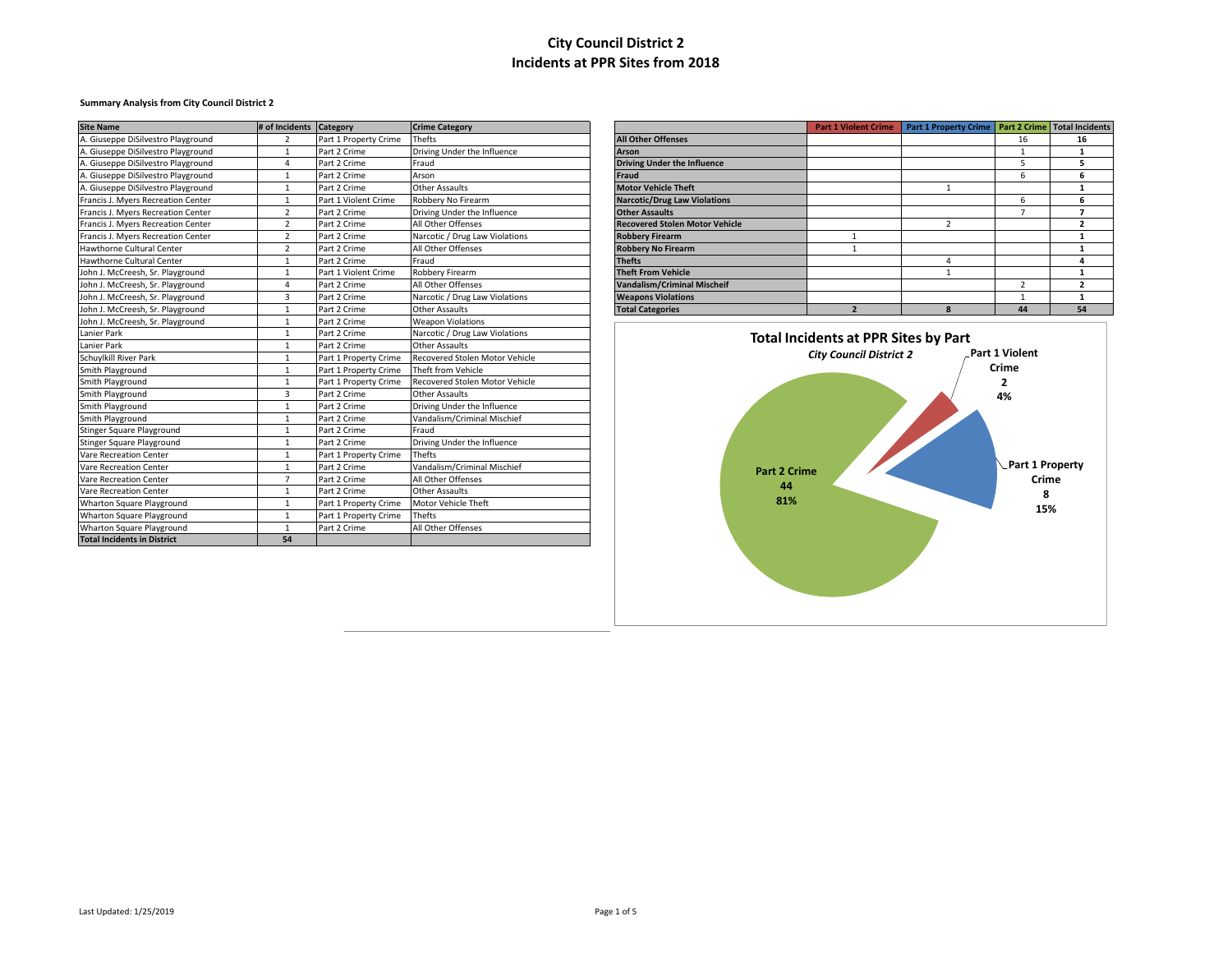#### **DiSilvestro Playground Summary Analysis**

| <b>Crime Category</b>       | 2018          |
|-----------------------------|---------------|
| Arson                       |               |
| Driving Under the Influence | 1             |
| Fraud                       | Δ             |
| <b>Other Assaults</b>       |               |
| Thefts                      | 2             |
|                             |               |
| <b>Catgories</b>            | 2018          |
| Part 1 Property Crime       | $\mathcal{P}$ |
| Part 2 Crime                |               |
| <b>Total Incidents</b>      | q             |



|                             |      | <b>Total Incidents by Part</b> |          | <b>Summer</b>               |              | Active        | Non-Active | <b>TOTAL</b> |
|-----------------------------|------|--------------------------------|----------|-----------------------------|--------------|---------------|------------|--------------|
| <b>Crime Category</b>       | 2018 | <b>DiSilvestro Playground</b>  | Part 1   | Thefts                      |              |               |            |              |
| Arson                       |      |                                | Property |                             | <b>TOTAL</b> |               |            |              |
| Driving Under the Influence |      |                                | Crime    |                             |              |               |            |              |
| Fraud                       |      |                                |          | Off-Season                  |              | <b>Active</b> | Non-Active | <b>TOTAL</b> |
| Other Assaults              |      |                                | 22%      | Arson                       |              |               |            |              |
| Thefts                      |      | Part 2                         |          | Driving Under the Influence |              |               |            |              |
|                             |      |                                |          | <b>IFraud</b>               |              |               |            |              |
| <b>Catgories</b>            | 2018 | <b>Crime</b>                   |          | <b>Other Assaults</b>       |              |               |            |              |
| Part 1 Property Crime       |      |                                |          | Thefts                      |              |               |            |              |
| Part 2 Crime                |      | 78%                            |          |                             | <b>TOTAL</b> |               |            |              |
| <b>Total Incidents</b>      |      |                                |          |                             |              |               |            |              |

**Francis J Myers Rec Center Summary Analysis**

| <b>Crime Category</b>          | 2018 |
|--------------------------------|------|
| All Other Offenses             |      |
| Driving Under the Influence    |      |
| Narcotic / Drug Law Violations |      |
| Robbery No Firearm             |      |

| <b>Catgories</b>       | 2018 |
|------------------------|------|
| Part 1 Violent Crime   |      |
| Part 1 Property Crime  |      |
| Part 2 Crime           |      |
| <b>Total Incidents</b> |      |



| Driving Under the Influence    |      | <b>Francis J Myers Rec Center</b> | <b>Summer</b>                  | <b>Active</b> | Non-Active | <b>TOTAL</b> |
|--------------------------------|------|-----------------------------------|--------------------------------|---------------|------------|--------------|
| Narcotic / Drug Law Violations |      |                                   | Driving Under the Influence    |               |            |              |
| Robbery No Firearm             |      |                                   | <b>TOTAL</b>                   |               |            |              |
|                                |      |                                   |                                |               |            |              |
|                                |      |                                   | Off-Season                     | Active        | Non-Active | <b>TOTAL</b> |
| <b>Catgories</b>               | 2018 | Part 1<br>Part 2                  | All Other Offenses             |               |            |              |
| Part 1 Violent Crime           |      | <b>Violent</b>                    | Driving Under the Influence    |               |            |              |
| Part 1 Property Crime          |      | <b>Crime</b><br><b>Crime</b>      | Narcotic / Drug Law Violations |               |            |              |
| Part 2 Crime                   |      |                                   | Robbery No Firearm             |               |            |              |
| <b>Total Incidents</b>         |      | 86%<br>14%                        | <b>TOTAL</b>                   |               |            |              |

#### **Hawthorne Cultural Center Summary Analysis**

| <b>Crime Category</b> | 2018 |
|-----------------------|------|
| All Other Offenses    |      |
| Fraud                 |      |

| <b>Catgories</b>       | 2018 |
|------------------------|------|
| Part 2 Crime           |      |
| <b>Total Incidents</b> |      |

### **Total Incidents by Part**



| <b>Crime Category</b> | 2018 | <b>Hawthorne Cultural Center</b> | Summer | Active | Non-Active | <b>TOTAL</b> |
|-----------------------|------|----------------------------------|--------|--------|------------|--------------|
| All Other Offenses    |      |                                  | Frauc  |        |            |              |
| Fraud                 |      |                                  | TOTAL. |        |            |              |
|                       |      |                                  |        |        |            |              |

|                        |      | _____ |  |                    |        |            |              |
|------------------------|------|-------|--|--------------------|--------|------------|--------------|
| <b>Catgories</b>       | 2018 | Crime |  | <b>Off-Season</b>  | Active | Non-Active | <b>TOTAL</b> |
| Part 2 Crime           |      |       |  | All Other Offenses |        |            |              |
| <b>Total Incidents</b> |      | 100%  |  | <b>TOTAL</b>       |        |            |              |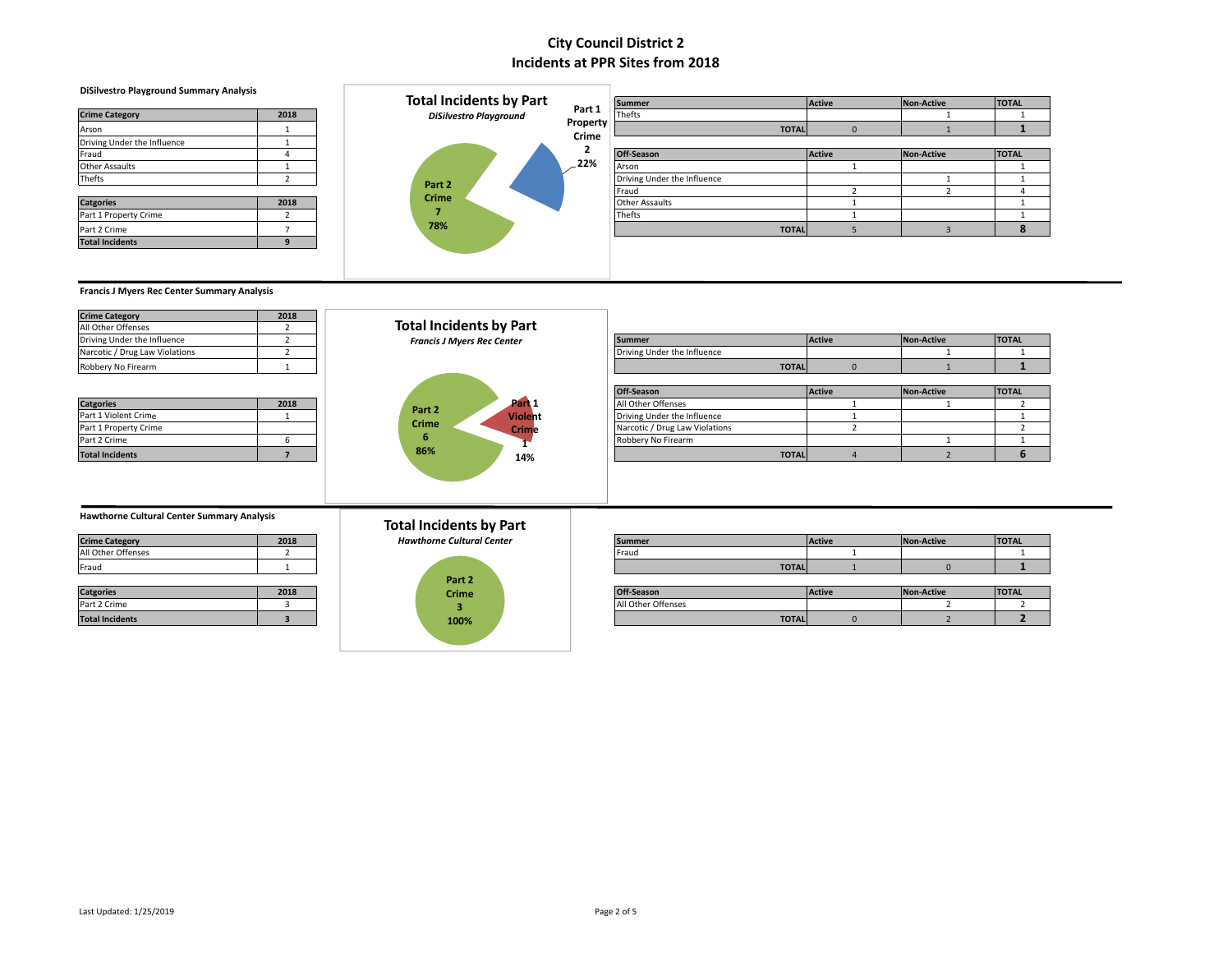#### **McCreesh Playground Summary Analysis**

| <b>Crime Category</b>          | 2018 | <b>Total Incidents by Part</b> |  |  |  |  |
|--------------------------------|------|--------------------------------|--|--|--|--|
| All Other Offenses             | 4    | <b>McCreesh Playground</b>     |  |  |  |  |
| Narcotic / Drug Law Violations | 3    |                                |  |  |  |  |
| <b>Other Assaults</b>          |      |                                |  |  |  |  |
| Robbery Firearm                |      |                                |  |  |  |  |
| <b>Weapon Violations</b>       |      |                                |  |  |  |  |
|                                |      | Part 1                         |  |  |  |  |
| <b>Catgories</b>               | 2018 | Part 2<br><b>Violent</b>       |  |  |  |  |
| Part 1 Violent Crime           |      | Crime<br>Crime                 |  |  |  |  |
| Part 2 Crime                   | 9    | 9                              |  |  |  |  |
| <b>Total Incidents</b>         | 10   | ſ<br>90%                       |  |  |  |  |
|                                |      | 10%                            |  |  |  |  |

| <b>Crime Category</b>          | 2018 | <b>Total Incidents by Part</b> | Summer                   | <b>Active</b> | Non-Active | <b>TOTAL</b> |
|--------------------------------|------|--------------------------------|--------------------------|---------------|------------|--------------|
| All Other Offenses             |      | <b>McCreesh Playground</b>     | All Other Offenses       |               |            |              |
| Narcotic / Drug Law Violations |      |                                | <b>Weapon Violations</b> |               |            |              |
| Other Assaults                 |      |                                | <b>TOTAL</b>             |               |            |              |
| Robbery Firearm                |      |                                |                          |               |            |              |
| <b>Weapon Violations</b>       |      |                                | Off-Season               | <b>Active</b> | Non-Active | <b>TOTAL</b> |
|                                |      | Part 1                         | All Other Offenses       |               |            |              |

|                        |      |                   |                      | -----------                    | . | ------- |
|------------------------|------|-------------------|----------------------|--------------------------------|---|---------|
|                        |      |                   | Part 1               | All Other Offenses             |   |         |
| <b>Catgories</b>       | 2018 | Part <sub>2</sub> | Violent <sup>7</sup> | Narcotic / Drug Law Violations |   |         |
| Part 1 Violent Crime   |      | <b>Crime</b>      | Crime                | <b>Other Assaults</b>          |   |         |
| Part 2 Crime           |      |                   |                      | Robbery Firearm                |   |         |
| <b>Total Incidents</b> | 10   | 90%               | $\overline{a}$       | <b>TOTAL</b>                   |   |         |

### **Lanier Park Summary Analysis**

| Narcotic / Drug Law Violations |  |
|--------------------------------|--|
| <b>Other Assaults</b>          |  |

| <b>Catgories</b>       | 2018 |
|------------------------|------|
| Part 2 Crime           |      |
| <b>Total Incidents</b> |      |



|                                |      | TOLAI MUQUEMIS DY PAIL |                                |               |                   |              |
|--------------------------------|------|------------------------|--------------------------------|---------------|-------------------|--------------|
| Narcotic / Drug Law Violations |      | <b>Lanier Park</b>     | Summer                         | <b>Active</b> | <b>Non-Active</b> | <b>TOTAL</b> |
| Other Assaults                 |      |                        | Narcotic / Drug Law Violations |               |                   |              |
|                                |      |                        | <b>TOTAL</b>                   |               |                   |              |
|                                |      |                        |                                |               |                   |              |
| <b>Catgories</b>               | 2018 |                        | Off-Season                     | Active        | Non-Active        | <b>TOTAL</b> |
| Part 2 Crime                   |      |                        | <b>Other Assaults</b>          |               |                   |              |
| <b>Total Incidents</b>         |      | Part 2                 | <b>TOTAL</b>                   |               |                   |              |
|                                |      |                        |                                |               |                   |              |

### **Schuylkill River Park Summary Analysis**

| <b>Crime Category</b>                     | 2018 |
|-------------------------------------------|------|
| Recovered Stolen Motor Vehicle            |      |
|                                           |      |
|                                           |      |
|                                           |      |
|                                           |      |
|                                           | 2018 |
| <b>Catgories</b><br>Part 1 Property Crime |      |



| Crime Category                 | <b>2010</b> |                                |                                |        |            |              |
|--------------------------------|-------------|--------------------------------|--------------------------------|--------|------------|--------------|
| Recovered Stolen Motor Vehicle |             | <b>Total Incidents by Part</b> | <b>Summer</b>                  | Active | Non-Active | <b>TOTAL</b> |
|                                |             | <b>Schuylkill River Park</b>   | Recovered Stolen Motor Vehicle |        |            |              |
|                                |             |                                | <b>TOTAL</b>                   |        |            |              |
|                                |             |                                |                                |        |            |              |
| <b>Catgories</b>               | 2018        |                                | Off-Season                     | Active | Non-Active | <b>TOTAL</b> |
| Part 1 Property Crime          |             | Part 1                         |                                |        |            |              |
| <b>Total Incidents</b>         |             | <b>Property</b>                | <b>TOTAL</b>                   |        |            |              |
|                                |             | Crimo                          |                                |        |            |              |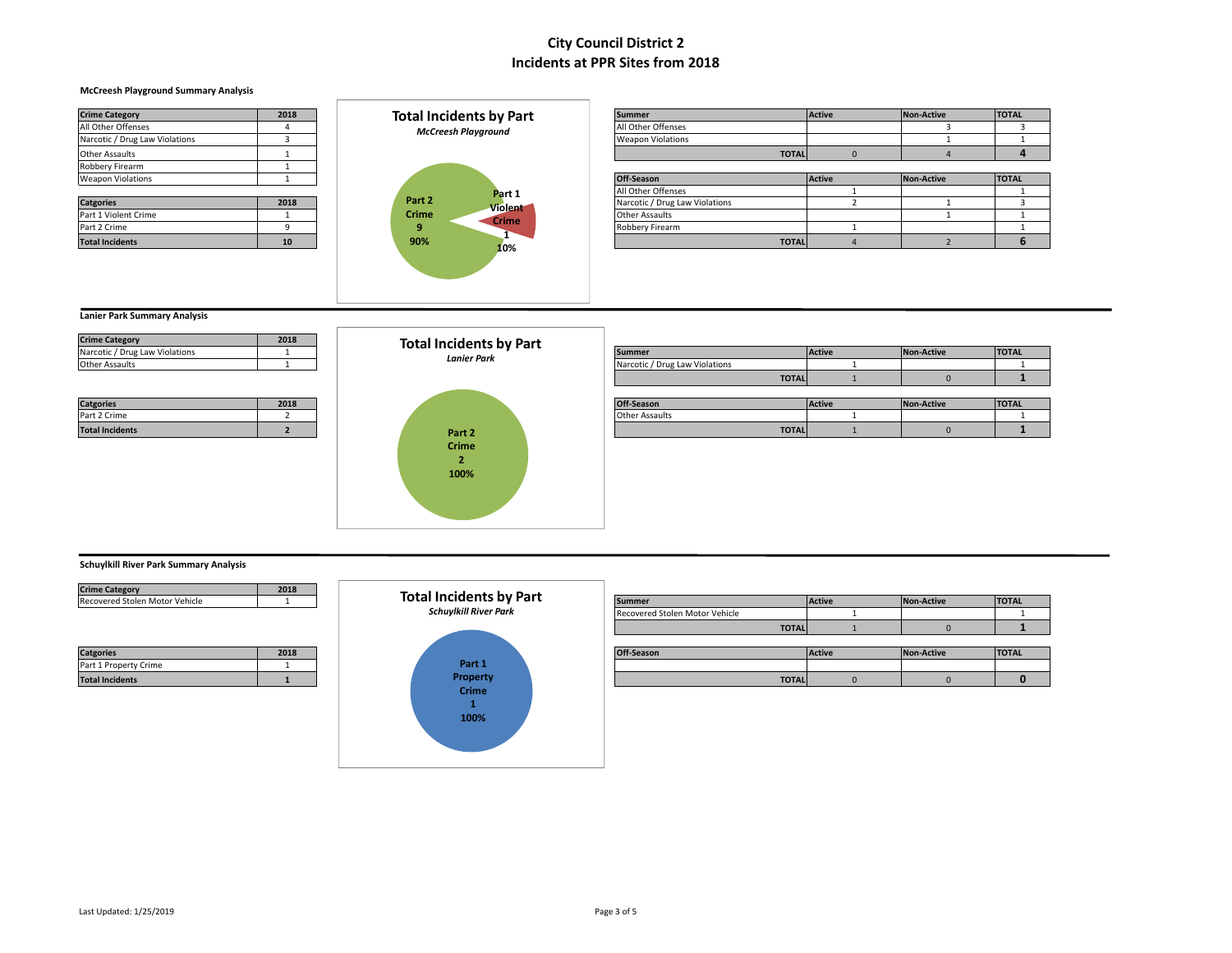#### **Smith Playground Summary Analysis**

| <b>Crime Category</b>          | 2018 |          | <b>Total Incidents by Part</b> |                                |               |                   |              |
|--------------------------------|------|----------|--------------------------------|--------------------------------|---------------|-------------------|--------------|
| Driving Under the Influence    |      |          |                                | <b>Summer</b>                  | <b>Active</b> | <b>Non-Active</b> | <b>TOTAL</b> |
| <b>Other Assaults</b>          |      |          | <b>Smith Playground</b>        |                                |               |                   |              |
| Recovered Stolen Motor Vehicle |      |          |                                |                                | <b>TOTAL</b>  |                   |              |
| Theft from Vehicle             |      |          | Part 1                         |                                |               |                   |              |
| Vandalism/Criminal Mischief    |      |          | <b>Property</b>                | Off-Season                     | Active        | <b>Non-Active</b> | <b>TOTAL</b> |
|                                |      |          | <b>Crime</b>                   | Driving Under the Influence    |               |                   |              |
| <b>Catgories</b>               | 2018 |          |                                | Other Assaults                 |               |                   |              |
| Part 1 Property Crime          |      |          |                                | Recovered Stolen Motor Vehicle |               |                   |              |
| Part 2 Crime                   |      |          | 29%                            | Theft from Vehicle             |               |                   |              |
| <b>Total Incidents</b>         |      | $D2 + 2$ |                                | Vandalism/Criminal Mischief    |               |                   |              |



| Driving Under the Influence    |      |        | <b>IVIAI IIILIUCIILO DY FAI L</b> | <b>Summer</b>                  |              | Active        | Non-Active | <b>TOTAL</b> |
|--------------------------------|------|--------|-----------------------------------|--------------------------------|--------------|---------------|------------|--------------|
| Other Assaults                 |      |        | <b>Smith Playground</b>           |                                |              |               |            |              |
| Recovered Stolen Motor Vehicle |      |        |                                   |                                | <b>TOTAL</b> |               |            |              |
| Theft from Vehicle             |      |        | Part 1                            |                                |              |               |            |              |
| Vandalism/Criminal Mischief    |      |        | Property                          | Off-Season                     |              | <b>Active</b> | Non-Active | <b>TOTAL</b> |
|                                |      |        | <b>Crime</b>                      | Driving Under the Influence    |              |               |            |              |
| <b>Catgories</b>               | 2018 |        |                                   | <b>Other Assaults</b>          |              |               |            |              |
| Part 1 Property Crime          |      |        |                                   | Recovered Stolen Motor Vehicle |              |               |            |              |
| Part 2 Crime                   |      |        | 29%                               | Theft from Vehicle             |              |               |            |              |
| <b>Total Incidents</b>         |      | Part 2 |                                   | Vandalism/Criminal Mischief    |              |               |            |              |
|                                |      | Crime  |                                   |                                | <b>TOTAL</b> |               |            |              |

**Stinger Square Playground Summary Analysis**

| <b>Crime Category</b>       | 2018 | <b>Total Incidents by Part</b>   |                             |              |        |            |              |
|-----------------------------|------|----------------------------------|-----------------------------|--------------|--------|------------|--------------|
| Fraud                       |      |                                  |                             |              |        |            |              |
| Driving Under the Influence |      | <b>Stinger Square Playground</b> | <b>Summer</b>               |              | Active | Non-Active | <b>TOTAL</b> |
|                             |      |                                  |                             |              |        |            |              |
|                             |      |                                  |                             | <b>TOTAL</b> |        |            | $\bf{0}$     |
| <b>Catgories</b>            | 2018 |                                  |                             |              |        |            |              |
| Part 2 Crime                |      | Part 2                           | Off-Season                  |              | Active | Non-Active | <b>TOTAL</b> |
| <b>Total Incidents</b>      |      | <b>Crime</b>                     | Fraud                       |              |        |            |              |
|                             |      |                                  | Driving Under the Influence |              |        |            |              |
|                             |      | 100%                             |                             | <b>TOTAL</b> |        |            |              |
|                             |      |                                  |                             |              |        |            |              |
|                             |      |                                  |                             |              |        |            |              |

### **Vare Recreation Center Summary Analysis**

| <b>Crime Category</b>       | 2018 |
|-----------------------------|------|
| All Other Offenses          |      |
| <b>Other Assaults</b>       |      |
| Thefts                      |      |
| Vandalism/Criminal Mischief |      |

| <b>Catgories</b>       | 2017 |
|------------------------|------|
| Part 1 Property Crime  |      |
| Part 2 Crime           |      |
| <b>Total Incidents</b> | 10   |

**Total Incidents by Part**

#### *Vare Recreation Center*



| Other Assaults              |      | <b>Vare Recreation Center</b>   | <b>Summer</b>               | Active | Non-Active | <b>TOTAL</b> |
|-----------------------------|------|---------------------------------|-----------------------------|--------|------------|--------------|
| Thefts                      |      |                                 | All Other Offenses          |        |            |              |
| Vandalism/Criminal Mischief |      |                                 | <b>TOTAL</b>                |        |            |              |
|                             |      |                                 |                             |        |            |              |
|                             |      |                                 | Off-Season                  | Active | Non-Active | <b>TOTAL</b> |
| <b>Catgories</b>            | 2017 | Part 2<br>Part 1                | All Other Offenses          |        |            |              |
| Part 1 Property Crime       |      | <b>Crime</b><br><b>Property</b> | <b>Other Assaults</b>       |        |            |              |
| Part 2 Crime                |      | <b>Crime</b>                    | Thefts                      |        |            |              |
| <b>Total Incidents</b>      |      | 90%                             | Vandalism/Criminal Mischief |        |            |              |
|                             |      | . .<br>10%                      | <b>TOTAL</b>                |        |            |              |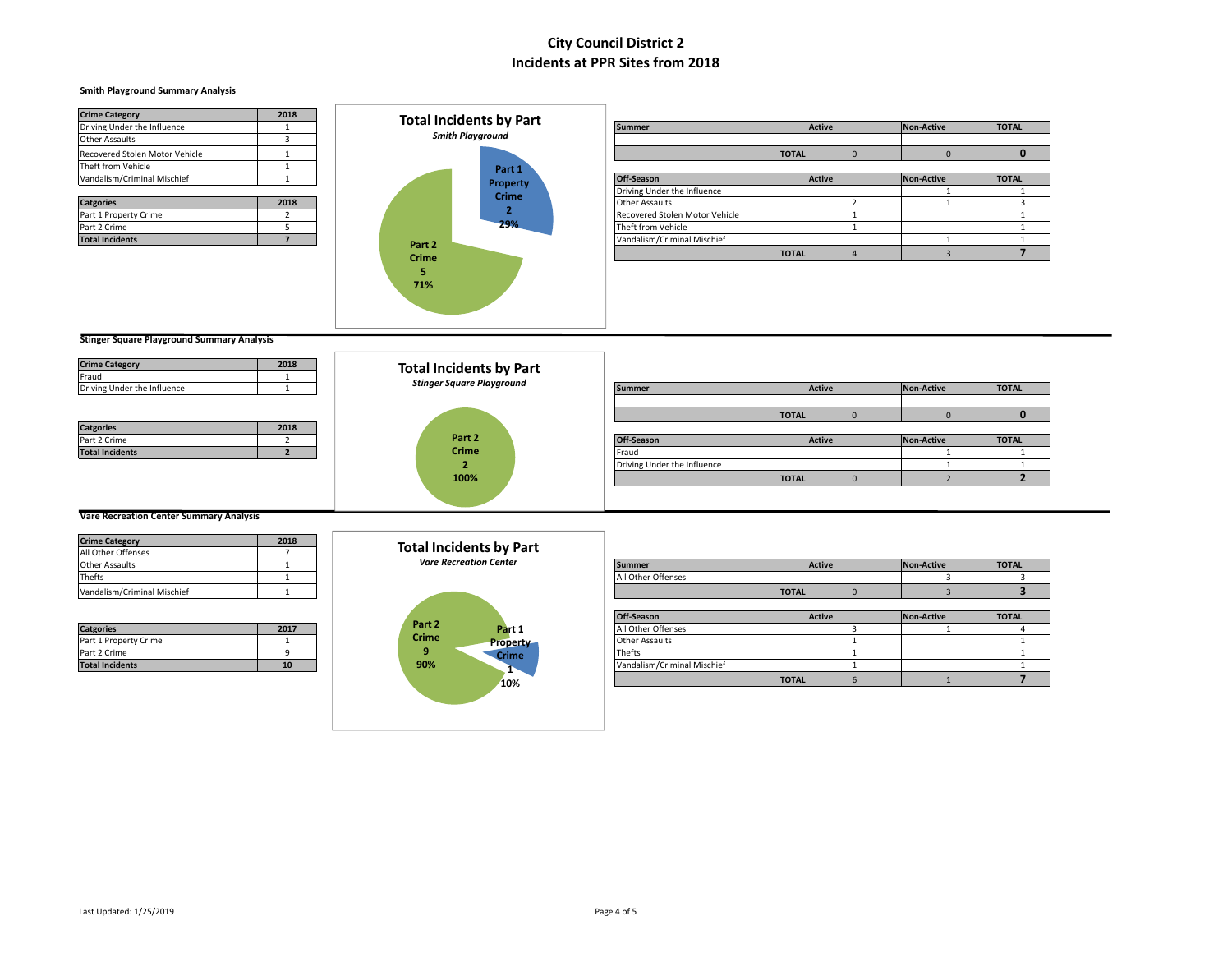### **Wharton Square Playground Summary Analysis**

| <b>Crime Category</b> | 2018 |
|-----------------------|------|
| Motor Vehicle Theft   |      |
| Thefts                |      |
| All Other Offenses    |      |

| <b>Catgories</b>       | 2018 |
|------------------------|------|
| Part 1 Property Crime  |      |
| Part 2 Crime           |      |
| <b>Total Incidents</b> |      |



| _____________          | ____ |              |                                  |                     |               |            |              |
|------------------------|------|--------------|----------------------------------|---------------------|---------------|------------|--------------|
| Motor Vehicle Theft    |      |              | <b>Total Incidents by Part</b>   | <b>Summer</b>       | <b>Active</b> | Non-Active | <b>TOTAL</b> |
| Thefts                 |      |              | <b>Wharton Square Playground</b> |                     |               |            |              |
| All Other Offenses     |      |              |                                  | <b>TOTAL</b>        |               |            |              |
|                        |      |              |                                  |                     |               |            |              |
|                        |      |              |                                  | Off-Season          | <b>Active</b> | Non-Active | <b>TOTAL</b> |
| <b>Catgories</b>       | 2018 |              | Part 2                           | Motor Vehicle Theft |               |            |              |
| Part 1 Property Crime  |      | Part 1       | <b>Crime</b>                     | <b>Thefts</b>       |               |            |              |
| Part 2 Crime           |      | Property     |                                  | All Other Offenses  |               |            |              |
| <b>Total Incidents</b> |      | <b>Crime</b> | 22%                              | <b>TOTAL</b>        |               |            |              |
|                        |      |              |                                  |                     |               |            |              |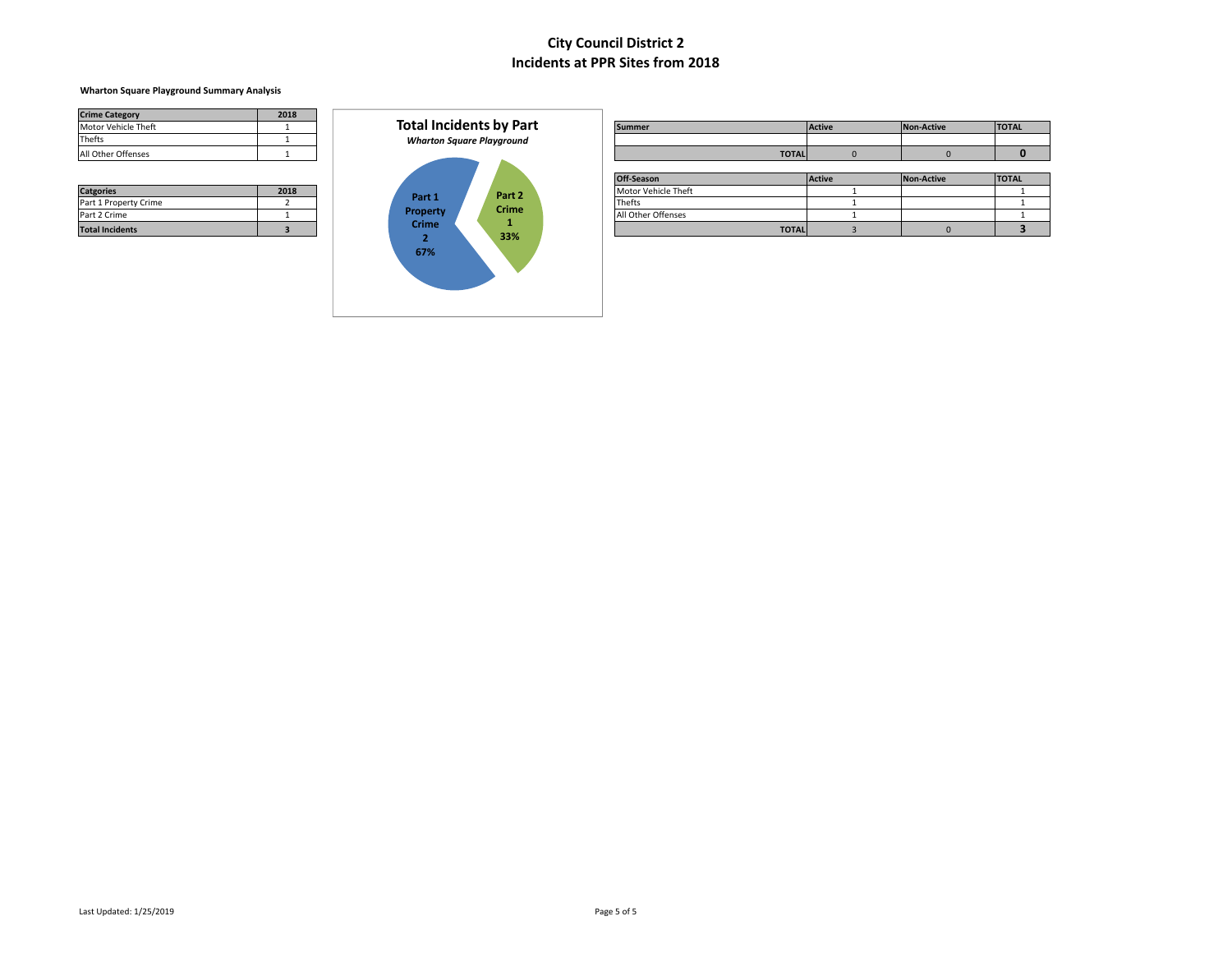### **Summary Analysis from City Council District 3**

| <b>Site Name</b>                            | # of Incidents Category |                       | <b>Crime Category</b>                |                                             | <b>Part 1 Violent Crime</b>    | Part 1 Property Crime Part 2 Crime Total Incidents |                       |    |
|---------------------------------------------|-------------------------|-----------------------|--------------------------------------|---------------------------------------------|--------------------------------|----------------------------------------------------|-----------------------|----|
| 33rd & Wallace Playground                   |                         | Part 1 Property Crime | <b>Thefts</b>                        | <b>Aggravated Assault Firearm</b>           |                                |                                                    |                       |    |
| Albert W. Christy, Sr. Recreation Center    |                         | Part 1 Property Crime | Recovered Stolen Motor Vehicle       | <b>Aggravated Assault No Firearm</b>        |                                |                                                    |                       |    |
| Albert W. Christy, Sr. Recreation Center    |                         | Part 1 Property Crime | Thefts                               | <b>All Other Offenses</b>                   |                                |                                                    | 41                    | 41 |
| Conestoga Community Playground              |                         | Part 1 Property Crime | Theft from Vehicle                   | <b>Burglary Non-Residential</b>             |                                |                                                    |                       |    |
| Conestoga Community Playground              |                         | Part 1 Violent Crime  | Robbery Firearm                      | <b>Burglary Residential</b>                 |                                |                                                    |                       |    |
| Conestoga Community Playground              |                         | Part 2 Crime          | All Other Offenses                   | <b>Driving Under the Influence</b>          |                                |                                                    |                       |    |
| Conestoga Community Playground              |                         | Part 2 Crime          | <b>Other Assaults</b>                | <b>Narcotics/Drug Law Violations</b>        |                                |                                                    | 8                     |    |
| Conestoga Community Playground              |                         | Part 2 Crime          | Narcotic / Drug Law Violations       | <b>Other Assaults</b>                       |                                |                                                    |                       |    |
| Mill Creek Playground and Recreation Center |                         | Part 1 Property Crime | <b>Burglary Non-Residential</b>      | <b>Prostitution and Commercialized Vice</b> |                                |                                                    | 12                    | 12 |
| West Mill Creek Playground                  |                         | Part 1 Property Crime | Recovered Stolen Motor Vehicle       | <b>Recovered Stolen Motor Vehicle</b>       |                                |                                                    |                       |    |
| West Mill Creek Playground                  |                         | Part 1 Property Crime | <b>Burglary Residential</b>          | <b>Robbery Firearm</b>                      |                                |                                                    |                       |    |
| West Mill Creek Playground                  |                         | Part 1 Violent Crime  | Aggravated Assault Firearm           | <b>Theft</b>                                |                                |                                                    |                       |    |
| West Mill Creek Playground                  |                         | Part 1 Violent Crime  | Aggravated Assault No Firearm        | <b>Theft From Vehicle</b>                   |                                |                                                    |                       |    |
| West Mill Creek Playground                  |                         | Part 1 Violent Crime  | Robbery Firearm                      | <b>Total Categories</b>                     |                                |                                                    | 66                    | 81 |
| West Mill Creek Playground                  |                         | Part 2 Crime          | All Other Offenses                   |                                             |                                |                                                    |                       |    |
| West Mill Creek Playground                  | 12                      | Part 2 Crime          | Prostitution and Commercialized Vice |                                             |                                |                                                    |                       |    |
| West Mill Creek Playground                  |                         | Part 2 Crime          | Narcotic / Drug Law Violations       | Total Incidents at PPR Sites by Part        |                                |                                                    |                       |    |
| West Mill Creek Playground                  | 37                      | Part 2 Crime          | All Other Offenses                   |                                             | <b>City Council District 3</b> |                                                    |                       |    |
| West Mill Creek Playground                  |                         | Part 2 Crime          | <b>Other Assaults</b>                |                                             |                                |                                                    |                       |    |
| West Mill Creek Playground                  |                         | Part 2 Crime          | Driving Under the Influence          |                                             |                                |                                                    |                       |    |
| <b>Total Incidents in District</b>          | 81                      |                       |                                      |                                             |                                |                                                    | <b>Book 4 Million</b> |    |

|                                             | <b>Part 1 Violent Crime</b> | <b>Part 1 Property Crime</b> |    | <b>Part 2 Crime Total Incidents</b> |
|---------------------------------------------|-----------------------------|------------------------------|----|-------------------------------------|
| <b>Aggravated Assault Firearm</b>           |                             |                              |    |                                     |
| <b>Aggravated Assault No Firearm</b>        | 3                           |                              |    |                                     |
| <b>All Other Offenses</b>                   |                             |                              | 41 | 41                                  |
| <b>Burglary Non-Residential</b>             |                             |                              |    |                                     |
| <b>Burglary Residential</b>                 |                             |                              |    |                                     |
| <b>Driving Under the Influence</b>          |                             |                              |    |                                     |
| <b>Narcotics/Drug Law Violations</b>        |                             |                              | 8  | 8                                   |
| <b>Other Assaults</b>                       |                             |                              | 4  | Δ                                   |
| <b>Prostitution and Commercialized Vice</b> |                             |                              | 12 | 12                                  |
| <b>Recovered Stolen Motor Vehicle</b>       |                             | 3                            |    | 3                                   |
| <b>Robbery Firearm</b>                      | 3                           |                              |    |                                     |
| <b>Theft</b>                                |                             | 2                            |    |                                     |
| <b>Theft From Vehicle</b>                   |                             |                              |    |                                     |
| <b>Total Categories</b>                     |                             | Ջ                            | 66 | 81                                  |

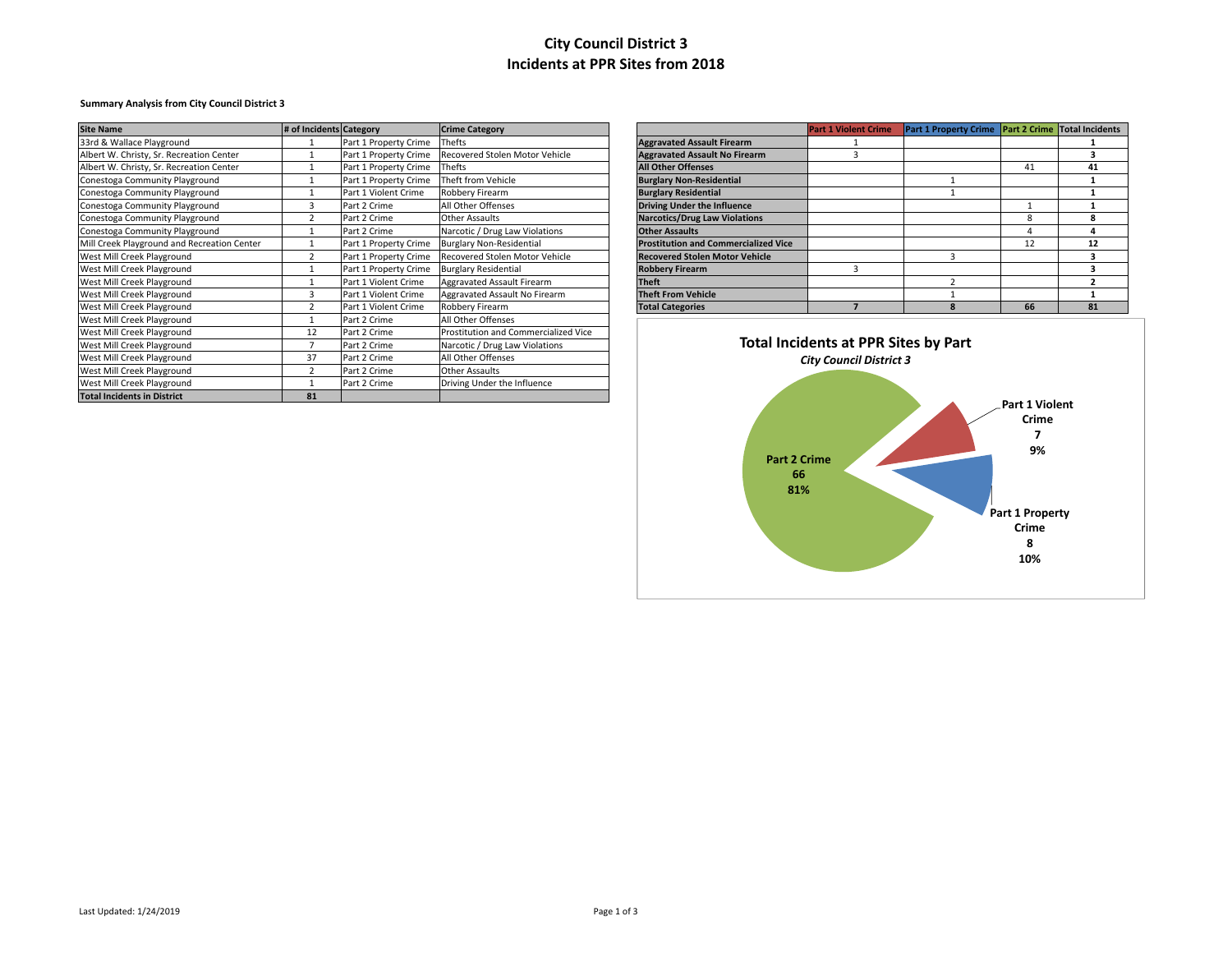|                                                                                                            |                                | <b>Summer</b>                                        | <b>Active</b>  | <b>Non-Active</b> | <b>TOTAL</b>                   |
|------------------------------------------------------------------------------------------------------------|--------------------------------|------------------------------------------------------|----------------|-------------------|--------------------------------|
|                                                                                                            | <b>Total Incidents by Part</b> |                                                      |                |                   | $\mathbf 0$                    |
| 2018<br><b>Crime Category</b>                                                                              | 33rd & Wallace Playground      | <b>TOTAL</b>                                         | $\mathbf{0}$   | $\mathbf{0}$      | $\mathbf{0}$                   |
| Thefts<br>$\mathbf{1}$                                                                                     |                                |                                                      |                |                   |                                |
|                                                                                                            |                                | Off-Season                                           | <b>Active</b>  | <b>Non-Active</b> | <b>TOTAL</b>                   |
|                                                                                                            | Part 1                         | <b>Thefts</b>                                        | 1              |                   | $\mathbf{1}$                   |
| <b>Catgories</b><br>2018                                                                                   | Property                       | <b>TOTAL</b>                                         | $\mathbf{1}$   | $\mathbf 0$       | $\mathbf{1}$                   |
| Part 1 Property Crime<br>$\mathbf{1}$                                                                      | <b>Crime</b>                   |                                                      |                |                   |                                |
| $\mathbf{1}$<br><b>Total Incidents</b>                                                                     | $\mathbf{1}$                   |                                                      |                |                   |                                |
|                                                                                                            | 100%                           |                                                      |                |                   |                                |
|                                                                                                            |                                |                                                      |                |                   |                                |
|                                                                                                            |                                |                                                      |                |                   |                                |
|                                                                                                            |                                |                                                      |                |                   |                                |
| <b>Christy Rec Center Summary Analysis</b>                                                                 |                                |                                                      |                |                   |                                |
|                                                                                                            | <b>Total Incidents by Part</b> | <b>Summer</b>                                        | <b>Active</b>  | <b>Non-Active</b> | <b>TOTAL</b>                   |
| 2018<br><b>Crime Category</b>                                                                              | <b>Christy Rec Center</b>      | Recovered Stolen Motor Vehicle                       | 1              |                   | $\mathbf{1}$                   |
| Recovered Stolen Motor Vehicle<br>$\mathbf{1}$                                                             |                                | Thefts                                               | $\mathbf{1}$   |                   | $\mathbf{1}$                   |
| Thefts<br>$\mathbf{1}$                                                                                     |                                | <b>TOTAL</b>                                         | $\overline{2}$ | $\mathbf{0}$      | $\overline{2}$                 |
|                                                                                                            |                                |                                                      |                |                   |                                |
|                                                                                                            | Part 1                         | Off-Season                                           | Active         | <b>Non-Active</b> | <b>TOTAL</b>                   |
| 2018<br><b>Catgories</b>                                                                                   | Property                       |                                                      |                |                   | 0                              |
|                                                                                                            |                                |                                                      |                |                   |                                |
| Part 1 Property Crime<br>$\overline{2}$                                                                    | <b>Crime</b>                   | <b>TOTAL</b>                                         | $\mathbf{0}$   | $\mathbf 0$       | $\mathbf{0}$                   |
| $\overline{2}$<br><b>Total Incidents</b>                                                                   | $\overline{2}$                 |                                                      |                |                   |                                |
|                                                                                                            | 100%                           |                                                      |                |                   |                                |
|                                                                                                            |                                |                                                      |                |                   |                                |
|                                                                                                            |                                |                                                      |                |                   |                                |
|                                                                                                            |                                |                                                      |                |                   |                                |
|                                                                                                            |                                | <b>Summer</b>                                        | <b>Active</b>  | <b>Non-Active</b> | <b>TOTAL</b>                   |
|                                                                                                            | <b>Total Incidents by Part</b> | All Other Offenses                                   | $\mathbf{1}$   |                   | $\mathbf{1}$                   |
| 2018                                                                                                       | Conestoga Playground<br>Part 1 | Robbery Firearm                                      | 1              |                   | $\mathbf{1}$                   |
| Theft from Vehicle<br>$\mathbf{1}$                                                                         | Violent                        | <b>TOTAL</b>                                         | $\overline{2}$ | $\mathbf{0}$      | $\overline{2}$                 |
| Robbery Firearm<br>$\mathbf{1}$                                                                            | .Crime                         |                                                      |                |                   |                                |
| $\overline{3}$                                                                                             | 1                              | Off-Season                                           | <b>Active</b>  | <b>Non-Active</b> | <b>TOTAL</b>                   |
| $\overline{2}$<br><b>Other Assaults</b><br>$\mathbf{1}$                                                    | 12%                            | All Other Offenses<br>Narcotic / Drug Law Violations | $\mathbf{1}$   | $\overline{2}$    | $\overline{2}$<br>$\mathbf{1}$ |
|                                                                                                            | Part 2                         | <b>Other Assaults</b>                                | $\overline{2}$ |                   | $\overline{2}$                 |
| <b>Crime Category</b><br>All Other Offenses                                                                | <b>Crime</b>                   | Theft from Vehicle                                   | $\mathbf{1}$   |                   | $\mathbf{1}$                   |
| <b>Conestoga Playground Summary Analysis</b><br>Narcotic / Drug Law Violations<br><b>Catgories</b><br>2018 | 6<br>Part 1                    | <b>TOTAL</b>                                         | $\overline{4}$ | $\overline{2}$    | 6                              |
| Part 1 Violent Crime<br>1                                                                                  | 75%<br>Property                |                                                      |                |                   |                                |
| Part 1 Property Crime<br>$\mathbf{1}$                                                                      | Crime                          |                                                      |                |                   |                                |
| 6<br>Part 2 Crime                                                                                          | 1                              |                                                      |                |                   |                                |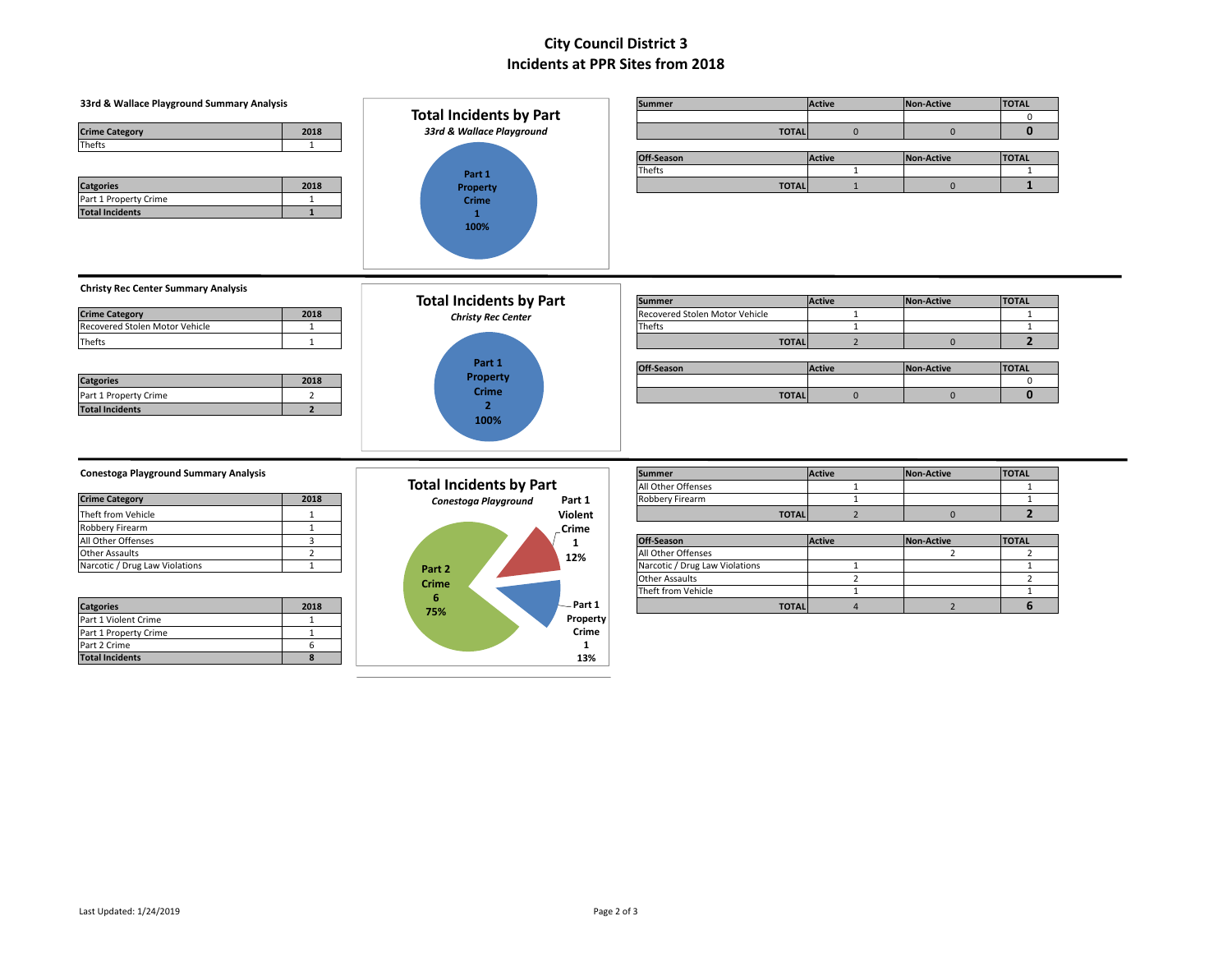### **Mill Creek Playground Summary Analysis**

| <b>Crime Category</b>           |  |
|---------------------------------|--|
| <b>Burglary Non-Residential</b> |  |

| <b>Catgories</b>       | 2018 |
|------------------------|------|
| Part 1 Property Crime  |      |
| <b>Total Incidents</b> |      |



| Mill Creek Playground Summary Analysis |      | <b>Total Incidents by Part</b> | <b>Summer</b>                   |               | <b>Active</b> | Non-Active | <b>TOTAL</b> |
|----------------------------------------|------|--------------------------------|---------------------------------|---------------|---------------|------------|--------------|
| <b>Crime Category</b>                  | 2018 | <b>Mill Creek Playground</b>   |                                 | <b>TOTALI</b> |               |            |              |
| <b>Burglary Non-Residential</b>        |      |                                |                                 |               |               |            |              |
|                                        |      | Part 1                         | Off-Season                      |               | <b>Active</b> | Non-Active | <b>TOTAL</b> |
|                                        |      | Property                       | <b>Burglary Non-Residential</b> |               |               |            |              |
| <b>Catgories</b>                       | 2018 | <b>Crime</b>                   |                                 | <b>TOTALI</b> |               |            |              |

 $\overline{\phantom{0}}$ 

# **West Mill Creek Playground Summary Analysis Summer Active Active Active Active Active Active Active Active Active Active Active Active Active Active Active Active Active Active Active Active Active Active Active Active**

| <b>Crime Category</b>                | 2018     |
|--------------------------------------|----------|
| Recovered Stolen Motor Vehicle       | 2        |
| <b>Burglary Residential</b>          |          |
| <b>Aggravated Assault Firearm</b>    |          |
| Aggravated Assault No Firearm        | 3        |
| Robbery Firearm                      | <b>C</b> |
| All Other Offenses                   |          |
| Prostitution and Commercialized Vice | 12       |
| Narcotic / Drug Law Violations       |          |
| All Other Offenses                   | 37       |
| <b>Other Assaults</b>                |          |
| Driving Under the Influence          |          |

| <b>Catgories</b>       | 2018 |
|------------------------|------|
| Part 1 Violent Crime   | h    |
| Part 1 Property Crime  |      |
| Part 2 Crime           | 60   |
| <b>Total Incidents</b> | 69   |

|        | <b>Total Incidents by Part</b><br>West Mill Creek Playground<br>Part <sub>1</sub><br>Part 1<br><b>Violent</b><br><b>Property</b><br>Crime<br>Crime<br>6<br>з |
|--------|--------------------------------------------------------------------------------------------------------------------------------------------------------------|
|        | 4%                                                                                                                                                           |
|        |                                                                                                                                                              |
| Part 2 |                                                                                                                                                              |
| Crime  |                                                                                                                                                              |
| 60     |                                                                                                                                                              |
| 87%    |                                                                                                                                                              |

| west ivilli Creek Playground Summary Analysis |      |                                   | <b>ISummer</b>                       | <b>Active</b> | <b>INON-ACTIVE</b> | <b>IUIAL</b> |
|-----------------------------------------------|------|-----------------------------------|--------------------------------------|---------------|--------------------|--------------|
|                                               |      | <b>Total Incidents by Part</b>    | All Other Offenses                   |               |                    |              |
| <b>Crime Category</b>                         | 2018 | <b>West Mill Creek Playground</b> | Narcotic / Drug Law Violations       |               |                    |              |
| Recovered Stolen Motor Vehicle                |      | Part 1<br>Part 1                  | <b>Other Assaults</b>                |               |                    |              |
| <b>Burglary Residential</b>                   |      | Violent                           | Prostitution and Commercialized Vice |               |                    |              |
| Aggravated Assault Firearm                    |      | <b>Property</b><br><b>Crime</b>   | Recovered Stolen Motor Vehicle       |               |                    |              |
| Aggravated Assault No Firearm                 |      | Crime                             | <b>TOTAL</b>                         | 15            |                    | 16           |
| Robbery Firearm                               |      | 4%                                |                                      |               |                    |              |
| All Other Offenses                            |      |                                   | Off-Season                           | Active        | Non-Active         | <b>TOTAL</b> |
| Prostitution and Commercialized Vice          | 12   |                                   | Aggravated Assault Firearm           |               |                    |              |
| Narcotic / Drug Law Violations                |      | Part 2                            | Aggravated Assault No Firearm        |               |                    |              |
| All Other Offenses                            | 37   | Crime                             | All Other Offenses                   | 20            | 11                 | 31           |
| Other Assaults                                |      | 60                                | <b>Burglary Residential</b>          |               |                    |              |
| Driving Under the Influence                   |      |                                   | Driving Under the Influence          |               |                    |              |
|                                               |      | 87%                               | Narcotic / Drug Law Violations       |               |                    |              |
|                                               |      |                                   | <b>Other Assaults</b>                |               |                    |              |
| <b>Catgories</b>                              | 2018 |                                   | Prostitution and Commercialized Vice |               |                    |              |
| Part 1 Violent Crime                          |      |                                   | Recovered Stolen Motor Vehicle       |               |                    |              |
| Part 1 Property Crime                         |      |                                   | Robbery Firearm                      |               |                    |              |
| Part 2 Crime                                  | 60   |                                   | <b>TOTAL</b>                         | 31            | 22                 | 53           |
|                                               |      |                                   |                                      |               |                    |              |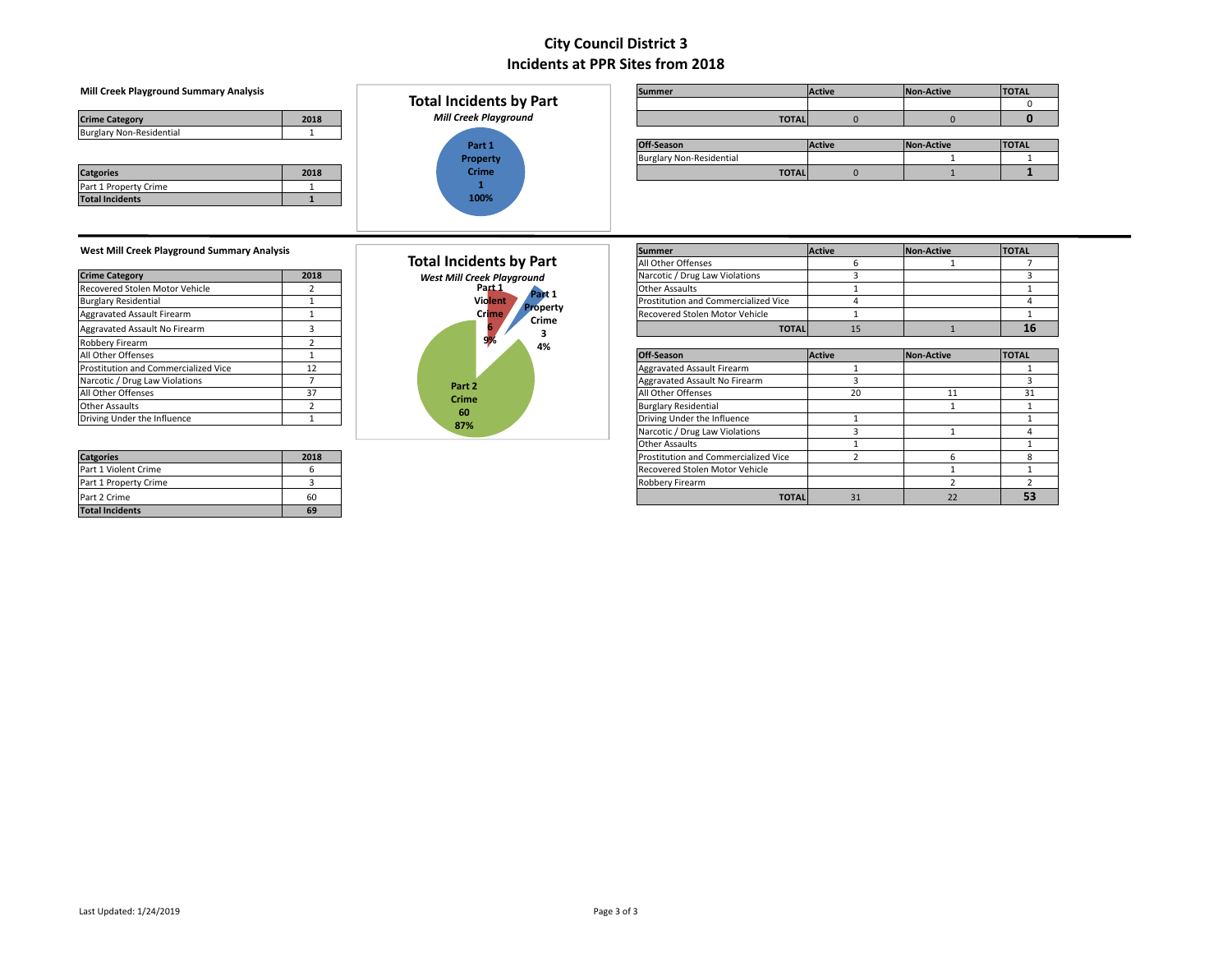### **Summary Analysis from City Council District 4**

| <b>Site Name</b>                               | # of Incidents | <b>Category</b>              | <b>Crime Category</b>                   |                                      |                                                | <b>Part 1 Violent Crime</b> | Part 1 Property Crime   Part 2 Crime   Total Incidents |    |    |
|------------------------------------------------|----------------|------------------------------|-----------------------------------------|--------------------------------------|------------------------------------------------|-----------------------------|--------------------------------------------------------|----|----|
| Charles A. Baker Playground                    |                | Part 2 Crime                 | All Other Offenses                      |                                      | <b>Aggravated Assault No Firearm</b>           |                             |                                                        |    |    |
| Charles A. Baker Playground                    |                | Part 2 Crime                 | Narcotic / Drug Law Violations          |                                      | <b>All Other Offenses</b>                      |                             |                                                        | 12 | 12 |
| <b>Gustine Recreation Center</b>               |                | Part 1 Property Crime        | Theft from Vehicle                      |                                      | <b>Motor Vehicle Theft</b>                     |                             |                                                        |    |    |
| <b>Gustine Recreation Center</b>               |                | Part 1 Violent Crime         | Aggravated Assault No Firearm           |                                      | <b>Narcotic / Drug Law Violations</b>          |                             |                                                        |    |    |
| <b>Gustine Recreation Center</b>               |                | Part 2 Crime                 | Other Sex Offenses (Not Commercialized) |                                      | <b>Other Sex Offenses (Not Commercialized)</b> |                             |                                                        |    |    |
| Haddington-Marshall L. Shepard, Sr. Rec Center |                | Part 1 Property Crime Thefts |                                         |                                      | <b>Robbery No Firearm</b>                      |                             |                                                        |    |    |
| Haddington-Marshall L. Shepard, Sr. Rec Center |                | Part 1 Violent Crime         | Robbery No Firearm                      |                                      | <b>Theft from Vehicle</b>                      |                             |                                                        |    |    |
| Haddington-Marshall L. Shepard, Sr. Rec Center |                | Part 2 Crime                 | All Other Offenses                      |                                      | <b>Thefts</b>                                  |                             |                                                        |    |    |
| Haddington-Marshall L. Shepard, Sr. Rec Center |                | Part 2 Crime                 | Narcotic / Drug Law Violations          |                                      | <b>Total Categories</b>                        |                             |                                                        | 15 | 24 |
| Susan Gorgas Park                              |                | Part 1 Property Crime        | Theft from Vehicle                      |                                      |                                                |                             |                                                        |    |    |
| Susan Gorgas Park                              |                | Part 2 Crime                 | All Other Offenses                      |                                      |                                                |                             |                                                        |    |    |
| W. Freeland Kendrick Recreation Center         |                | Part 2 Crime                 | All Other Offenses                      | Total Incidents at PPR Sites by Part |                                                |                             |                                                        |    |    |
| Charles A. Papa Playground                     |                | Part 1 Property Crime        | Motor Vehicle Theft                     | <b>City Council District 4</b>       |                                                |                             |                                                        |    |    |
| <b>Total Incidents in District</b>             | 23             |                              |                                         |                                      |                                                |                             |                                                        |    |    |

|                                                | <b>Part 1 Violent Crime</b> | Part 1 Property Crime   Part 2 Crime   Total Incidents |    |    |
|------------------------------------------------|-----------------------------|--------------------------------------------------------|----|----|
| <b>Aggravated Assault No Firearm</b>           |                             |                                                        |    |    |
| <b>All Other Offenses</b>                      |                             |                                                        | 12 | 12 |
| <b>Motor Vehicle Theft</b>                     |                             |                                                        |    |    |
| <b>Narcotic / Drug Law Violations</b>          |                             |                                                        |    |    |
| <b>Other Sex Offenses (Not Commercialized)</b> |                             |                                                        |    |    |
| <b>Robbery No Firearm</b>                      |                             |                                                        |    |    |
| <b>Theft from Vehicle</b>                      |                             |                                                        |    |    |
| <b>Thefts</b>                                  |                             |                                                        |    |    |
| <b>Total Categories</b>                        |                             |                                                        | 15 | 24 |

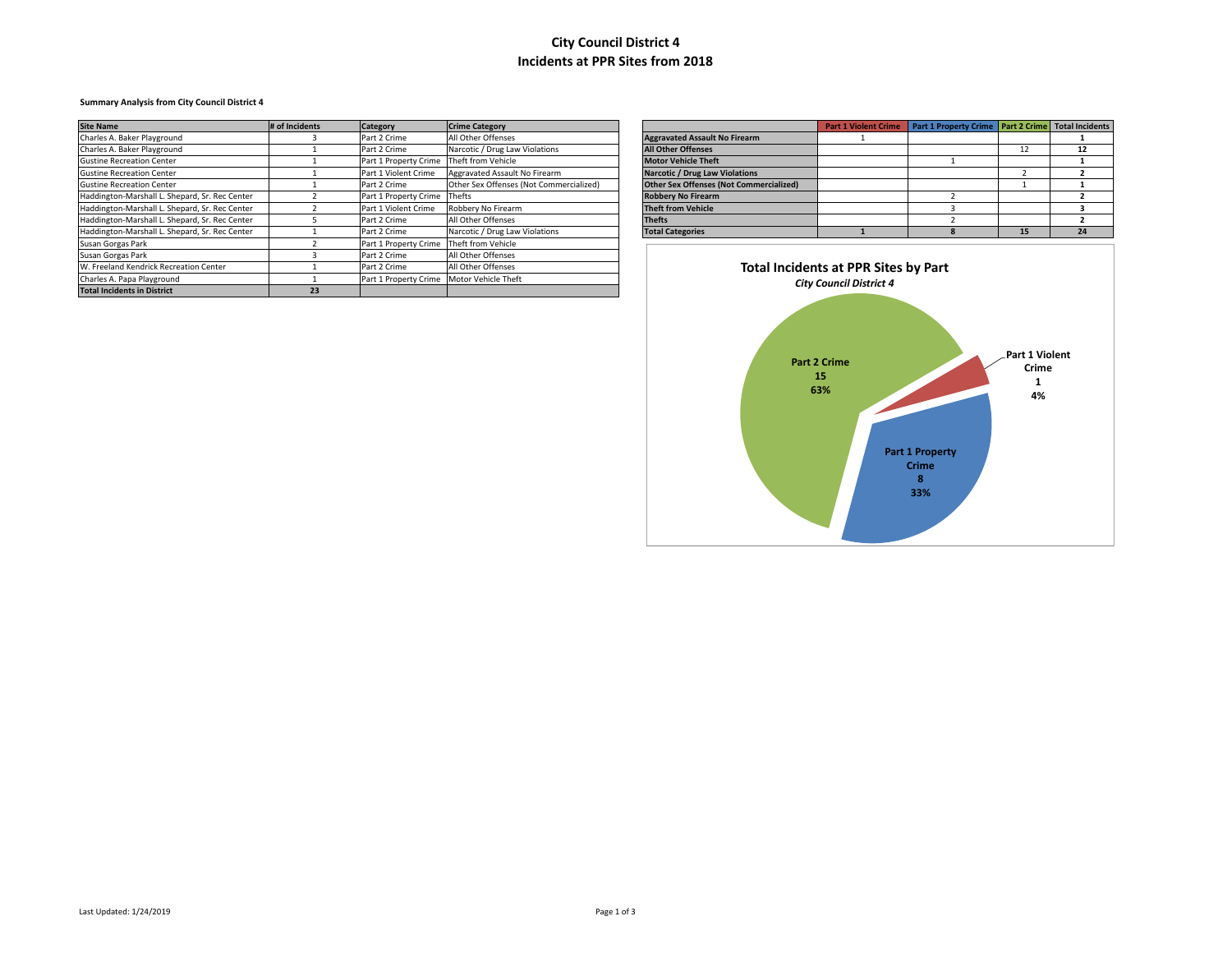### **Baker Playground Summary Analysis**

| <b>Crime Category</b>          | 2018 |
|--------------------------------|------|
| All Other Offenses             |      |
| Narcotic / Drug Law Violations |      |

| <b>Catgories</b>       | 2018 |
|------------------------|------|
| Part 2 Crime           |      |
| <b>Total Incidents</b> |      |



| Daker Flayground Summary Analysis |      | Total includents by Part |                                |               |            |              |
|-----------------------------------|------|--------------------------|--------------------------------|---------------|------------|--------------|
|                                   |      | <b>Baker Playground</b>  | <b>Summer</b>                  | <b>Active</b> | Non-Active | <b>TOTAL</b> |
| <b>Crime Category</b>             | 2018 |                          | All Other Offenses             |               |            |              |
| All Other Offenses                |      |                          | <b>TOTAL</b>                   |               |            |              |
| Narcotic / Drug Law Violations    |      | Part 2                   |                                |               |            |              |
|                                   |      | <b>Crime</b>             | Off-Season                     | <b>Active</b> | Non-Active | <b>TOTAL</b> |
|                                   |      |                          | Narcotic / Drug Law Violations |               |            |              |
| <b>Catgories</b>                  | 2018 | 100%                     | <b>TOTAL</b>                   |               |            |              |
|                                   |      |                          |                                |               |            |              |

#### **Gustine Rec Center Summary Analysis**

| <b>Crime Category</b>                   | 2018 |
|-----------------------------------------|------|
| Theft from Vehicle                      |      |
| Aggravated Assault No Firearm           |      |
| Other Sex Offenses (Not Commercialized) |      |

| <b>Catgories</b>       | 2018 |
|------------------------|------|
| Part 1 Property Crime  |      |
| Part 1 Violent Crime   |      |
| Part 2 Crime           |      |
| <b>Total Incidents</b> |      |



| ____                                    |      |                                |                                         |               |            |              |
|-----------------------------------------|------|--------------------------------|-----------------------------------------|---------------|------------|--------------|
| Theft from Vehicle                      |      | <b>Total Incidents by Part</b> | <b>Summer</b>                           | <b>Active</b> | Non-Active | <b>TOTAL</b> |
| Aggravated Assault No Firearm           |      | <b>Gustine Rec Center</b>      | Theft from Vehicle                      |               |            |              |
| Other Sex Offenses (Not Commercialized) |      | Part 2                         | Other Sex Offenses (Not Commercialized) |               |            |              |
|                                         |      | <b>Crime</b>                   | <b>TOTAL</b>                            |               |            |              |
|                                         |      |                                |                                         |               |            |              |
| <b>Catgories</b>                        | 2018 | 33%<br>Part 1                  | Off-Season                              | <b>Active</b> | Non-Active | <b>TOTAL</b> |
| Part 1 Property Crime                   |      | <b>Property</b>                | Aggravated Assault No Firearm           |               |            |              |
| Part 1 Violent Crime                    |      | <b>Part</b> 1<br><b>Crime</b>  | <b>TOTAL</b>                            |               |            |              |
|                                         |      |                                |                                         |               |            |              |

### **Haddington‐Shepard Rec Center Summary Analysis**

| <b>Crime Category</b>          | 2018 |
|--------------------------------|------|
| <b>Thefts</b>                  |      |
| Robbery No Firearm             |      |
| All Other Offenses             |      |
| Narcotic / Drug Law Violations |      |

| <b>Catgories</b>       | 2018 |
|------------------------|------|
| Part 1 Property Crime  |      |
| Part 1 Violent Crime   |      |
| Part 2 Crime           |      |
| <b>Total Incidents</b> | 10   |



| <b>Crime Category</b>          | 2018 | <b>Total Incidents by Part</b>       | <b>Summer</b>                  | <b>Active</b> | Non-Active | <b>TOTAL</b> |
|--------------------------------|------|--------------------------------------|--------------------------------|---------------|------------|--------------|
| Thefts                         |      | <b>Haddington-Shepard Rec Center</b> | Thefts                         |               |            |              |
| Robbery No Firearm             |      |                                      | Robbery No Firearm             |               |            |              |
| All Other Offenses             |      |                                      | Narcotic / Drug Law Violations |               |            |              |
| Narcotic / Drug Law Violations |      | Part <sub>1</sub>                    | <b>TOTAL</b>                   |               |            |              |
|                                |      | <b>Property</b><br>Crima             |                                |               |            |              |
|                                |      |                                      |                                |               |            |              |

|                       |      |        | crime        | Off-Season         | <b>Active</b> | Non-Active | <b>TOTAL</b> |
|-----------------------|------|--------|--------------|--------------------|---------------|------------|--------------|
| <b>Catgories</b>      | 2018 |        |              | All Other Offenses |               |            |              |
| Part 1 Property Crime |      | Part 7 | 20%<br>Dort- | <b>TOTAL</b>       |               |            |              |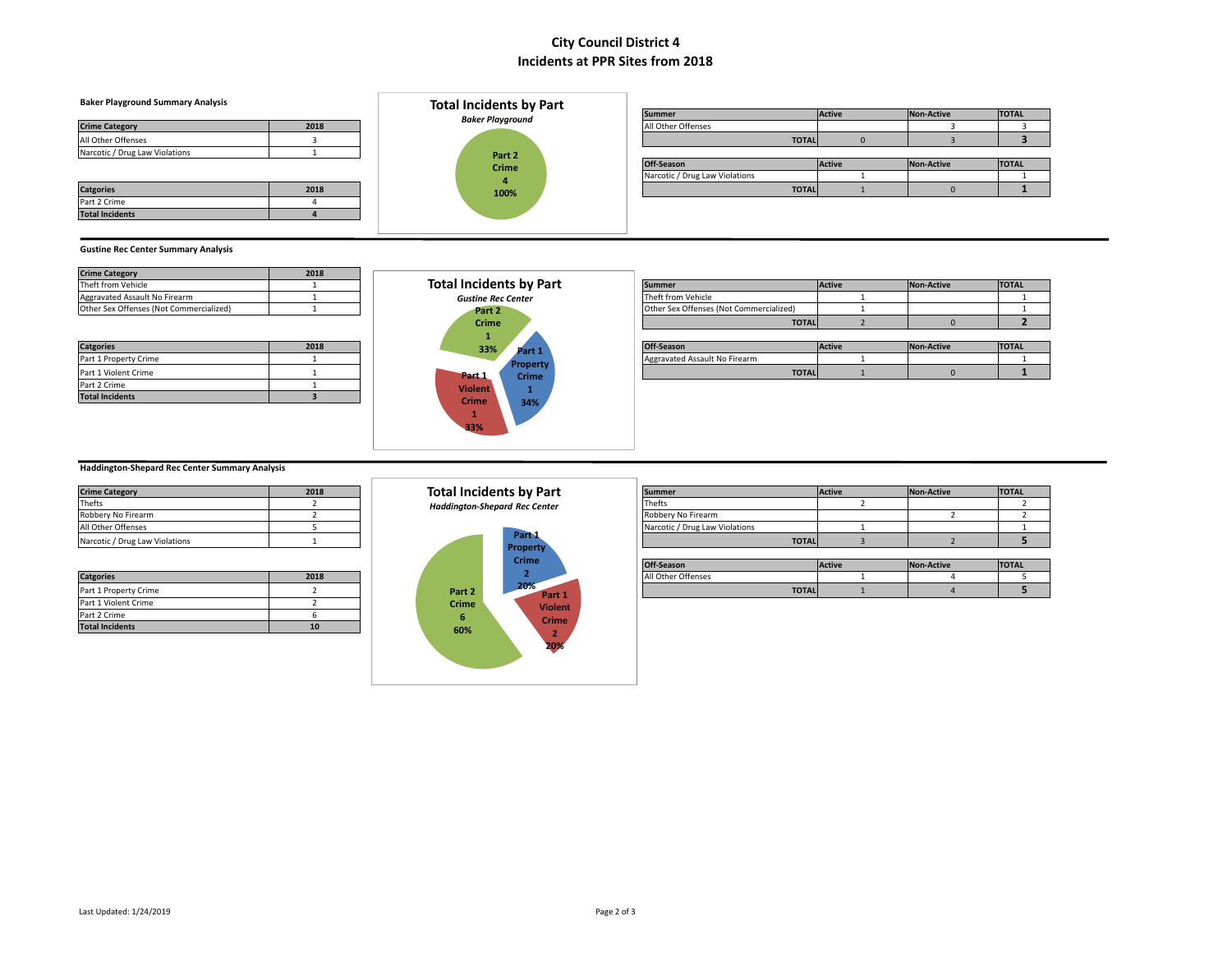#### **Susan Gorgas Park Summary Analysis**

| <b>Crime Category</b> | 2018 |
|-----------------------|------|
| Theft from Vehicle    |      |
| All Other Offenses    |      |
|                       |      |
| <b>Catgories</b>      | 2018 |
| Part 1 Property Crime |      |
|                       |      |



|                        |      | Total includents by Part |                   |                    |              |        |            |              |
|------------------------|------|--------------------------|-------------------|--------------------|--------------|--------|------------|--------------|
| <b>Crime Category</b>  | 2018 |                          | Susan Gorgas Park |                    |              | Active | Non-Active | <b>TOTAL</b> |
| Theft from Vehicle     |      |                          |                   | Theft from Vehicle |              |        |            |              |
| All Other Offenses     |      |                          | Part:             | All Other Offenses |              |        |            |              |
|                        |      | Part 2                   | <b>Property</b>   |                    | <b>TOTAL</b> |        |            |              |
| <b>Catgories</b>       | 2018 | <b>Crime</b>             | <b>Crime</b>      |                    |              |        |            |              |
| Part 1 Property Crime  |      |                          |                   | Off-Season         |              | Active | Non-Active | <b>TOTAL</b> |
| Part 2 Crime           |      | 60%                      | 40%               | Theft from Vehicle |              |        |            |              |
| <b>Total Incidents</b> |      |                          |                   | All Other Offenses |              |        |            |              |
|                        |      |                          |                   |                    | <b>TOTAL</b> |        |            |              |

#### **Kendrick Rec Center Summary Analysis**

| <b>Crime Category</b> | 2018 |
|-----------------------|------|
| All Other Offenses    |      |
|                       |      |
| <b>Catgories</b>      | 2018 |
| Part 2 Crime          |      |
|                       |      |



| <b>Crime Category</b>  | 2018 |  | Total Incidents by Part    |  | <b>Summer</b>      |              | <b>Active</b> | <b>Non-Active</b> | <b>TOTAL</b> |
|------------------------|------|--|----------------------------|--|--------------------|--------------|---------------|-------------------|--------------|
| All Other Offenses     |      |  | <b>Kendrick Rec Center</b> |  |                    |              |               |                   |              |
|                        |      |  |                            |  |                    | <b>TOTAL</b> |               |                   |              |
| <b>Catgories</b>       | 2018 |  |                            |  |                    |              |               |                   |              |
| Part 2 Crime           |      |  | Part 2                     |  | Off-Season         |              | <b>Active</b> | <b>Non-Active</b> | <b>TOTAL</b> |
| <b>Total Incidents</b> |      |  | <b>Crime</b>               |  | All Other Offenses |              |               |                   |              |
|                        |      |  |                            |  |                    | <b>TOTAL</b> |               |                   |              |
|                        |      |  | 100%                       |  |                    |              |               |                   |              |

#### **Papa Playground Summary Analysis**

| <b>Crime Category</b> | 2018 |
|-----------------------|------|
| Motor Vehicle Theft   |      |
|                       |      |
|                       |      |
| <b>Catgories</b>      | 2018 |
| Part 1 Property Crime |      |

# **Part 1 Property Crime 1 100% Total Incidents by Part** *Papa Playground*

| <b>Crime Category</b>  | 2018 | Total Incidents by Part |                 | <b>Summer</b> | Active              | <b>Non-Active</b> | <b>TOTAL</b> |              |
|------------------------|------|-------------------------|-----------------|---------------|---------------------|-------------------|--------------|--------------|
| Motor Vehicle Theft    |      |                         | Papa Playground |               |                     |                   |              |              |
|                        |      |                         |                 |               | <b>TOTAL</b>        |                   |              |              |
| <b>Catgories</b>       | 2018 |                         |                 |               |                     |                   |              |              |
| Part 1 Property Crime  |      |                         | Part 1          |               | Off-Season          | <b>Active</b>     | Non-Active   | <b>TOTAL</b> |
| <b>Total Incidents</b> |      |                         | Property        |               | Motor Vehicle Theft |                   |              |              |
|                        |      |                         | <b>Crime</b>    |               | <b>TOTAL</b>        |                   |              |              |
|                        |      |                         |                 |               |                     |                   |              |              |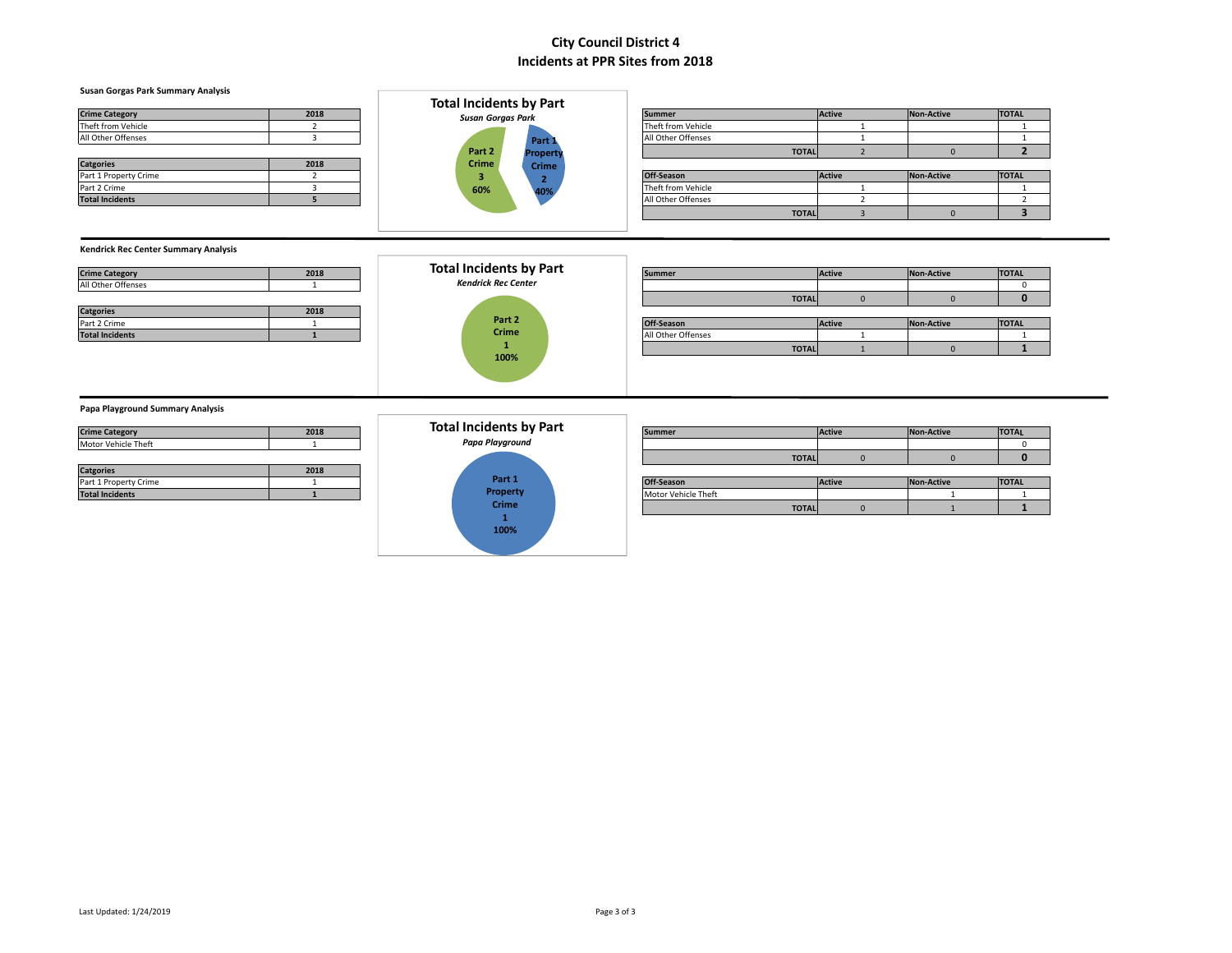### **Summary Analysis from City Council District 5**

| <b>Site Name</b>                      | # of Incidents Category |                              | <b>Crime Category</b>          |                                       | <b>Part 1 Violent Crime</b>                 | Part 1 Property Crime Part 2 Crime Total Incidents |                |                |
|---------------------------------------|-------------------------|------------------------------|--------------------------------|---------------------------------------|---------------------------------------------|----------------------------------------------------|----------------|----------------|
| 12th & Cambria Playground             |                         | Part 1 Property Crime        | Motor Vehicle Theft            | <b>Aggravated Assault Firearm</b>     |                                             |                                                    |                |                |
| 12th & Cambria Playground             |                         | Part 1 Violent Crime         | Aggravated Assault Firearm     | <b>Aggravated Assault No Firearm</b>  |                                             |                                                    |                | $\mathbf{1}$   |
| 12th & Cambria Playground             |                         | Part 1 Violent Crime         | Homicide - Criminal            | <b>All Other Offenses</b>             |                                             |                                                    | $\overline{2}$ | $\overline{2}$ |
| 12th & Cambria Playground             | -1                      | Part 2 Crime                 | <b>Weapon Violations</b>       | <b>Driving Under the Influence</b>    |                                             |                                                    | 6              | 6              |
| 12th & Cambria Playground             |                         | Part 2 Crime                 | <b>Other Assaults</b>          | Homicide - Criminal                   |                                             |                                                    |                | $\mathbf{1}$   |
| Eric W. "Hank" Gathers, Jr. Center    |                         | Part 2 Crime                 | Driving Under the Influence    | <b>Motor Vehicle Theft</b>            | $\mathbf{1}$                                |                                                    |                | $\mathbf{1}$   |
| <b>Fishtown Recreation Center</b>     |                         | Part 1 Property Crime Thefts |                                | Narcotic / Drug Law Violations        |                                             |                                                    |                | $\mathbf{1}$   |
| <b>Francisville Recreation Center</b> |                         | Part 1 Property Crime        | Theft from Vehicle             | <b>Other Assaults</b>                 |                                             |                                                    | 8              | 8              |
| <b>Francisville Recreation Center</b> |                         | Part 2 Crime                 | Vandalism/Criminal Mischief    | Rape                                  |                                             | $\overline{2}$                                     |                | $\overline{2}$ |
| <b>Hunting Park</b>                   | 10                      | Part 1 Property Crime        | Theft from Vehicle             | <b>Recovered Stolen Motor Vehicle</b> | $\overline{2}$                              |                                                    |                | $\overline{2}$ |
| <b>Hunting Park</b>                   |                         | Part 1 Property Crime        | Recovered Stolen Motor Vehicle | <b>Robbery Firearm</b>                |                                             |                                                    |                | $\mathbf{1}$   |
| <b>Hunting Park</b>                   | $\overline{2}$          | Part 1 Property Crime        | Thefts                         | <b>Robbery No Firearm</b>             |                                             | 5                                                  |                | 5              |
| <b>Hunting Park</b>                   | 5                       | Part 1 Violent Crime         | Robbery No Firearm             | <b>Theft from Vehicle</b>             | 17                                          |                                                    |                | 17             |
| <b>Hunting Park</b>                   |                         | Part 1 Violent Crime         | Rape                           | <b>Thefts</b>                         | $\overline{7}$                              |                                                    |                | $\overline{ }$ |
| <b>Hunting Park</b>                   |                         | Part 1 Violent Crime         | Robbery Firearm                | <b>Vandalism/Criminal Mischief</b>    |                                             |                                                    | 12             | 12             |
| <b>Hunting Park</b>                   |                         | Part 1 Violent Crime         | Aggravated Assault No Firearm  | <b>Weapon Violations</b>              |                                             |                                                    | $\overline{1}$ | $\mathbf{1}$   |
| <b>Hunting Park</b>                   | Δ                       | Part 2 Crime                 | <b>Other Assaults</b>          | <b>Total Categories</b>               | 27                                          | 11                                                 | 30             | 68             |
| <b>Hunting Park</b>                   |                         | Part 2 Crime                 | Narcotic / Drug Law Violations |                                       |                                             |                                                    |                |                |
| <b>Hunting Park</b>                   | 5                       | Part 2 Crime                 | Driving Under the Influence    |                                       |                                             |                                                    |                |                |
| <b>Hunting Park</b>                   | $\mathbf{1}$            | Part 2 Crime                 | Vandalism/Criminal Mischief    |                                       | <b>Total Incidents at PPR Sites by Part</b> |                                                    |                |                |
| Martin Luther King Recreation Center  |                         | Part 1 Property Crime        | Thefts                         |                                       | <b>City Council District 5</b>              |                                                    |                |                |
| Martin Luther King Recreation Center  |                         | Part 1 Violent Crime         | Rape                           |                                       |                                             |                                                    |                |                |
| Martin Luther King Recreation Center  | $\mathcal{I}$           | Part 2 Crime                 | All Other Offenses             |                                       |                                             |                                                    |                |                |
| Martin Luther King Recreation Center  |                         | Part 2 Crime                 | <b>Other Assaults</b>          |                                       |                                             |                                                    |                |                |
| Roberto Clemente Playground           | 2                       | Part 1 Property Crime        | Thefts                         |                                       |                                             |                                                    |                |                |
| Roberto Clemente Playground           | 6                       | Part 1 Property Crime        | Theft from Vehicle             |                                       |                                             | <b>Part 1 Violent</b>                              |                |                |
| Roberto Clemente Playground           |                         | Part 1 Property Crime        | Recovered Stolen Motor Vehicle |                                       |                                             |                                                    |                |                |
| Roberto Clemente Playground           | 7                       | Part 2 Crime                 | Vandalism/Criminal Mischief    |                                       | Part 2 Crime                                | Crime                                              |                |                |
| Roberto Clemente Playground           | 2                       | Part 2 Crime                 | <b>Other Assaults</b>          |                                       |                                             | 27                                                 |                |                |
| Veterans Playground                   |                         | Part 1 Property Crime        | Thefts                         |                                       | 30                                          | 40%                                                |                |                |
| Veterans Playground                   | 3                       | Part 2 Crime                 | Vandalism/Criminal Mischief    |                                       | 44%                                         |                                                    |                |                |
| <b>Total Incidents in District</b>    | 68                      |                              |                                |                                       |                                             |                                                    |                |                |

|                                       | <b>Part 1 Violent Crime</b> | Part 1 Property Crime Part 2 Crime Total Incidents |    |    |
|---------------------------------------|-----------------------------|----------------------------------------------------|----|----|
| <b>Aggravated Assault Firearm</b>     |                             |                                                    |    |    |
| <b>Aggravated Assault No Firearm</b>  |                             |                                                    |    |    |
| <b>All Other Offenses</b>             |                             |                                                    | 2  |    |
| <b>Driving Under the Influence</b>    |                             |                                                    | 6  | 6  |
| <b>Homicide - Criminal</b>            |                             | 1                                                  |    |    |
| <b>Motor Vehicle Theft</b>            | 1                           |                                                    |    |    |
| <b>Narcotic / Drug Law Violations</b> |                             |                                                    | 1  |    |
| <b>Other Assaults</b>                 |                             |                                                    | 8  | 8  |
| Rape                                  |                             | $\overline{2}$                                     |    |    |
| <b>Recovered Stolen Motor Vehicle</b> | 2                           |                                                    |    |    |
| <b>Robbery Firearm</b>                |                             |                                                    |    |    |
| <b>Robbery No Firearm</b>             |                             | 5                                                  |    | 5  |
| <b>Theft from Vehicle</b>             | 17                          |                                                    |    | 17 |
| <b>Thefts</b>                         |                             |                                                    |    |    |
| <b>Vandalism/Criminal Mischief</b>    |                             |                                                    | 12 | 12 |
| <b>Weapon Violations</b>              |                             |                                                    | 1  | 1  |
| <b>Total Categories</b>               | 27                          | 11                                                 | 30 | 68 |

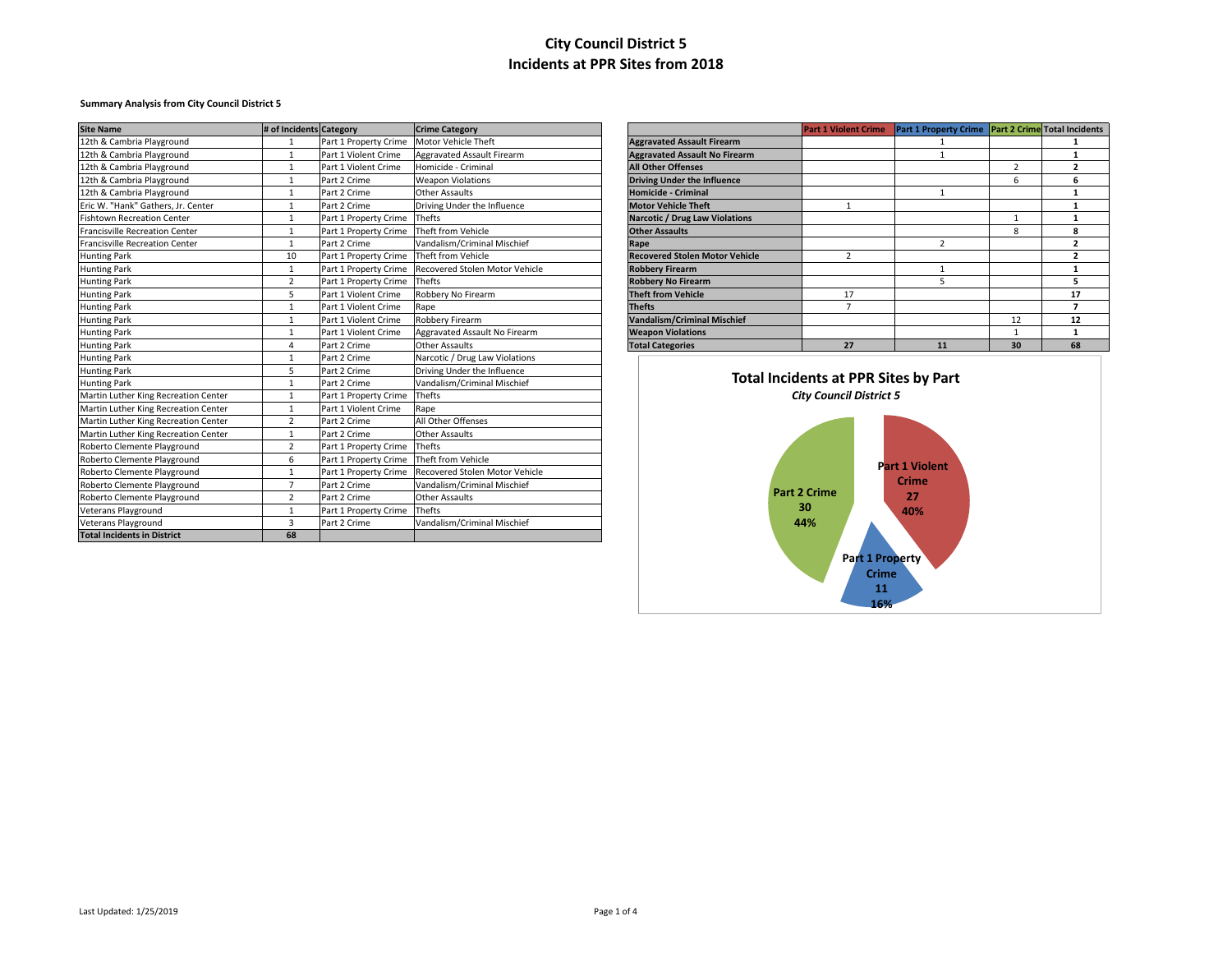### **12th & Cambria Playground Summary Analysis**

| <b>Crime Category</b>      | 2018 |
|----------------------------|------|
| Motor Vehicle Theft        |      |
| Aggravated Assault Firearm |      |
| Homicide - Criminal        |      |
| <b>Weapon Violations</b>   |      |
| <b>Other Assaults</b>      |      |

| <b>Catgories</b>       | 2018 |
|------------------------|------|
| Part 1 Property Crime  |      |
| Part 1 Violent Crime   |      |
| Part 2 Crime           |      |
| <b>Total Incidents</b> |      |



| <b>Crime Category</b>             | 2018 | Total Incidents by Part   | <b>Summer</b>            | <b>Active</b> | Non-Active | <b>TOTAL</b> |
|-----------------------------------|------|---------------------------|--------------------------|---------------|------------|--------------|
| Motor Vehicle Theft               |      | 12th & Cambria Playground | Homicide - Criminal      |               |            |              |
| <b>Aggravated Assault Firearm</b> |      |                           | <b>Weapon Violations</b> |               |            |              |
| Homicide - Criminal               |      | Part 1                    | <b>TOTAL</b>             |               |            |              |

| wcapon violations     |      |              | <b>Property</b> |                            |               |            |              |
|-----------------------|------|--------------|-----------------|----------------------------|---------------|------------|--------------|
| Other Assaults        |      |              | <b>Crime</b>    | Off-Season                 | <b>Active</b> | Non-Active | <b>TOTAL</b> |
|                       |      | Part 2       |                 | Motor Vehicle Theft        |               |            |              |
|                       |      | <b>Crime</b> | 20%             | Aggravated Assault Firearm |               |            |              |
| <b>Catgories</b>      | 2018 |              |                 | <b>Other Assaults</b>      |               |            |              |
| Part 1 Property Crime |      | 40%          | Part 1          | <b>TOTAL</b>               |               |            |              |

### **Gathers Rec Center Summary Analysis**

| <b>Crime Category</b>       | 2018 |
|-----------------------------|------|
| Driving Under the Influence |      |

| <b>Catgories</b>       | 2018 |
|------------------------|------|
| Part 2 Crime           |      |
| <b>Total Incidents</b> |      |



| <b>Crime Category</b>       | 2018 | <b>Total Incidents by Part</b> | <b>Summer</b>               | Active | Non-Active | <b>TOTAL</b> |
|-----------------------------|------|--------------------------------|-----------------------------|--------|------------|--------------|
| Driving Under the Influence |      | <b>Gathers Rec Center</b>      |                             |        |            |              |
|                             |      |                                | <b>TOTAL</b>                |        |            |              |
|                             |      |                                |                             |        |            |              |
| <b>Catgories</b>            | 2018 |                                | Off-Season                  | Active | Non-Active | <b>TOTAL</b> |
| Part 2 Crime                |      | Part 2                         | Driving Under the Influence |        |            |              |
| <b>Total Incidents</b>      |      | <b>Crime</b>                   | <b>TOTAL</b>                |        |            |              |
|                             |      |                                |                             |        |            |              |

#### **Fishtown Rec Center Summary Analysis**

| <b>Crime Category</b> |  |
|-----------------------|--|
| <b>Thefts</b>         |  |

| <b>Catgories</b>       | 2018 |
|------------------------|------|
| Part 1 Property Crime  |      |
| <b>Total Incidents</b> |      |



| נוסוונטישוו ווכנ ככוונכו טעווווווטו פרווטופוס |      |  |                                |        |              |               |            |              |  |
|-----------------------------------------------|------|--|--------------------------------|--------|--------------|---------------|------------|--------------|--|
|                                               |      |  | <b>Total Incidents by Part</b> | Summer |              | <b>Active</b> | Non-Active | <b>TOTAL</b> |  |
| <b>Crime Category</b>                         | 2018 |  | <b>Fishtown Rec Center</b>     |        |              |               |            |              |  |
| Thefts                                        |      |  |                                |        | <b>TOTAL</b> |               |            |              |  |

|                       |      |               | are<br>Off-Season | Active | <b>Non-Active</b> | <b>TOTAL</b> |
|-----------------------|------|---------------|-------------------|--------|-------------------|--------------|
| <b>Catgories</b>      | 2018 | Part 1        | l heff            |        |                   |              |
| Part 1 Property Crime |      | Property<br>. | <b>TOTAL</b>      |        |                   |              |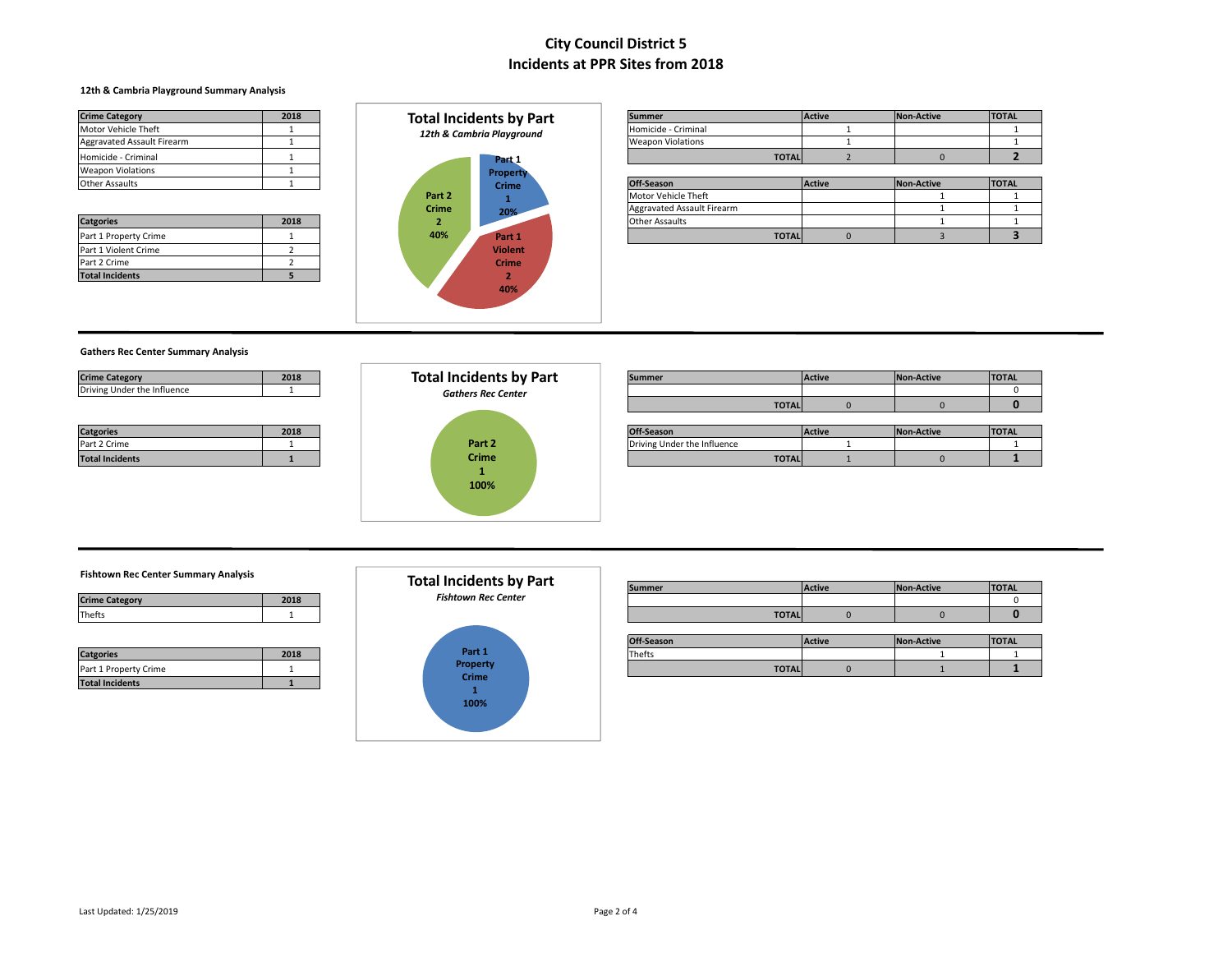### **Francisville Rec Center Summary Analysis**

| <b>Crime Category</b>       | 2018 |
|-----------------------------|------|
| Theft from Vehicle          |      |
| Vandalism/Criminal Mischief |      |

| <b>Catgories</b>       | 2018 |
|------------------------|------|
| Part 1 Property Crime  |      |
| Part 2 Crime           |      |
| <b>Total Incidents</b> |      |



| <b>Crime Category</b>       | 2018 | Total Incidents by Part        | <b>Summer</b> | <b>Active</b> | Non-Active | <b>TOTAL</b> |
|-----------------------------|------|--------------------------------|---------------|---------------|------------|--------------|
| Theft from Vehicle          |      | <b>Francisville Rec Center</b> |               |               |            |              |
| Vandalism/Criminal Mischief |      |                                | <b>TOTAL</b>  |               |            |              |

|                       |      |              |                   | Off-Season                  | <b>Active</b> | Non-Active | <b>TOTAL</b> |
|-----------------------|------|--------------|-------------------|-----------------------------|---------------|------------|--------------|
| <b>Catgories</b>      | 2018 |              |                   | Theft from Vehicle          |               |            |              |
| Part 1 Property Crime |      | Part 2       | Part 1            | Vandalism/Criminal Mischief |               |            |              |
| Part 2 Crime          |      | <b>Crime</b> | Property<br>Crimo | <b>TOTALI</b>               |               |            |              |

### **Hunting Park Summary Analysis**

| <b>Crime Category</b>          | 2018          |
|--------------------------------|---------------|
| Aggravated Assault No Firearm  |               |
| Driving Under the Influence    | 5             |
| Narcotic / Drug Law Violations | 1             |
| <b>Other Assaults</b>          | 4             |
| Rape                           |               |
| Recovered Stolen Motor Vehicle |               |
| Robbery Firearm                |               |
| Robbery No Firearm             | 5             |
| Theft from Vehicle             | 10            |
| Thefts                         | $\mathcal{P}$ |
| Vandalism/Criminal Mischief    |               |
| C <sub>2</sub>                 | 2010          |



| <b>Crime Category</b>          | 2018 | Total Incidents by Part |              | <b>Summer</b>                  |              | Active         | <b>Non-Active</b> | <b>TOTAL</b>           |
|--------------------------------|------|-------------------------|--------------|--------------------------------|--------------|----------------|-------------------|------------------------|
| Aggravated Assault No Firearm  |      | <b>Hunting Park</b>     |              | Driving Under the Influence    |              |                |                   |                        |
| Driving Under the Influence    |      |                         |              | Robbery No Firearm             |              |                |                   |                        |
| Narcotic / Drug Law Violations |      |                         |              | Theft from Vehicle             |              |                |                   |                        |
| Other Assaults                 |      |                         |              |                                | <b>TOTAL</b> | $\overline{2}$ |                   | 3                      |
| Rape                           |      | Part 2                  |              |                                |              |                |                   |                        |
| Recovered Stolen Motor Vehicle |      | <b>Crime</b>            | Part 1       | Off-Season                     |              | <b>Active</b>  | <b>Non-Active</b> | <b>TOTAL</b>           |
| Robbery Firearm                |      | 11                      | Property     | Aggravated Assault No Firearm  |              |                |                   |                        |
| Robbery No Firearm             |      | 34%                     | <b>Crime</b> | Driving Under the Influence    |              |                |                   | 4                      |
| Theft from Vehicle             | 10   |                         | 13           | Narcotic / Drug Law Violations |              |                |                   |                        |
| Thefts                         |      |                         | 41%          | <b>Other Assaults</b>          |              |                |                   |                        |
| Vandalism/Criminal Mischief    |      | Part 1                  |              | Rape                           |              |                |                   |                        |
|                                |      | <b>Violent</b>          |              | Recovered Stolen Motor Vehicle |              |                |                   |                        |
| <b>Catgories</b>               | 2018 | <b>Crime</b>            |              | Robbery Firearm                |              |                |                   |                        |
| Part 1 Property Crime          | 13   | 8                       |              | Robbery No Firearm             |              |                |                   | 4                      |
| Part 1 Violent Crime           | 8    | 25%                     |              | Theft from Vehicle             |              |                | 6                 | 9                      |
| Part 2 Crime                   | 11   |                         |              | Thefts                         |              |                |                   | $\mathbf{\overline{}}$ |
| <b>Total Incidents</b>         | 32   |                         |              | Vandalism/Criminal Mischief    |              |                |                   |                        |
|                                |      |                         |              |                                | <b>TOTAL</b> | 11             | 18                | 29                     |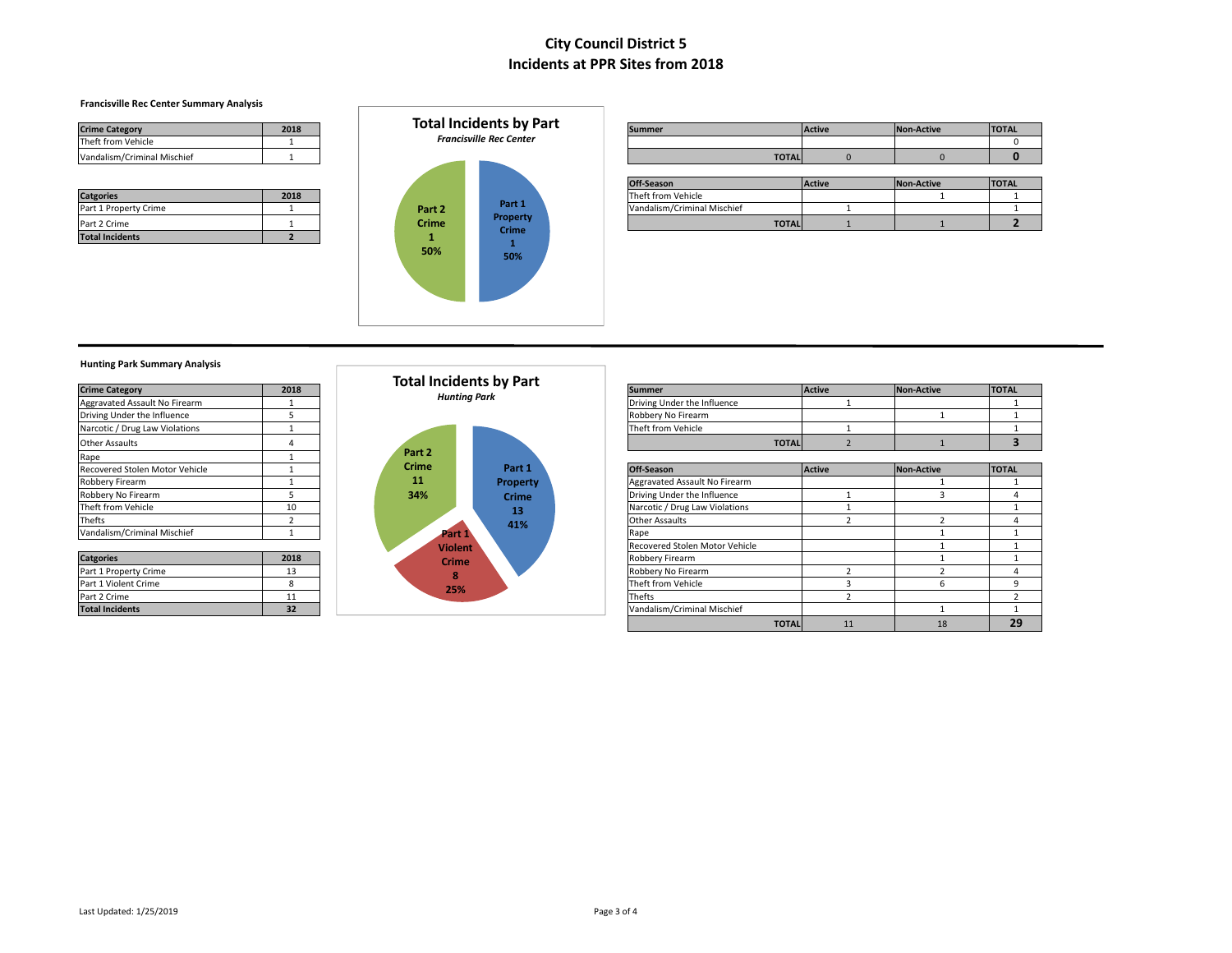#### **Martin Luther King Recreation Center Summary Analysis**

| <b>Crime Category</b> | 2018 |
|-----------------------|------|
| <b>Thefts</b>         |      |
| Rape                  |      |
| All Other Offenses    |      |
| <b>Other Assaults</b> |      |

| <b>Catgories</b>       | 2018 |
|------------------------|------|
| Part 1 Violent Crime   |      |
| Part 1 Property Crime  |      |
| Part 2 Crime           |      |
| <b>Total Incidents</b> |      |



| <b>Martin Luther King Recreation Center Summary Analysis</b> |      | <b>ITOTAL</b><br>Non-Active<br><b>Active</b><br>Summer |              |  |  |
|--------------------------------------------------------------|------|--------------------------------------------------------|--------------|--|--|
|                                                              |      |                                                        |              |  |  |
| <b>Crime Category</b>                                        | 2018 | Total Incidents by Part                                | <b>TOTAL</b> |  |  |
|                                                              |      | Martin Luther King Recreation Center                   |              |  |  |

| Rape               |      |        | Part 1         | Off-Season            |              | <b>Active</b> | <b>Non-Active</b> | <b>TOTAL</b> |
|--------------------|------|--------|----------------|-----------------------|--------------|---------------|-------------------|--------------|
| All Other Offenses |      |        | <b>Violent</b> | Thefts                |              |               |                   |              |
| Other Assaults     |      |        | <b>Crime</b>   | Rape                  |              |               |                   |              |
|                    |      |        |                | All Other Offenses    |              |               |                   |              |
|                    |      |        | -20%           | <b>Other Assaults</b> |              |               |                   |              |
| <b>Catgories</b>   | 2018 | Part 2 | raiti          |                       | <b>TOTAL</b> |               |                   |              |

### **Roberto Clemente Playground Summary Analysis**

| <b>Crime Category</b>          | 2018                    |
|--------------------------------|-------------------------|
| <b>Other Assaults</b>          | $\overline{\mathbf{c}}$ |
| Recovered Stolen Motor Vehicle |                         |
| Theft from Vehicle             | 6                       |
| Thefts                         | $\mathcal{P}$           |
| Vandalism/Criminal Mischief    |                         |
|                                |                         |
| <b>Catgories</b>               | 2018                    |
| Part 1 Property Crime          |                         |
| Part 2 Crime                   | ٩                       |
| <b>Total Incidents</b>         | 18                      |



| Roberto Clemente Playground Summary Analysis |                | <b>Total Incidents by Part</b>     |                 |                                |               |            |              |
|----------------------------------------------|----------------|------------------------------------|-----------------|--------------------------------|---------------|------------|--------------|
|                                              |                |                                    |                 | <b>Summer</b>                  | <b>Active</b> | Non-Active | <b>TOTAL</b> |
| <b>Crime Category</b>                        | 2018           | <b>Roberto Clemente Playground</b> |                 | Thefts                         |               |            |              |
| Other Assaults                               |                |                                    |                 | Recovered Stolen Motor Vehicle |               |            |              |
| Recovered Stolen Motor Vehicle               |                |                                    |                 | <b>TOTAL</b>                   |               |            |              |
| Theft from Vehicle                           |                | Part 2                             | Part 1          |                                |               |            |              |
| Thefts                                       |                | <b>Crime</b>                       | <b>Property</b> | Off-Season                     | <b>Active</b> | Non-Active | <b>TOTAL</b> |
| Vandalism/Criminal Mischief                  |                |                                    | <b>Crime</b>    | <b>Other Assaults</b>          |               |            |              |
|                                              |                | 50%                                |                 | Theft from Vehicle             |               |            |              |
| <b>Catgories</b>                             | 2018           |                                    | 50%             | Thefts                         |               |            |              |
| Part 1 Property Crime                        |                |                                    |                 | Vandalism/Criminal Mischief    |               |            |              |
| Part 2 Crime                                 |                |                                    |                 | <b>TOTAL</b>                   |               |            | 16           |
| Total Incidents                              | 1 <sub>2</sub> |                                    |                 |                                |               |            |              |

### **Total Incidents by Part**

*Veterans Playground*



| Veterans Playground Summary Analysis |      |                            | Total Incidents by Part | <b>Summer</b> | <b>Active</b> | Non-Active | <b>TOTAL</b> |
|--------------------------------------|------|----------------------------|-------------------------|---------------|---------------|------------|--------------|
|                                      |      | <b>Veterans Playground</b> |                         |               |               |            |              |
| <b>Crime Category</b>                | 2018 | <b>D</b> 4                 |                         | <b>TOTAL</b>  |               |            |              |

|                             |      |                                                                                                                                                                                                                                                           | <b>Propert</b> |                             |               |            |              |
|-----------------------------|------|-----------------------------------------------------------------------------------------------------------------------------------------------------------------------------------------------------------------------------------------------------------|----------------|-----------------------------|---------------|------------|--------------|
| Vandalism/Criminal Mischief |      |                                                                                                                                                                                                                                                           | <b>Crime</b>   | <b>Off-Season</b>           | <b>Active</b> | Non-Active | <b>TOTAL</b> |
|                             |      |                                                                                                                                                                                                                                                           |                | <b>Thefts</b>               |               |            |              |
|                             |      |                                                                                                                                                                                                                                                           | 200            | Vandalism/Criminal Mischief |               |            |              |
| <b>Catgories</b>            | 2018 | Part <sub>2</sub><br><b>Contact of Contact Contact Contact Contact Contact Contact Contact Contact Contact Contact Contact Contact Contact Contact Contact Contact Contact Contact Contact Contact Contact Contact Contact Contact Contact Contact Co</b> | 25%            | <b>TOTAL</b>                |               |            |              |

| <b>Catgories</b>      |  |
|-----------------------|--|
| Part 1 Property Crime |  |

Thefts 1 **Vandalism/Criminal Mischief** 3

Part 2 Crime 3 **Total Incidents 4**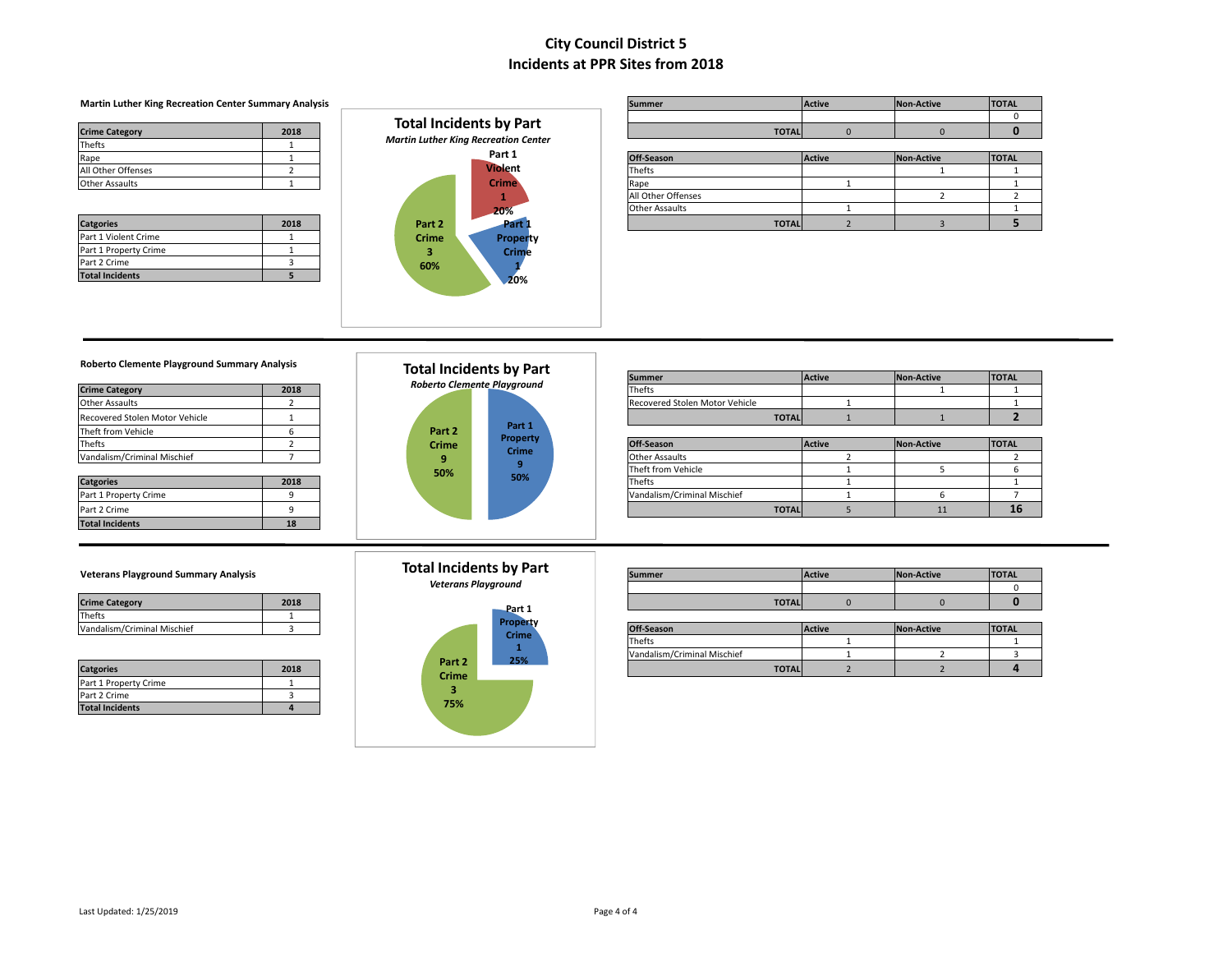### **Summary Analysis from City Council District 6**

| <b>Site Name</b>                          | # of Incidents Category |                       | <b>Crime Category</b>                   |                                                | <b>Part 1 Violent Crime</b>          | Part 1 Property Crime   Part 2 Crime |                | <b>Total Incidents</b> |
|-------------------------------------------|-------------------------|-----------------------|-----------------------------------------|------------------------------------------------|--------------------------------------|--------------------------------------|----------------|------------------------|
| American Legion Playground                |                         | Part 1 Property Crime | Theft from Vehicle                      | <b>Aggravated Assault No Firearm</b>           |                                      |                                      |                |                        |
| <b>Bridesburg Recreation Center</b>       | $\overline{2}$          | Part 1 Property Crime | Theft from Vehicle                      | <b>All Other Offenses</b>                      |                                      |                                      | 41             | 41                     |
| <b>Bridesburg Recreation Center</b>       |                         | Part 2 Crime          | <b>Other Assaults</b>                   | <b>Arson</b>                                   |                                      |                                      | $\mathbf{1}$   | -1                     |
| <b>Disston Recreation Center</b>          |                         | Part 1 Property Crime | Theft from Vehicle                      | Fraud                                          |                                      |                                      | $\overline{2}$ | $\overline{2}$         |
| Fish Hatchery at Pleasant Hill Park       |                         | Part 1 Violent Crime  | Rape                                    | <b>Narcotic / Drug Law Violations</b>          |                                      |                                      |                |                        |
| Frank Glavin Playground                   |                         | Part 2 Crime          | <b>Other Assaults</b>                   | <b>Other Assaults</b>                          |                                      |                                      | $\Delta$       | 4                      |
| Frankford & Solly Playground              | 37                      | Part 2 Crime          | All Other Offenses                      | <b>Other Sex Offenses (Not Commercialized)</b> |                                      |                                      |                |                        |
| Frankford & Solly Playground              |                         | Part 2 Crime          | Vandalism/Criminal Mischief             | Rape                                           |                                      |                                      |                |                        |
| Holme Playground                          |                         | Part 1 Violent Crime  | Aggravated Assault No Firearm           | <b>Recovered Stolen Motor Vehicle</b>          | 6                                    |                                      |                |                        |
| Holme Playground                          |                         | Part 2 Crime          | Vandalism/Criminal Mischief             | <b>Robbery Firearm</b>                         |                                      |                                      |                |                        |
| Holme-Crispin Park                        |                         | Part 1 Property Crime | Thefts                                  | <b>Robbery No Firearm</b>                      |                                      |                                      |                |                        |
| Holme-Crispin Park                        |                         | Part 2 Crime          | Vandalism/Criminal Mischief             | <b>Theft from Vehicle</b>                      | 5                                    |                                      |                | 5                      |
| <b>Holmesburg Recreation Center</b>       |                         | Part 1 Property Crime | Recovered Stolen Motor Vehicle          | <b>Thefts</b>                                  |                                      |                                      |                |                        |
| <b>Holmesburg Recreation Center</b>       |                         | Part 2 Crime          | Narcotic / Drug Law Violations          | <b>Vandalism/Criminal Mischief</b>             |                                      |                                      |                |                        |
| <b>Mayfair Recreation Center</b>          |                         | Part 1 Property Crime | Recovered Stolen Motor Vehicle          | <b>Total Categories</b>                        | 12                                   | 5.                                   | 54             | 71                     |
| Roosevelt Playground                      |                         | Part 1 Property Crime | Theft from Vehicle                      |                                                |                                      |                                      |                |                        |
| Roosevelt Playground                      |                         | Part 2 Crime          | All Other Offenses                      |                                                |                                      |                                      |                |                        |
| Russo Park Playground                     |                         | Part 1 Property Crime | Recovered Stolen Motor Vehicle          |                                                | Total Incidents at PPR Sites by Part |                                      |                |                        |
| Russo Park Playground                     |                         | Part 2 Crime          | Arson                                   | <b>City Council District 6</b>                 |                                      |                                      |                |                        |
| Russo Park Playground                     |                         | Part 2 Crime          | Vandalism/Criminal Mischief             |                                                |                                      |                                      |                |                        |
| Senator William Vincent Mullin Playground |                         | Part 1 Violent Crime  | Robbery Firearm                         |                                                |                                      |                                      |                |                        |
| Senator William Vincent Mullin Playground |                         | Part 2 Crime          | <b>Other Assaults</b>                   |                                                |                                      | <b>Part 1 Violent</b>                |                |                        |
| <b>Vogt Recreation Center</b>             |                         | Part 1 Violent Crime  | Aggravated Assault No Firearm           |                                                |                                      | <b>Crime</b>                         |                |                        |
| <b>Vogt Recreation Center</b>             |                         | Part 2 Crime          | Fraud                                   |                                                |                                      | 12                                   |                |                        |
| <b>Vogt Recreation Center</b>             |                         | Part 2 Crime          | <b>Other Assaults</b>                   |                                                |                                      | 17%                                  |                |                        |
| <b>Vogt Recreation Center</b>             |                         | Part 2 Crime          | Other Sex Offenses (Not Commercialized) |                                                |                                      |                                      |                |                        |
| <b>Wissinoming Playground</b>             |                         | Part 1 Violent Crime  | Robbery No Firearm                      |                                                |                                      | <b>Part 1 Property</b>               |                |                        |
| <b>Wissinoming Playground</b>             |                         | Part 2 Crime          | Fraud                                   |                                                |                                      | <b>Crime</b>                         |                |                        |
| <b>Total Incidents in District</b>        | 71                      |                       |                                         |                                                |                                      |                                      |                |                        |

|                                                | <b>Part 1 Violent Crime</b> | <b>Part 1 Property Crime</b> | <b>Part 2 Crime</b> | <b>Total Incidents</b> |
|------------------------------------------------|-----------------------------|------------------------------|---------------------|------------------------|
| <b>Aggravated Assault No Firearm</b>           |                             | 2                            |                     | 2                      |
| <b>All Other Offenses</b>                      |                             |                              | 41                  | 41                     |
| Arson                                          |                             |                              | 1                   |                        |
| Fraud                                          |                             |                              | $\overline{2}$      | ,                      |
| <b>Narcotic / Drug Law Violations</b>          |                             |                              | 1                   |                        |
| <b>Other Assaults</b>                          |                             |                              | 4                   | 4                      |
| <b>Other Sex Offenses (Not Commercialized)</b> |                             |                              | 1                   |                        |
| Rape                                           |                             |                              |                     |                        |
| <b>Recovered Stolen Motor Vehicle</b>          | 6                           |                              |                     | 6                      |
| <b>Robbery Firearm</b>                         |                             |                              |                     |                        |
| <b>Robbery No Firearm</b>                      |                             |                              |                     |                        |
| <b>Theft from Vehicle</b>                      | 5                           |                              |                     | 5                      |
| <b>Thefts</b>                                  |                             |                              |                     |                        |
| Vandalism/Criminal Mischief                    |                             |                              | 4                   | 4                      |
| <b>Total Categories</b>                        | 12                          | 5                            | 54                  | 71                     |

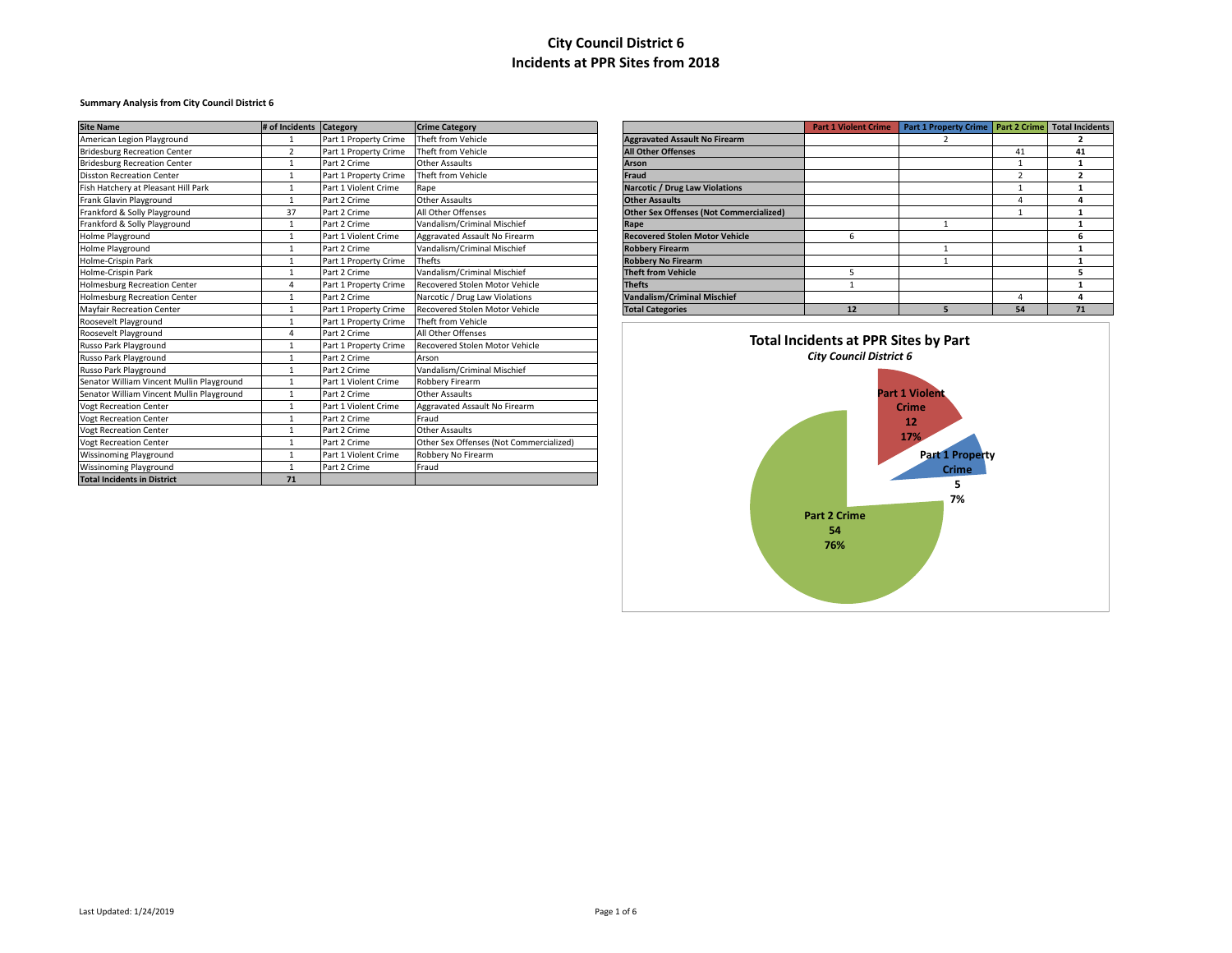### **American Legion Playground Summary Analysis**

| <b>Crime Category</b> | 2018 |
|-----------------------|------|
| Theft from Vehicle    |      |
|                       |      |
|                       |      |
| <b>Catgories</b>      | 2018 |
| Part 1 Property Crime |      |



|                       |      |                                   | <b>Summer</b>      | Active        | Non-Active | <b>TOTAL</b> |
|-----------------------|------|-----------------------------------|--------------------|---------------|------------|--------------|
| <b>Crime Category</b> | 2018 | <b>Total Incidents by Part</b>    |                    |               |            |              |
| Theft from Vehicle    |      | <b>American Legion Playground</b> | <b>TOTAL</b>       |               |            |              |
|                       |      |                                   |                    |               |            |              |
|                       |      |                                   | Off-Season         | <b>Active</b> | Non-Active |              |
|                       |      |                                   |                    |               |            | <b>TOTAL</b> |
| <b>Catgories</b>      | 2018 | Part 1                            | Theft from Vehicle |               |            |              |
| Part 1 Property Crime |      | <b>Property</b><br>Crimo          | <b>TOTAL</b>       |               |            |              |

### **Bridesburg Rec Center Summary Analysis**

|                                                   |                         |                                  | <b>Summer</b>      |              | <b>Active</b> | <b>Non-Active</b> | <b>TOTAL</b>   |
|---------------------------------------------------|-------------------------|----------------------------------|--------------------|--------------|---------------|-------------------|----------------|
| <b>Crime Category</b>                             | 2018                    | <b>Total Incidents by Part</b>   | Theft from Vehicle |              |               |                   |                |
| Theft from Vehicle                                |                         | <b>Bridesburg Rec Center</b>     |                    | <b>TOTAL</b> |               |                   |                |
| Other Assaults                                    |                         |                                  |                    |              |               |                   |                |
|                                                   |                         |                                  | Off-Season         |              | Active        | <b>Non-Active</b> | <b>TOTAL</b>   |
|                                                   |                         |                                  | Theft from Vehicle |              |               |                   |                |
| <b>Catgories</b>                                  | 2018                    |                                  | Other Assaults     |              |               |                   |                |
| Part 1 Property Crime                             | $\overline{a}$          | Part 1<br>Part 2                 |                    | <b>TOTAL</b> |               |                   | $\overline{2}$ |
| Part 2 Crime                                      |                         | <b>Property</b><br><b>Crime</b>  |                    |              |               |                   |                |
| <b>Total Incidents</b>                            | $\overline{\mathbf{3}}$ | <b>Crime</b><br>1                |                    |              |               |                   |                |
|                                                   |                         | 33%<br>67%                       |                    |              |               |                   |                |
| <b>Disston Recreation Center Summary Analysis</b> |                         | <b>Total Incidents by Part</b>   |                    |              |               |                   |                |
| <b>Crime Category</b>                             | 2018                    | <b>Disston Recreation Center</b> | <b>Summer</b>      |              | Active        | <b>Non-Active</b> | <b>TOTAL</b>   |

| <b>Crime Category</b> | 2018 |
|-----------------------|------|

| Theft from Vehicle |  |
|--------------------|--|
|                    |  |
|                    |  |

| <b>Catgories</b>       | 2018 |
|------------------------|------|
| Part 1 Property Crime  |      |
| <b>Total Incidents</b> |      |



|                       |      | Total incluents by Part          |                    |               |            |              |
|-----------------------|------|----------------------------------|--------------------|---------------|------------|--------------|
| <b>Crime Category</b> | 2018 | <b>Disston Recreation Center</b> | <b>Summer</b>      | <b>Active</b> | Non-Active | <b>TOTAL</b> |
| Theft from Vehicle    |      |                                  | Theft from Vehicle |               |            |              |
|                       |      |                                  | <b>TOTAL</b>       |               |            |              |
|                       |      |                                  |                    |               |            |              |

|                        |      | Ydit L       |              |               |                   |              |
|------------------------|------|--------------|--------------|---------------|-------------------|--------------|
| <b>Catgories</b>       | 2018 | Property     | Off-Season   | <b>Active</b> | <b>Non-Active</b> | <b>TOTAL</b> |
| Part 1 Property Crime  |      |              |              |               |                   |              |
| <b>Total Incidents</b> |      | <b>Crime</b> | <b>TOTAL</b> |               |                   |              |
|                        |      |              |              |               |                   |              |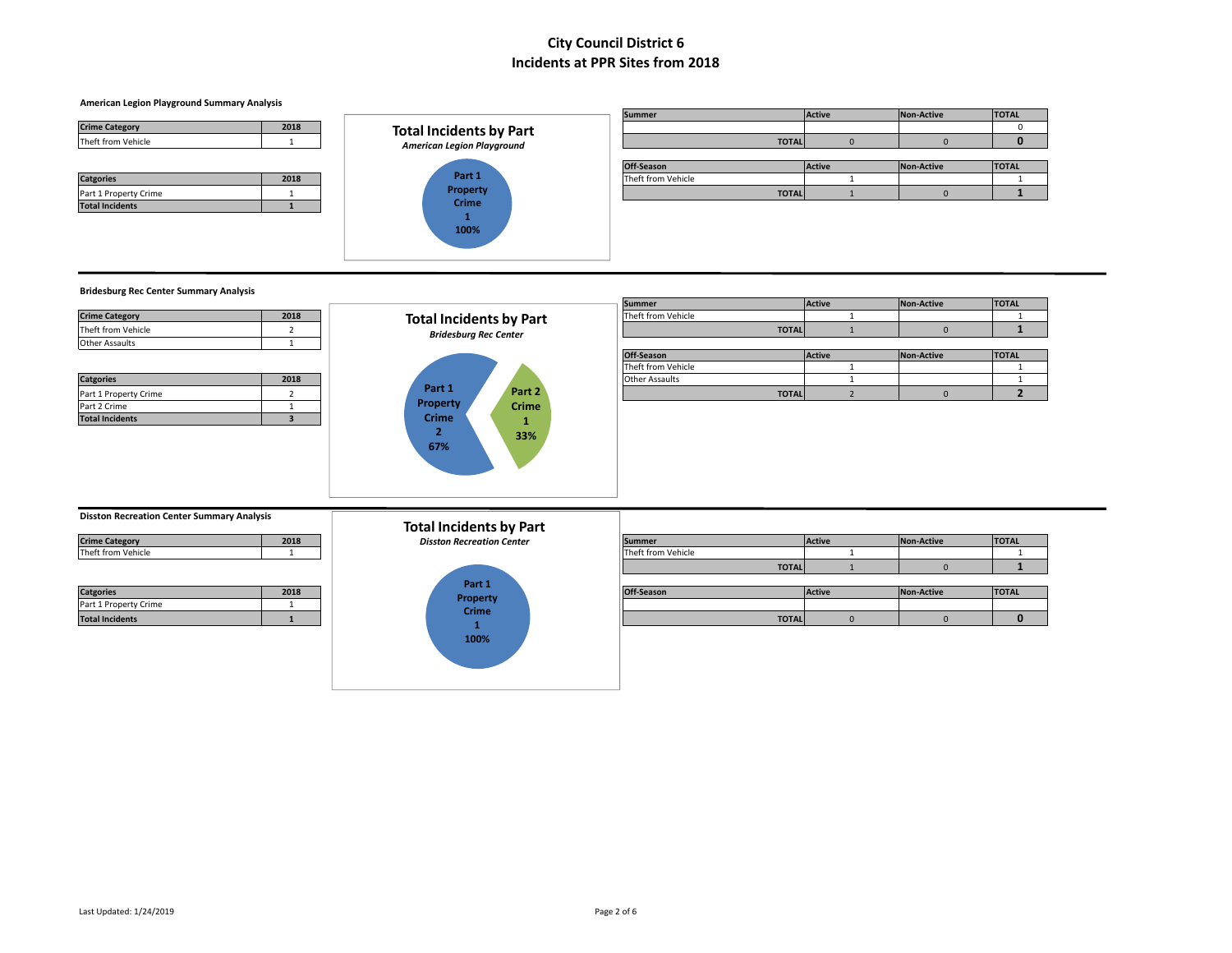| Pleasant Hill/Fish Hatchery Summary Analysis<br><b>Crime Category</b><br>2018 | <b>Total Incidents by Part</b><br><b>Pleasant Hill/Fish Hatchery</b> |                       |              |               |                   |                              |  |
|-------------------------------------------------------------------------------|----------------------------------------------------------------------|-----------------------|--------------|---------------|-------------------|------------------------------|--|
| $\overline{1}$<br>Rape                                                        |                                                                      | <b>Summer</b>         |              | Active        | Non-Active        | <b>TOTAL</b>                 |  |
|                                                                               |                                                                      | Rape                  |              |               |                   | $\mathbf{1}$                 |  |
|                                                                               | Part 1                                                               |                       | <b>TOTAL</b> | $\mathbf{0}$  |                   | $\mathbf{1}$                 |  |
| <b>Catgories</b><br>2018<br>Part 1 Violent Crime<br>$\mathbf{1}$              | <b>Violent</b><br><b>Crime</b>                                       | Off-Season            |              | <b>Active</b> | <b>Non-Active</b> | <b>TOTAL</b>                 |  |
| <b>Total Incidents</b><br>1                                                   | 100%                                                                 |                       | <b>TOTAL</b> | $\mathbf 0$   | $\mathbf 0$       | $\mathbf{0}$                 |  |
|                                                                               |                                                                      |                       |              |               |                   |                              |  |
| <b>Glavin Playground Summary Analysis</b>                                     | <b>Total Incidents by Part</b>                                       |                       |              |               |                   |                              |  |
|                                                                               | <b>Glavin Playground</b>                                             | <b>Summer</b>         |              | Active        | <b>Non-Active</b> | <b>TOTAL</b><br>$\mathbf{1}$ |  |
| <b>Crime Category</b><br>2018                                                 |                                                                      | <b>Other Assaults</b> |              |               |                   |                              |  |
| <b>Other Assaults</b><br>$\mathbf{1}$                                         |                                                                      |                       | <b>TOTAL</b> | $\mathbf 0$   | $\mathbf{1}$      | $\mathbf{1}$                 |  |
|                                                                               | Part 2                                                               | Off-Season            |              | <b>Active</b> | Non-Active        | <b>TOTAL</b>                 |  |
| <b>Catgories</b><br>2018                                                      | Crime                                                                |                       |              |               |                   |                              |  |
| Part 2 Crime<br>$\mathbf{1}$                                                  | 1<br>100%                                                            |                       | <b>TOTAL</b> | $\mathbf{0}$  | $\mathbf 0$       | $\mathbf{0}$                 |  |
| <b>Total Incidents</b><br>$\mathbf{1}$                                        |                                                                      |                       |              |               |                   |                              |  |
|                                                                               |                                                                      |                       |              |               |                   |                              |  |
|                                                                               |                                                                      |                       |              |               |                   |                              |  |
| Frankford & Solly Playground Summary Analysis                                 | <b>Total Incidents by Part</b>                                       |                       |              |               |                   |                              |  |

| <b>Crime Category</b>       | 2018 |
|-----------------------------|------|
| All Other Offenses          | דכ   |
| Vandalism/Criminal Mischief |      |

| <b>Catgories</b>       | 2018 |
|------------------------|------|
| Part 2 Crime           | 38   |
| <b>Total Incidents</b> | 38   |



| 2018 | <b>Frankford &amp; Solly Playground</b> |  |                              |                               | <b>TOTAL</b> |
|------|-----------------------------------------|--|------------------------------|-------------------------------|--------------|
|      |                                         |  |                              |                               |              |
|      |                                         |  |                              |                               |              |
|      |                                         |  | Summer<br>All Other Offenses | <b>Active</b><br><b>TOTAL</b> | Non-Active   |

|                  |      | Part 2       |  | Off-Season                  | Active | Non-Active | <b>TOTAL</b> |
|------------------|------|--------------|--|-----------------------------|--------|------------|--------------|
| <b>Catgories</b> | 2018 | <b>Crime</b> |  | Vandalism/Criminal Mischief |        |            |              |
| Part 2 Crime     |      |              |  | <b>TOTALI</b>               |        |            |              |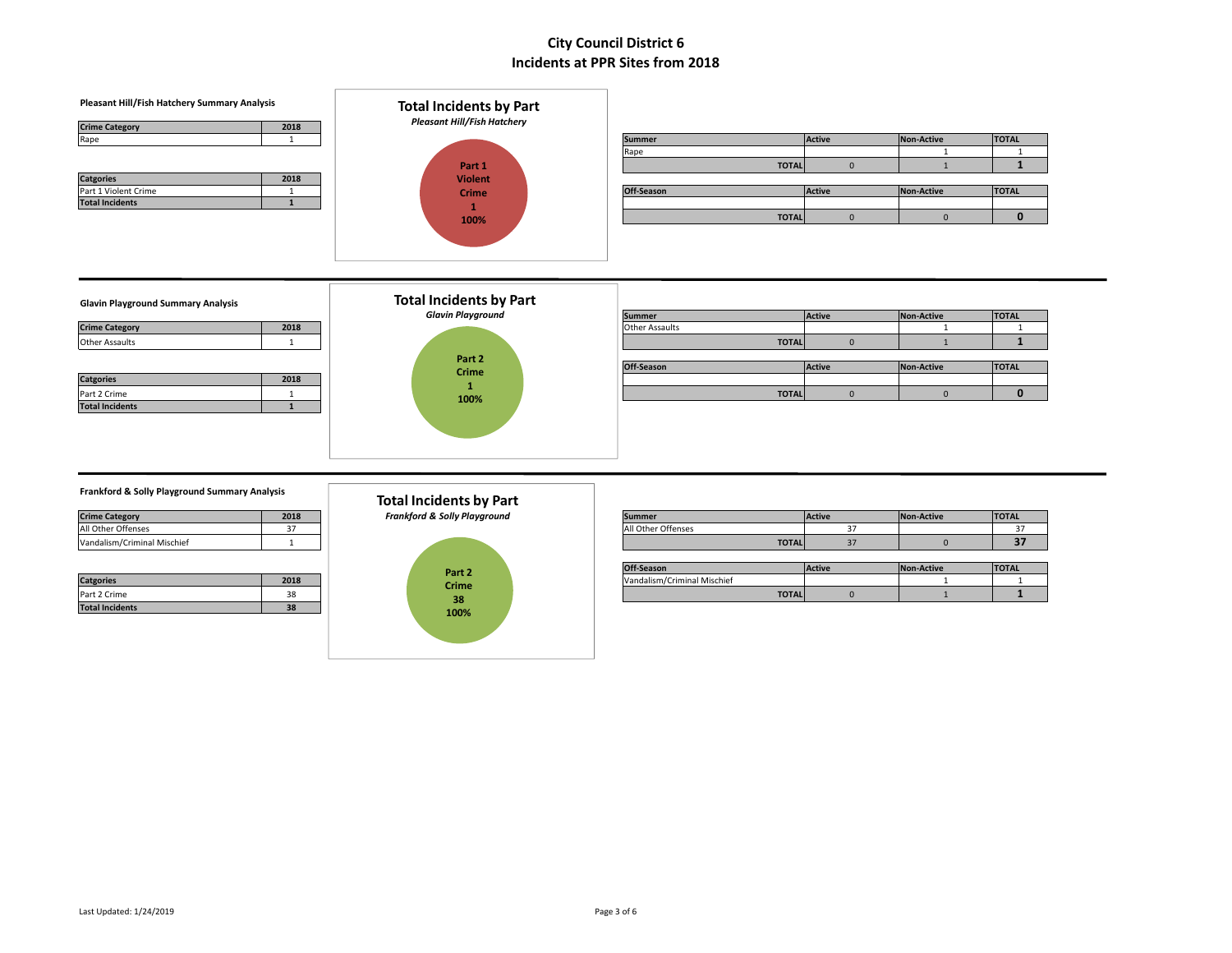| <b>Holme Playground Summary Analysis</b>                                                                 | <b>Total Incidents by Part</b>                                 |                                |                                |                   |                   |
|----------------------------------------------------------------------------------------------------------|----------------------------------------------------------------|--------------------------------|--------------------------------|-------------------|-------------------|
| <b>Crime Category</b><br>2018                                                                            | <b>Holme Playground</b>                                        | <b>Summer</b>                  | Active                         | <b>Non-Active</b> | <b>TOTAL</b>      |
| Aggravated Assault No Firearm<br>1                                                                       |                                                                |                                |                                |                   |                   |
| Vandalism/Criminal Mischief<br>$\mathbf{1}$                                                              |                                                                |                                | $\overline{0}$<br><b>TOTAL</b> | $\mathbf{0}$      | $\mathbf{0}$      |
| <b>Catgories</b><br>2018                                                                                 | Part 1<br>Part 2                                               | Off-Season                     | Active                         | <b>Non-Active</b> | <b>TOTAL</b>      |
| Part 1 Violent Crime<br>1                                                                                | <b>Violent</b><br><b>Crime</b>                                 | Aggravated Assault No Firearm  | $\mathbf{1}$                   |                   | $\mathbf{1}$      |
| Part 2 Crime<br>1                                                                                        | <b>Crime</b><br>$\mathbf{1}$                                   | Vandalism/Criminal Mischief    | 1                              |                   | 1                 |
| $\overline{2}$<br><b>Total Incidents</b>                                                                 | $\mathbf{1}$<br>50%<br>50%                                     |                                | $\overline{2}$<br><b>TOTAL</b> | $\overline{0}$    | $2^{\circ}$       |
| <b>Holme Crispin Park Summary Analysis</b>                                                               | <b>Total Incidents by Part</b>                                 |                                |                                |                   |                   |
|                                                                                                          | <b>Holme Crispin Park</b>                                      | <b>Summer</b>                  | Active                         | <b>Non-Active</b> | <b>TOTAL</b>      |
| <b>Crime Category</b><br>2018                                                                            |                                                                | Thefts                         | 1                              |                   | 1                 |
| Thefts<br>1                                                                                              |                                                                |                                | <b>TOTAL</b><br>$\mathbf{1}$   | $\mathbf{0}$      | $\mathbf{1}$      |
| Vandalism/Criminal Mischief<br>$\overline{1}$                                                            |                                                                |                                |                                |                   |                   |
|                                                                                                          | Part 1<br>Part 2                                               | Off-Season                     | Active                         | Non-Active        | <b>TOTAL</b>      |
| 2018<br><b>Catgories</b>                                                                                 | Property<br><b>Crime</b><br><b>Crime</b>                       | Vandalism/Criminal Mischief    | <b>TOTAL</b><br>$\mathbf{0}$   | 1<br>$\mathbf{1}$ | 1<br>$\mathbf{1}$ |
| Part 1 Property Crime<br>$\overline{1}$<br>Part 2 Crime<br>1<br><b>Total Incidents</b><br>$\overline{2}$ | $\mathbf{1}$<br>$\mathbf{1}$<br>50%<br>50%                     |                                |                                |                   |                   |
| <b>Holmesburg Playground Summary Analysis</b>                                                            | <b>Total Incidents by Part</b><br><b>Holmesburg Playground</b> | <b>Summer</b>                  | Active                         | Non-Active        | <b>TOTAL</b>      |
| <b>Crime Category</b><br>2018                                                                            |                                                                |                                |                                |                   |                   |
| Recovered Stolen Motor Vehicle<br>$\overline{4}$                                                         |                                                                |                                | <b>TOTAL</b><br>$\mathbf 0$    | $\mathbf{0}$      | $\mathbf{0}$      |
| Narcotic / Drug Law Violations<br>1                                                                      |                                                                |                                |                                |                   |                   |
|                                                                                                          | Part 2<br>Part 1                                               | Off-Season                     | <b>Active</b>                  | <b>Non-Active</b> | <b>TOTAL</b>      |
| 2018<br><b>Catgories</b>                                                                                 | <b>Crime</b><br><b>Property</b>                                | Recovered Stolen Motor Vehicle | $\overline{3}$                 | 1                 | $\overline{4}$    |
| Part 1 Property Crime<br>$\overline{4}$                                                                  | $\mathbf{1}$<br><b>Crime</b>                                   | Narcotic / Drug Law Violations | $\mathbf{1}$                   |                   | $\mathbf{1}$      |
| Part 2 Crime<br>1                                                                                        | 20%<br>$\overline{4}$                                          |                                | $\overline{4}$<br><b>TOTAL</b> | $\mathbf{1}$      | 5                 |
| $\overline{5}$<br><b>Total Incidents</b>                                                                 | 80%                                                            |                                |                                |                   |                   |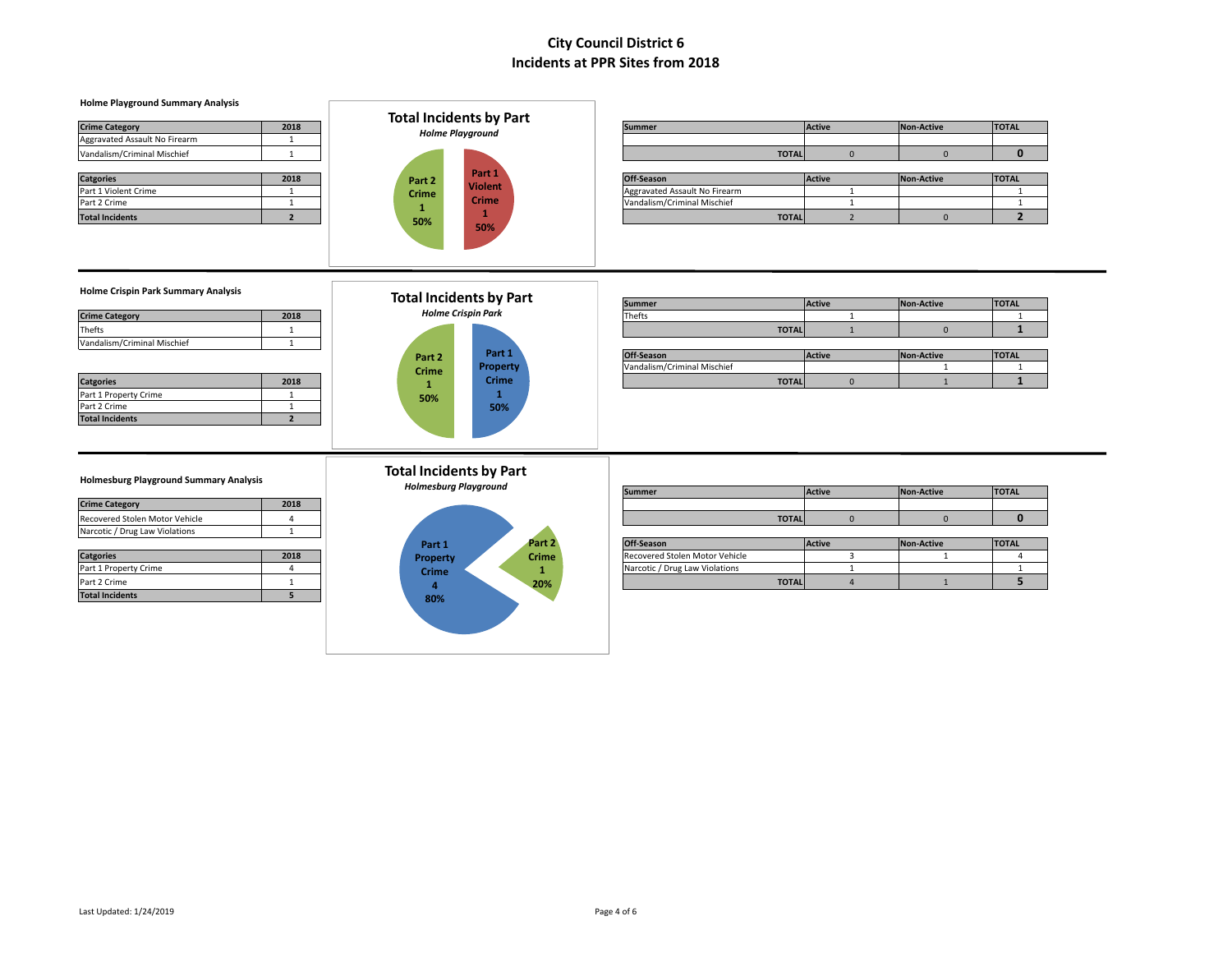| <b>Crime Category</b><br>Recovered Stolen Motor Vehicle | 2018                             | <b>Total Incidents by Part</b><br><b>Mayfair Playground</b>   | <b>Summer</b>                           | Active                       | <b>Non-Active</b> | <b>TOTAL</b><br>$\mathbf{0}$ |
|---------------------------------------------------------|----------------------------------|---------------------------------------------------------------|-----------------------------------------|------------------------------|-------------------|------------------------------|
|                                                         |                                  |                                                               |                                         | $\mathbf{0}$<br><b>TOTAL</b> | $\mathbf{0}$      | $\mathbf{0}$                 |
| <b>Catgories</b>                                        | 2018                             | Part 1<br><b>Property</b>                                     | Off-Season                              | <b>Active</b>                | <b>Non-Active</b> | <b>TOTAL</b>                 |
| Part 1 Property Crime                                   | $\overline{1}$                   | <b>Crime</b>                                                  | Recovered Stolen Motor Vehicle          | $\mathbf{1}$                 |                   | 1                            |
| <b>Total Incidents</b>                                  | $\mathbf{1}$                     | $\mathbf{1}$                                                  |                                         | <b>TOTAL</b><br>$\mathbf{1}$ | $\mathbf{0}$      | $\mathbf{1}$                 |
|                                                         |                                  |                                                               |                                         |                              |                   |                              |
| <b>Roosevelt Playground Summary Analysis</b>            |                                  | <b>Total Incidents by Part</b><br><b>Roosevelt Playground</b> | <b>Summer</b>                           | Active                       | <b>Non-Active</b> | <b>TOTAL</b>                 |
| <b>Crime Category</b>                                   | 2018                             |                                                               | Theft from Vehicle                      | 1                            |                   | -1                           |
| Theft from Vehicle                                      | 1                                |                                                               |                                         | <b>TOTAL</b><br>$\mathbf{1}$ | $\mathbf{0}$      | $\mathbf{1}$                 |
| All Other Offenses                                      | $\overline{a}$                   | Part 2                                                        |                                         |                              |                   |                              |
|                                                         |                                  | Crime<br>Part 1                                               | Off-Season                              | Active                       | <b>Non-Active</b> | <b>TOTAL</b>                 |
|                                                         |                                  | Property<br>4                                                 | All Other Offenses                      |                              | $\Delta$          | $\overline{4}$               |
| <b>Catgories</b>                                        | 2018                             | 80%<br>Crime                                                  |                                         | <b>TOTAL</b><br>$\mathbf{0}$ | $\overline{a}$    | $\overline{a}$               |
| Part 1 Property Crime<br>Part 2 Crime                   | $\overline{1}$<br>$\overline{a}$ | 1                                                             |                                         |                              |                   |                              |
| <b>Total Incidents</b>                                  | 5                                | 20%                                                           |                                         |                              |                   |                              |
|                                                         |                                  |                                                               |                                         |                              |                   |                              |
|                                                         |                                  |                                                               |                                         |                              |                   |                              |
| <b>Russo Park Playground Summary Analysis</b>           |                                  | <b>Total Incidents by Part</b>                                |                                         |                              |                   |                              |
| <b>Crime Category</b>                                   | 2018                             | <b>Russo Park Playground</b>                                  | <b>Summer</b>                           | Active                       | <b>Non-Active</b> | <b>TOTAL</b>                 |
| Recovered Stolen Motor Vehicle                          |                                  |                                                               |                                         |                              |                   | $\Omega$                     |
| Arson                                                   |                                  | Part <sub>1</sub>                                             |                                         | <b>TOTAL</b><br>$\mathbf{0}$ | $\mathbf{0}$      | $\Omega$                     |
|                                                         | $\overline{1}$                   | <b>Property</b>                                               |                                         |                              |                   |                              |
| Vandalism/Criminal Mischief                             |                                  |                                                               |                                         |                              |                   |                              |
|                                                         |                                  | <b>Crime</b>                                                  | Off-Season                              | <b>Active</b>                | <b>Non-Active</b> | <b>TOTAL</b>                 |
| <b>Catgories</b>                                        | 2018                             | Part 2<br>1<br>Crime<br>33%                                   | Recovered Stolen Motor Vehicle<br>Arson | $\mathbf{1}$<br>$\mathbf{1}$ |                   | 1<br>$\mathbf{1}$            |

Part 1 Property Crime 1 Vandalism/Criminal Mischief 1 1 Part 2 Crime 2 **TOTAL** 3 0 **3**

**67%**

**Mayfair Playground Summary Analysis**

**Total Incidents 3**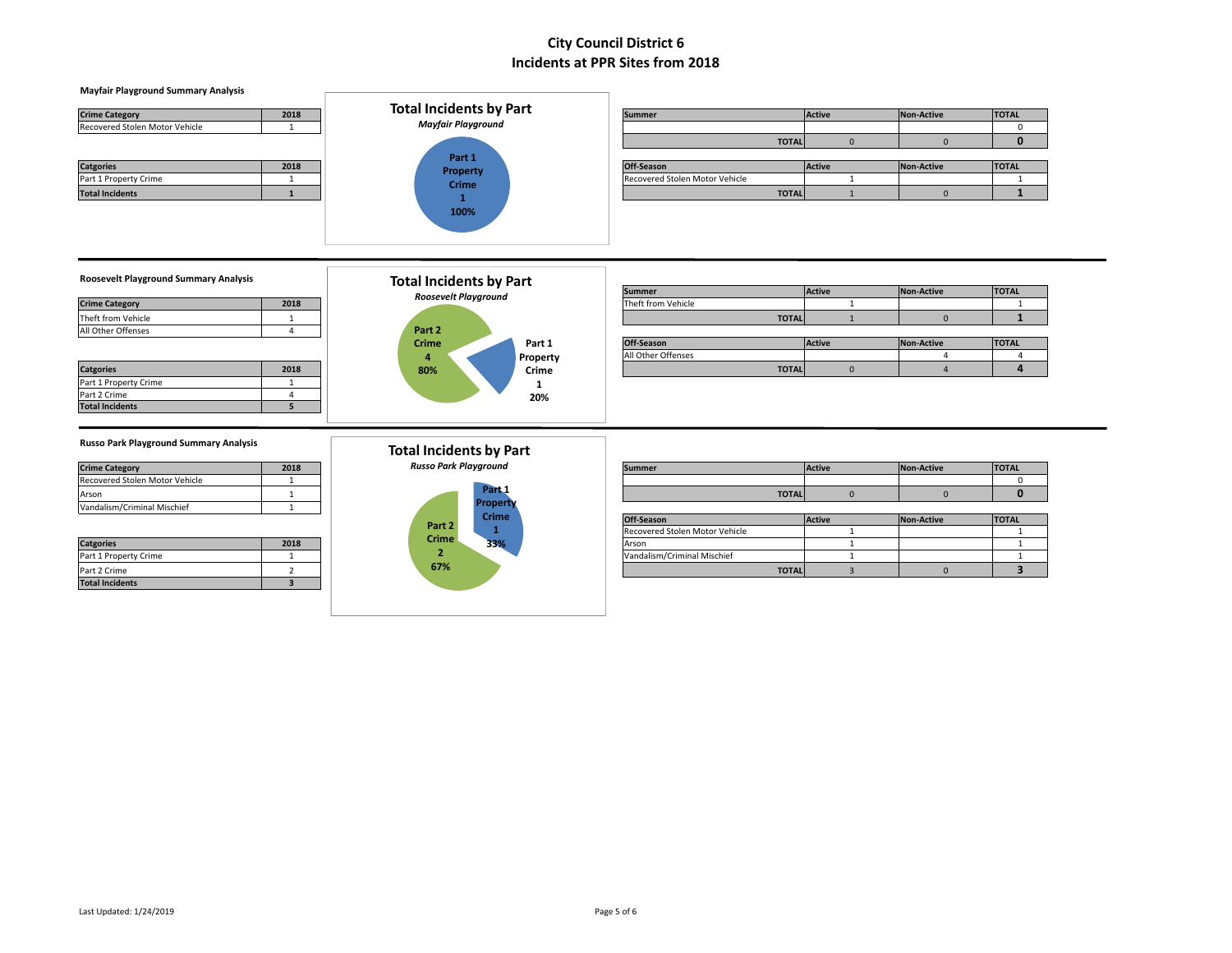### **Mullin Playground Summary Analysis**

| <b>Crime Category</b>  | 2018 | <b>Total Incidents by Part</b>  |                | <b>Summer</b>         |              | Active   | Non-Active | <b>TOTAL</b> |
|------------------------|------|---------------------------------|----------------|-----------------------|--------------|----------|------------|--------------|
| Robbery Firearm        |      | <b>Mullin Recreation Center</b> |                |                       |              |          |            |              |
| <b>Other Assaults</b>  |      |                                 |                |                       | <b>TOTAL</b> |          |            | O            |
|                        |      |                                 |                |                       |              |          |            |              |
|                        |      |                                 | Part 1         | Off-Season            |              | Active   | Non-Active | <b>TOTAL</b> |
| <b>Catgories</b>       | 2018 | Part 2                          | <b>Violent</b> | Robbery Firearm       |              |          |            |              |
| Part 1 Violent Crime   |      | <b>Crime</b>                    | <b>Crime</b>   | <b>Other Assaults</b> |              |          |            |              |
| Part 2 Crime           |      |                                 |                |                       | <b>TOTAL</b> | $\Omega$ |            |              |
| <b>Total Incidents</b> |      | 50%                             | 50%            |                       |              |          |            |              |
|                        |      |                                 |                |                       |              |          |            |              |
|                        |      |                                 |                |                       |              |          |            |              |
|                        |      |                                 |                |                       |              |          |            |              |
|                        |      |                                 |                |                       |              |          |            |              |

| <b>ISummer</b>  | <b>IActive</b> | <b>INON-Active</b> | <b>IIUIAL</b> |
|-----------------|----------------|--------------------|---------------|
|                 |                |                    |               |
|                 | <b>TOTALI</b>  |                    |               |
|                 |                |                    |               |
| Off-Season      | <b>Active</b>  | Non-Active         | <b>TOTAL</b>  |
| Robbery Firearm |                |                    |               |
| ____            |                |                    | $\sim$        |

### **Vogt Rec Center Summary Analysis**

| 2018 |
|------|
|      |
|      |
|      |
|      |
|      |

| <b>Catgories</b>       | 2018 |
|------------------------|------|
| Part 1 Violent Crime   |      |
| Part 2 Crime           |      |
| <b>Total Incidents</b> |      |



|                                         |      | Total Incidents by Part | <b>Summer</b>                           | <b>Active</b> | Non-Active | <b>TOTAL</b> |
|-----------------------------------------|------|-------------------------|-----------------------------------------|---------------|------------|--------------|
| <b>Crime Category</b>                   | 2018 | <b>Vogt Rec Center</b>  | Other Sex Offenses (Not Commercialized) |               |            |              |
| Aggravated Assault No Firearm           |      | Part <sub>1</sub>       | <b>TOTAL</b>                            |               |            |              |
| Fraud                                   |      |                         |                                         |               |            |              |
| Other Assaults                          |      | <b>Violent</b>          | Off-Season                              | <b>Active</b> | Non-Active | <b>TOTAL</b> |
| Other Sex Offenses (Not Commercialized) |      | <b>Crime</b>            | Aggravated Assault No Firearm           |               |            |              |
|                                         |      | Part 2                  | Fraud                                   |               |            |              |
|                                         |      | 25%                     | <b>Other Assaults</b>                   |               |            |              |
| <b>Catgories</b>                        | 2018 | <b>Crime</b>            | <b>TOTAL</b>                            |               |            |              |

#### **Wissinoming Playground Summary Analysis**

| <b>Crime Category</b> | 2018 |
|-----------------------|------|
| Robbery No Firearm    |      |
| Fraud                 |      |

| <b>Catgories</b>       | 2018 |
|------------------------|------|
| Part 1 Violent Crime   |      |
| Part 2 Crime           |      |
| <b>Total Incidents</b> |      |

| <b>Total Incidents by Part</b> |  |
|--------------------------------|--|
| 14/instrumenta a Diamondano d  |  |



| $\ldots$              |      |                         |                    |               |                   |              |  |  |
|-----------------------|------|-------------------------|--------------------|---------------|-------------------|--------------|--|--|
|                       |      | Total Incidents by Part | <b>Summer</b>      | <b>Active</b> | <b>Non-Active</b> | <b>TOTAL</b> |  |  |
| <b>Crime Category</b> | 2018 | Wissinoming Playground  | Robbery No Firearm |               |                   |              |  |  |
| Robbery No Firearm    |      |                         | <b>TOTAL</b>       |               |                   |              |  |  |

| .                |      |        |                |              |               |                   |              |
|------------------|------|--------|----------------|--------------|---------------|-------------------|--------------|
|                  |      |        |                | Off-Season   | <b>Active</b> | <b>Non-Active</b> | <b>TOTAL</b> |
|                  |      | Part 2 | Part 1         | Fraud        |               |                   |              |
| <b>Catgories</b> | 2018 | Crime  | <b>Violent</b> | <b>TOTAL</b> |               |                   |              |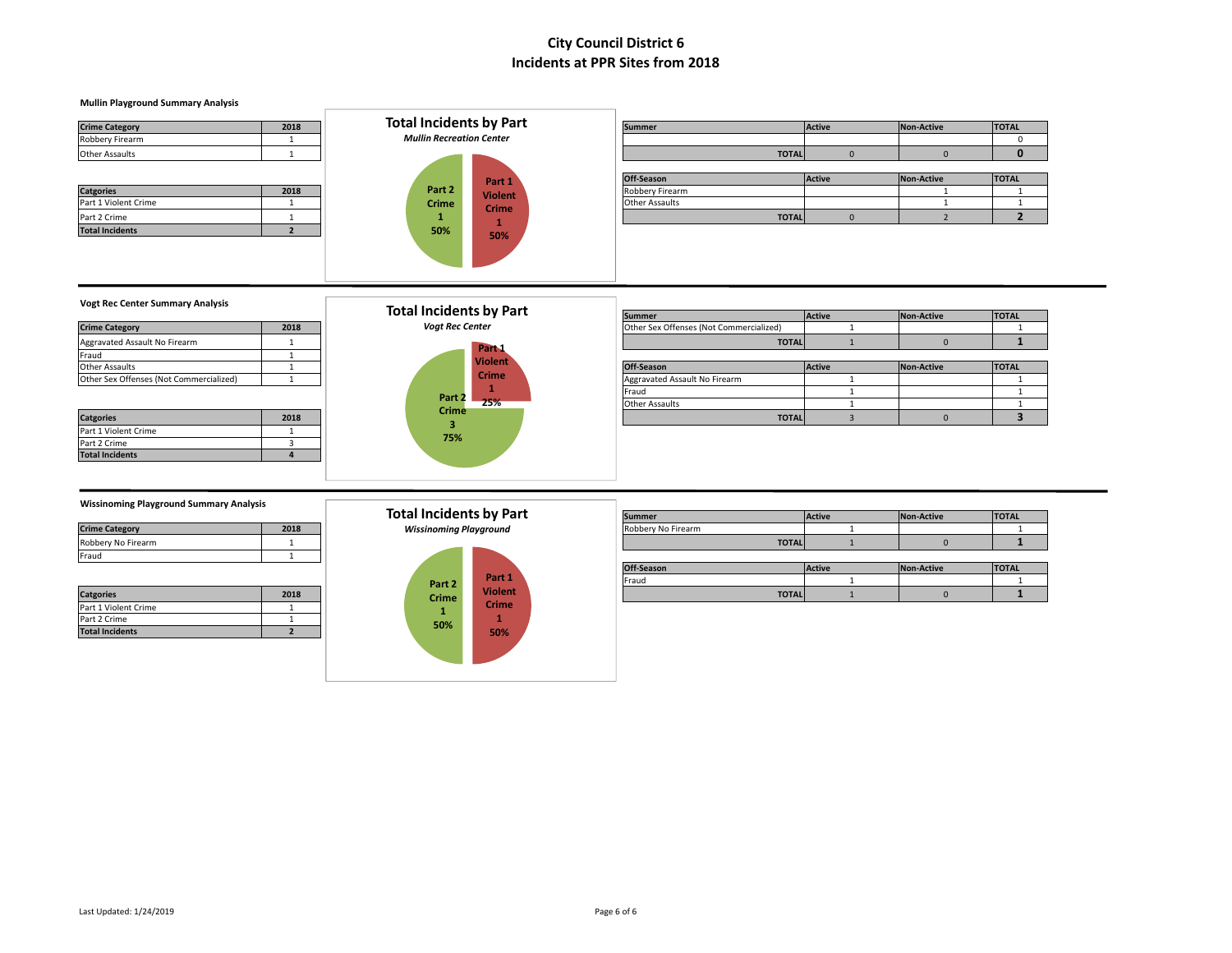### **Summary Analysis from City Council District 7**

| <b>Site Name</b>                                | # of Incidents Category |                       | <b>Crime Category</b>           |                                       | <b>Part 1 Violent Crime</b>    | Part 1 Property Crime   Part 2 Crime   Total Incidents |    |                         |
|-------------------------------------------------|-------------------------|-----------------------|---------------------------------|---------------------------------------|--------------------------------|--------------------------------------------------------|----|-------------------------|
| <b>Billy Gambrel Playground</b>                 | -1                      | Part 1 Violent Crime  | Aggravated Assault No Firearm   | <b>Aggravated Assault Firearm</b>     |                                | 2                                                      |    | $\overline{2}$          |
| <b>Billy Gambrel Playground</b>                 | 1                       | Part 2 Crime          | All Other Offenses              | <b>Aggravated Assault No Firearm</b>  |                                | 5                                                      |    | 5                       |
| <b>Billy Gambrel Playground</b>                 | $\mathbf{1}$            | Part 1 Property Crime | <b>Burglary Residential</b>     | <b>All Other Offenses</b>             |                                |                                                        | 35 | 35                      |
| <b>Billy Gambrel Playground</b>                 | $\overline{2}$          | Part 2 Crime          | Narcotic / Drug Law Violations  | <b>Burglary Non-Residential</b>       | $\overline{2}$                 |                                                        |    | $\overline{2}$          |
| <b>Billy Gambrel Playground</b>                 | $\mathbf{1}$            | Part 2 Crime          | Other Assaults                  | <b>Burglary Residential</b>           | $\mathbf{1}$                   |                                                        |    | <sup>1</sup>            |
| <b>Billy Gambrel Playground</b>                 | 1                       | Part 1 Violent Crime  | Rape                            | <b>Motor Vehicle Theft</b>            | 1                              |                                                        |    | <sup>1</sup>            |
| <b>Billy Gambrel Playground</b>                 | $\mathbf{1}$            | Part 1 Property Crime | Recovered Stolen Motor Vehicle  | Narcotic / Drug Law Violations        |                                |                                                        | 15 | 15                      |
| <b>Billy Gambrel Playground</b>                 | 1                       | Part 1 Property Crime | Thefts                          | <b>Other Assaults</b>                 |                                |                                                        | 8  | 8                       |
| <b>Billy Gambrel Playground</b>                 | $\mathbf{1}$            | Part 2 Crime          | Vandalism/Criminal Mischief     | Rape                                  |                                | $\overline{2}$                                         |    | $\overline{2}$          |
| Carmella A. DiTizio Playground                  | $\overline{2}$          | Part 1 Property Crime | <b>Burglary Non-Residential</b> | <b>Recovered Stolen Motor Vehicle</b> | 10                             |                                                        |    | 10                      |
| Carmella A. DiTizio Playground                  | $\mathbf{1}$            | Part 2 Crime          | Other Assaults                  | <b>Robbery No Firearm</b>             |                                | $\overline{4}$                                         |    | $\overline{a}$          |
| Carmella A. DiTizio Playground                  | $\mathbf{1}$            | Part 1 Property Crime | Recovered Stolen Motor Vehicle  | <b>Theft From Vehicle</b>             | 4                              |                                                        |    | 4                       |
| <b>Feltonville Recreation Center</b>            | $\overline{2}$          | Part 2 Crime          | All Other Offenses              | <b>Thefts</b>                         | $\overline{4}$                 |                                                        |    | $\overline{4}$          |
| Feltonville Recreation Center                   | $\overline{2}$          | Part 2 Crime          | Narcotic / Drug Law Violations  | Vandalism / Criminal Mischief         |                                |                                                        | 3  | $\overline{\mathbf{3}}$ |
| Frank S. Nelson, Jr. Memorial Recreation Center | $\mathbf{1}$            | Part 2 Crime          | Other Assaults                  | <b>Total Categories</b>               | 22                             | 13                                                     | 61 | 96                      |
| Frank S. Nelson, Jr. Memorial Recreation Center | $\mathbf{1}$            | Part 2 Crime          | Vandalism/Criminal Mischief     |                                       |                                |                                                        |    |                         |
| Joseph C. McIlvain Playground                   | 16                      | Part 2 Crime          | All Other Offenses              |                                       | <b>Total Incidents by Part</b> |                                                        |    |                         |
| Joseph C. McIlvain Playground                   | 1                       | Part 2 Crime          | Other Assaults                  |                                       |                                |                                                        |    |                         |
| Joseph C. McIlvain Playground                   | $\mathbf{1}$            | Part 1 Property Crime | Recovered Stolen Motor Vehicle  |                                       | <b>City Council District 7</b> |                                                        |    |                         |
| Joseph C. McIlvain Playground                   | $\overline{4}$          | Part 1 Violent Crime  | Robbery No Firearm              |                                       |                                |                                                        |    |                         |
| Joseph Deni Recreation Center                   | $\mathbf{1}$            | Part 1 Property Crime | Recovered Stolen Motor Vehicle  |                                       |                                |                                                        |    |                         |
| Marian Winfield Hissey Recreation Center        | 1                       | Part 1 Violent Crime  | Aggravated Assault No Firearm   |                                       |                                |                                                        |    |                         |
| Marian Winfield Hissey Recreation Center        | $\overline{7}$          | Part 2 Crime          | All Other Offenses              |                                       |                                |                                                        |    |                         |
| Marian Winfield Hissey Recreation Center        | 8                       | Part 2 Crime          | Narcotic / Drug Law Violations  |                                       |                                | <b>Part 1 Violent</b>                                  |    |                         |
| Marian Winfield Hissey Recreation Center        | $\mathbf{1}$            | Part 1 Property Crime | Recovered Stolen Motor Vehicle  |                                       |                                | <b>Crime</b>                                           |    |                         |
| Marian Winfield Hissey Recreation Center        | $\mathbf{1}$            | Part 1 Property Crime | Thefts                          |                                       |                                | 22                                                     |    |                         |
| Max Myers Playground                            | $\mathbf{1}$            | Part 1 Violent Crime  | Aggravated Assault Firearm      |                                       |                                | 23%                                                    |    |                         |
| Max Myers Playground                            | $\mathbf{1}$            | Part 1 Violent Crime  | Aggravated Assault No Firearm   |                                       |                                |                                                        |    |                         |
| Max Myers Playground                            | $\overline{2}$          | Part 2 Crime          | Narcotic / Drug Law Violations  |                                       |                                |                                                        |    |                         |
| Max Myers Playground                            | $\overline{3}$          | Part 2 Crime          | Other Assaults                  |                                       |                                |                                                        |    |                         |
| Narcissa S. Cruz Recreation Center              | $\mathbf{1}$            | Part 1 Property Crime | Motor Vehicle Theft             |                                       |                                |                                                        |    |                         |
| <b>Rivera Recreation Center</b>                 | $\mathbf{1}$            | Part 2 Crime          | Other Assaults                  |                                       |                                |                                                        |    |                         |
| <b>Scanlon Recreation Center</b>                | $\mathbf{1}$            | Part 1 Property Crime | Recovered Stolen Motor Vehicle  |                                       |                                |                                                        |    |                         |
| <b>Schmidt Playground</b>                       | $\mathbf{1}$            | Part 2 Crime          | Narcotic / Drug Law Violations  |                                       |                                |                                                        |    |                         |
| Schmidt Playground                              | $\mathbf{1}$            | Part 1 Violent Crime  | Rape                            |                                       | <b>Part 2 Crime</b>            |                                                        |    |                         |
| Schmidt Playground                              | $\mathbf{1}$            | Part 1 Property Crime | Theft from Vehicle              |                                       | 61                             | <b>Part 1 Property</b>                                 |    |                         |
| Sergeant John J. McVeigh Recreation Center      | $\mathbf{1}$            | Part 1 Violent Crime  | Aggravated Assault Firearm      |                                       | 63%                            | <b>Crime</b>                                           |    |                         |
| Sergeant John J. McVeigh Recreation Center      | 6                       | Part 2 Crime          | All Other Offenses              |                                       |                                | 13                                                     |    |                         |
| Sergeant John J. McVeigh Recreation Center      | $\overline{2}$          | Part 1 Property Crime | Recovered Stolen Motor Vehicle  |                                       |                                | 14%                                                    |    |                         |
| Sergeant John J. McVeigh Recreation Center      | 1                       | Part 1 Property Crime | Theft from Vehicle              |                                       |                                |                                                        |    |                         |
| <b>Shissler Recreation Center</b>               | 2                       | Part 1 Violent Crime  | Aggravated Assault No Firearm   |                                       |                                |                                                        |    |                         |
| <b>Shissler Recreation Center</b>               | $\overline{\mathbf{3}}$ | Part 2 Crime          | All Other Offenses              |                                       |                                |                                                        |    |                         |
| <b>Shissler Recreation Center</b>               | 1                       | Part 1 Property Crime | Recovered Stolen Motor Vehicle  |                                       |                                |                                                        |    |                         |
| <b>Shissler Recreation Center</b>               | $\overline{2}$          | Part 1 Property Crime | Theft from Vehicle              |                                       |                                |                                                        |    |                         |
| <b>Shissler Recreation Center</b>               | 1                       | Part 1 Property Crime | Thefts                          |                                       |                                |                                                        |    |                         |
| <b>Shissler Recreation Center</b>               | $\mathbf{1}$            | Part 2 Crime          | Vandalism/Criminal Mischief     |                                       |                                |                                                        |    |                         |
| Simpson Playground                              | 1                       | Part 1 Property Crime | Recovered Stolen Motor Vehicle  |                                       |                                |                                                        |    |                         |
| Simpson Playground                              | 1                       | Part 1 Property Crime | Thefts                          |                                       |                                |                                                        |    |                         |
| <b>Total Incidents in District</b>              | 96                      |                       |                                 |                                       |                                |                                                        |    |                         |

|                                       | <b>Part 1 Violent Crime</b> | <b>Part 1 Property Crime</b> | <b>Part 2 Crime</b> | <b>Total Incidents</b> |
|---------------------------------------|-----------------------------|------------------------------|---------------------|------------------------|
| <b>Aggravated Assault Firearm</b>     |                             | 2                            |                     | 2                      |
| <b>Aggravated Assault No Firearm</b>  |                             | 5                            |                     | 5                      |
| <b>All Other Offenses</b>             |                             |                              | 35                  | 35                     |
| <b>Burglary Non-Residential</b>       | $\overline{2}$              |                              |                     | ,                      |
| <b>Burglary Residential</b>           |                             |                              |                     |                        |
| <b>Motor Vehicle Theft</b>            |                             |                              |                     |                        |
| <b>Narcotic / Drug Law Violations</b> |                             |                              | 15                  | 15                     |
| <b>Other Assaults</b>                 |                             |                              | 8                   | 8                      |
| Rape                                  |                             | 2                            |                     | ,                      |
| <b>Recovered Stolen Motor Vehicle</b> | 10                          |                              |                     | 10                     |
| <b>Robbery No Firearm</b>             |                             | 4                            |                     | 4                      |
| <b>Theft From Vehicle</b>             | 4                           |                              |                     | 4                      |
| <b>Thefts</b>                         | 4                           |                              |                     | 4                      |
| Vandalism / Criminal Mischief         |                             |                              | 3                   | 3                      |
| <b>Total Categories</b>               | 22                          | 13                           | 61                  | 96                     |

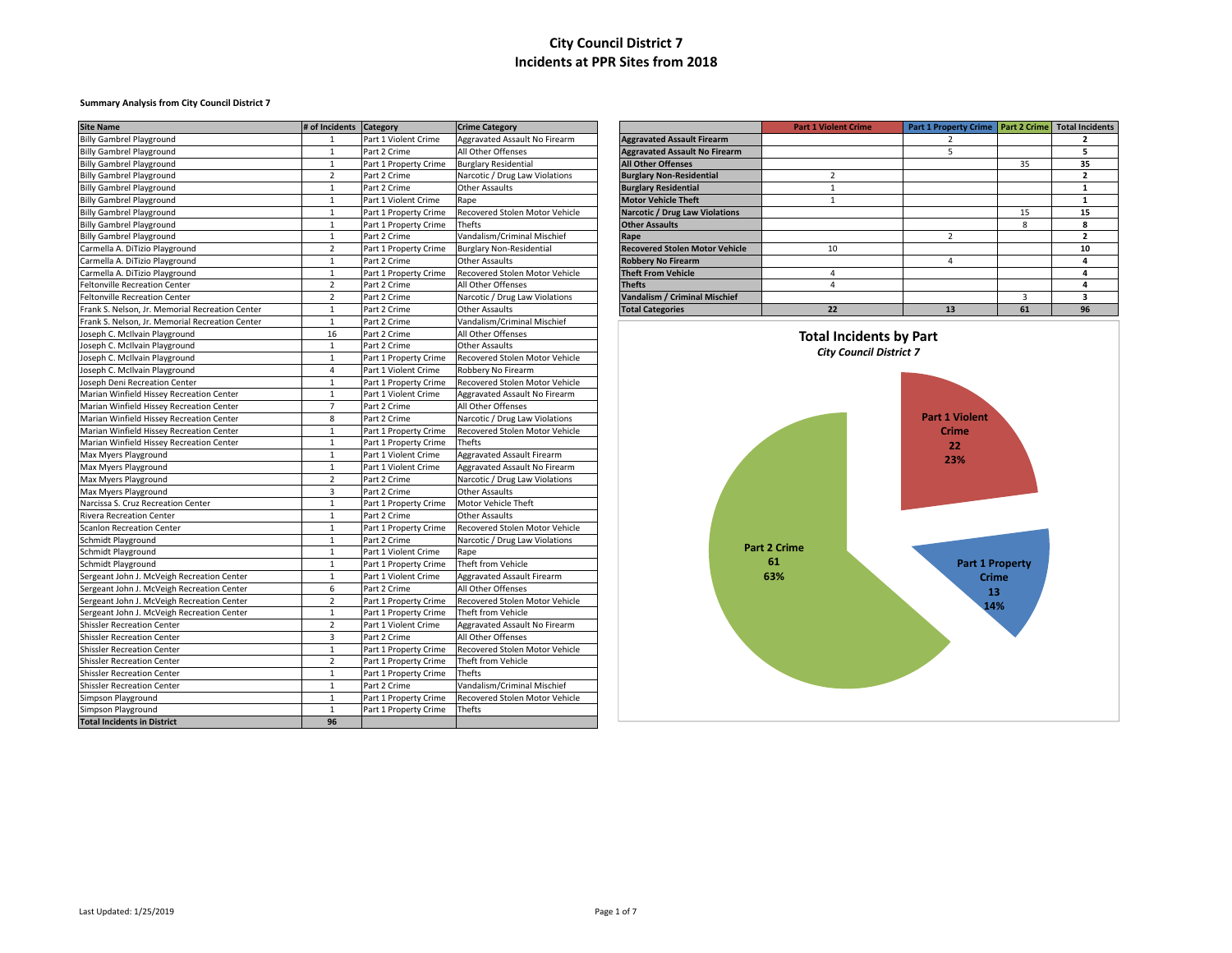### **Billy Gambrel Playground Summary Analysis**

|                                |      |              | <b>Total Incidents by Part</b>  |                                |              |        |                  |  |
|--------------------------------|------|--------------|---------------------------------|--------------------------------|--------------|--------|------------------|--|
| <b>Crime Category</b>          | 2018 |              |                                 | <b>Summer</b>                  |              | Active | Non-Active TOTAL |  |
| Aggravated Assault No Firearm  |      |              | <b>Billy Gambrel Playground</b> | Rape                           |              |        |                  |  |
| All Other Offenses             |      |              |                                 | Vandalism/Criminal Mischief    |              |        |                  |  |
| <b>Burglary Residential</b>    |      |              | Part 1                          |                                | <b>TOTAL</b> |        |                  |  |
| Narcotic / Drug Law Violations |      |              | <b>Property</b>                 |                                |              |        |                  |  |
| <b>Other Assaults</b>          |      |              | <b>Crime</b>                    | Off-Season                     |              | Active | Non-Active TOTAL |  |
| Rape                           |      |              |                                 | Aggravated Assault No Firearm  |              |        |                  |  |
| Recovered Stolen Motor Vehicle |      | Part 2       | 30%                             | All Other Offenses             |              |        |                  |  |
| <b>Thefts</b>                  |      | <b>Crime</b> |                                 | <b>Burglary Residential</b>    |              |        |                  |  |
| Vandalism/Criminal Mischief    |      |              |                                 | Narcotic / Drug Law Violations |              |        |                  |  |
|                                |      | 50%          |                                 | Other Assaults                 |              |        |                  |  |
|                                |      |              | Part <sub>1</sub>               | Bogovovad Chalon Motor Vohicle |              |        |                  |  |

Part 1 Violent Crime 2<br>
Part 2 Crime 5 Part 2 Crime **Total Incidents 10**



| <b>Crime Category</b>         | 2018 | Total Incidents by Part         | <b>Summer</b>               | Active | <b>Non-Active</b> | <b>TOTAL</b> |
|-------------------------------|------|---------------------------------|-----------------------------|--------|-------------------|--------------|
| Aggravated Assault No Firearm |      | <b>Billy Gambrel Playground</b> |                             |        |                   |              |
| All Other Offenses            |      |                                 | Vandalism/Criminal Mischief |        |                   |              |
| Burglary Residential          |      | Part i                          | <b>TOTAI</b>                |        |                   |              |

| Other Assaults                 |      |              | .<br><b>Crime</b> | Off-Season                     | <b>Active</b> | Non-Active TOTAL |  |
|--------------------------------|------|--------------|-------------------|--------------------------------|---------------|------------------|--|
| Rape                           |      |              |                   | Aggravated Assault No Firearm  |               |                  |  |
| Recovered Stolen Motor Vehicle |      | Part 2       | 30%               | All Other Offenses             |               |                  |  |
| Thefts                         |      | <b>Crime</b> |                   | <b>Burglary Residential</b>    |               |                  |  |
| Vandalism/Criminal Mischief    |      |              |                   | Narcotic / Drug Law Violations |               |                  |  |
|                                |      | 50%          |                   | <b>Other Assaults</b>          |               |                  |  |
|                                |      |              | Part 1            | Recovered Stolen Motor Vehicle |               |                  |  |
| <b>Categories</b>              | 2018 |              | <b>Violent</b>    | Thefts                         |               |                  |  |
| Part 1 Property Crime          |      |              | Crime             | <b>TOTAL</b>                   |               |                  |  |

| <b>Carmella DiTizio Plavground Summary Analysis</b> |  |
|-----------------------------------------------------|--|
|-----------------------------------------------------|--|

| <b>Crime Category</b>           | 2018 |  |
|---------------------------------|------|--|
| <b>Burglary Non-Residential</b> |      |  |
| <b>Other Assaults</b>           |      |  |
| Recovered Stolen Motor Vehicle  |      |  |

| <b>Categories</b>      | 2018 |
|------------------------|------|
| Part 1 Property Crime  |      |
| Part 2 Crime           |      |
| <b>Total Incidents</b> |      |



| Carmella DiTizio Playground Summary Analysis |      | <b>Total Incidents by Part</b> | Summer |                                        | <b>Active</b> | <b>Non-Active</b> | <b>TOTAL</b> |
|----------------------------------------------|------|--------------------------------|--------|----------------------------------------|---------------|-------------------|--------------|
|                                              |      | Carmella DiTizio Playground    |        | <b>IRecovered Stolen Motor Vehicle</b> |               |                   |              |
| <b>Crime Category</b>                        | 2018 |                                |        | <b>TOTAL</b>                           |               |                   |              |

| Other Assaults                 | Part 1   |  |                          | Off-Season                      | <b>Active</b> | Non-Active | <b>TOTAL</b> |  |
|--------------------------------|----------|--|--------------------------|---------------------------------|---------------|------------|--------------|--|
| Recovered Stolen Motor Vehicle | Property |  |                          | <b>Burglary Non-Residential</b> |               |            |              |  |
|                                | Crime    |  |                          | <b>Other Assaults</b>           |               |            |              |  |
|                                |          |  | Part 2<br>$\sim$ $\cdot$ | <b>TOTAL</b>                    |               |            |              |  |

#### **Feltonville Rec Center Summary Analysis**

| <b>Crime Category</b>          | 2018 |
|--------------------------------|------|
| All Other Offenses             |      |
| Narcotic / Drug Law Violations |      |

| <b>Categories</b>      | 2018 |
|------------------------|------|
| Part 2 Crime           |      |
| <b>Total Incidents</b> |      |

# **Part 2 Crime 4 100% Total Incidents by Part** *Feltonville Rec Center*

|                                | <b>IULAI IIILIUCIILS DY FAIL</b> | Summer       | <b>Active</b> | Non-Active TOTAL |  |
|--------------------------------|----------------------------------|--------------|---------------|------------------|--|
| 2018<br><b>Crime Category</b>  | <b>Feltonville Rec Center</b>    |              |               |                  |  |
| All Other Offenses             |                                  | <b>TOTAL</b> |               |                  |  |
| Narcotic / Drug Law Violations |                                  |              |               |                  |  |
|                                |                                  |              |               |                  |  |

|                   |      |              |  | Off-Season                     | $A$ ctive<br><b>HOUVE</b> | <b>Non-Active</b> | <b>TOTAL</b> |  |
|-------------------|------|--------------|--|--------------------------------|---------------------------|-------------------|--------------|--|
|                   |      | Part 2       |  | All Other Offenses             |                           |                   |              |  |
| <b>Categories</b> | 2018 | <b>Crime</b> |  | Narcotic / Drug Law Violations |                           |                   |              |  |
| Part 2 Crime      |      |              |  | <b>TOTAL</b>                   |                           |                   |              |  |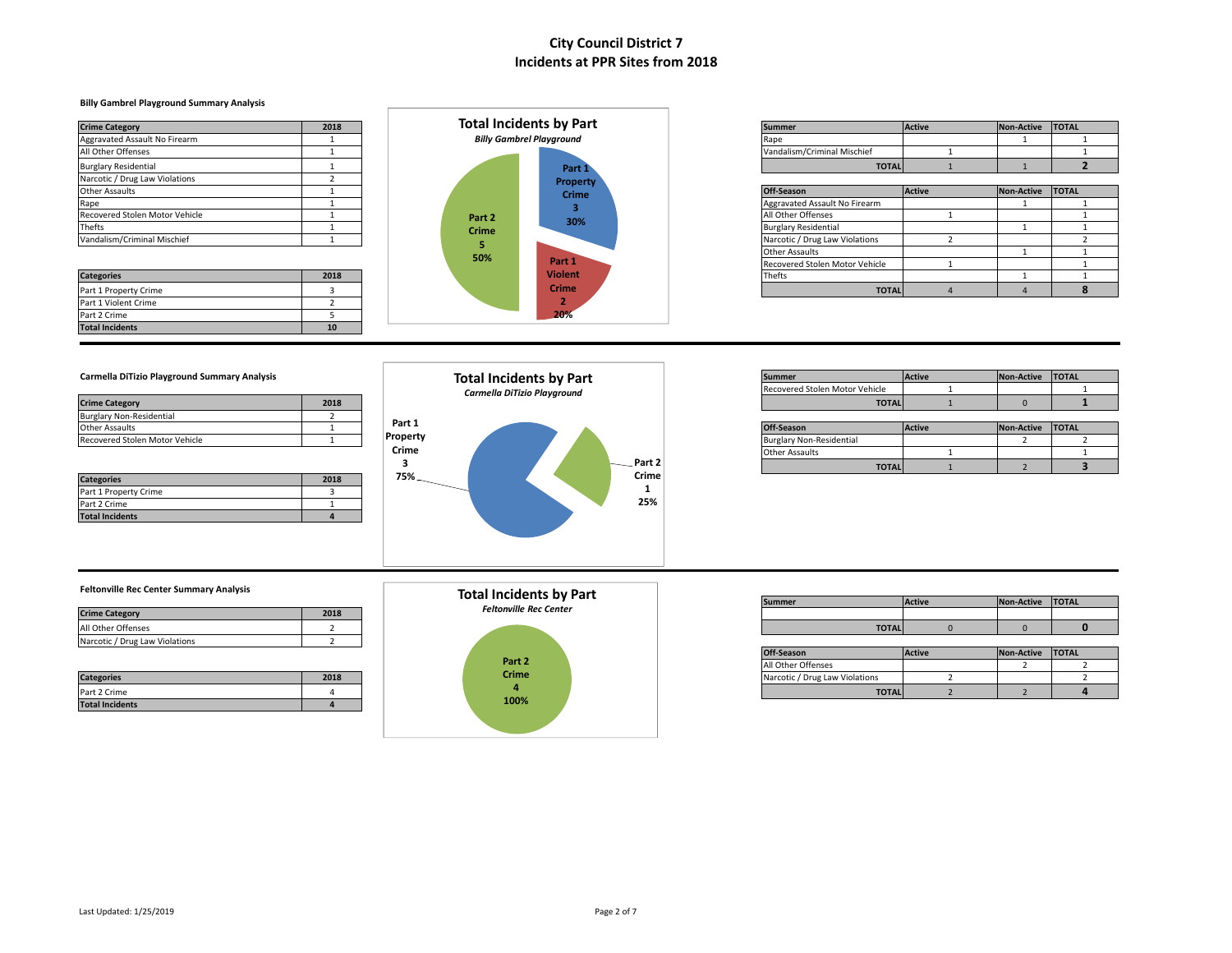#### **Frank** Nelson Jr Rec Center Summary Analysis **Summer Active Active Active Active Active Active Active Active Active Active Active Active Active Active Active Active Active Active Active Active Active Active Active Active Crime Category 2018 TOTAL** 0 0 **0** Other Assaults 1  $V$ andalism/Criminal Mischief 1 **1 Categories 2018 TOTAL** 2 0 **2** Part 2 Crime 2 **Part 2 Crime 2 Total Incidents by Part** *Frank Nelson Jr Rec Center*

| Part 2<br>Crime<br>$\overline{\phantom{a}}$<br>100%          |         |
|--------------------------------------------------------------|---------|
|                                                              |         |
| <b>Total Incidents by Part</b><br><b>McIlvain Playground</b> |         |
|                                                              | Part 1  |
|                                                              | Violent |
|                                                              | Crime   |

| ummer         | <b>Active</b> | Non-Active | <b>TOTAL</b> |
|---------------|---------------|------------|--------------|
|               |               |            |              |
| <b>TOTALI</b> |               |            |              |

| Off-Season                  | <b>Active</b> | <b>Non-Active</b> | <b>ITOTAL</b> |
|-----------------------------|---------------|-------------------|---------------|
| Other Assaults              |               |                   |               |
| Vandalism/Criminal Mischief |               |                   |               |
| <b>TOTAL</b>                |               |                   |               |

#### **McIlvain Playground Summary Analysis**

|                                |      |                            | <b>I</b> Burnmer   | <b>IACUVE</b> | <b>INON-ACLIVE IIUIAL</b> |              |
|--------------------------------|------|----------------------------|--------------------|---------------|---------------------------|--------------|
| <b>Crime Category</b>          | 2017 | <b>McIlvain Playground</b> | All Other Offenses |               |                           |              |
| All Other Offenses             |      | Part 1                     | Robbery No Firearm |               |                           |              |
| <b>Other Assaults</b>          |      | Violent                    | <b>TOTAL</b>       |               |                           |              |
| Recovered Stolen Motor Vehicle |      | Crime                      |                    |               |                           |              |
| Robbery No Firearm             |      | 100                        | Off-Season         | <b>Active</b> | Non-Active                | <b>TOTAL</b> |

**Total Incidents 2**

| <b>Categories</b>      | 2017 |
|------------------------|------|
| Part 1 Violent Crime   |      |
| Part 1 Property Crime  |      |
| Part 2 Crime           |      |
| <b>Total Incidents</b> | ,,   |



|                       |      | Total Incidents by Part    |                    |               |                   |              |
|-----------------------|------|----------------------------|--------------------|---------------|-------------------|--------------|
|                       |      |                            | Summe.             | <b>Active</b> | <b>Non-Active</b> | <b>TOTAL</b> |
| <b>Crime Category</b> | 2017 | <b>McIlvain Playground</b> | All Other Offenses |               |                   |              |
| All Other Offenses    |      | Part 1                     | Robbery No Firearm |               |                   |              |
| Other Assaults        |      | Violent                    | <b>TOTAL</b>       |               |                   |              |

| Robbery No Firearm    |      |              |                 | Off-Season                     | <b>Active</b> | Non-Active | <b>TOTAL</b> |
|-----------------------|------|--------------|-----------------|--------------------------------|---------------|------------|--------------|
|                       |      | Part 2       | -18%            | All Other Offenses             |               |            |              |
|                       |      | <b>Crime</b> |                 | <b>Other Assaults</b>          |               |            |              |
| <b>Categories</b>     | 2017 | 17           | Part 1          | Recovered Stolen Motor Vehicle |               |            |              |
| Part 1 Violent Crime  |      | 77%          | Property        | Robbery No Firearm             |               |            |              |
| Part 1 Property Crime |      |              | Crime<br>$\sim$ | <b>TOTALI</b>                  |               | 14         | 18           |

### **Deni Rec Center Summary Analysis**

| <b>Crime Category</b>          | 2018 |
|--------------------------------|------|
| Recovered Stolen Motor Vehicle |      |

|                        |      |          | <b>UII-SEASUIL</b>             | <b>IACUVE</b> |
|------------------------|------|----------|--------------------------------|---------------|
| <b>Categories</b>      | 2018 | Property | Recovered Stolen Motor Vehicle |               |
| Part 1 Property Crime  |      | Crime    | <b>TOTAL</b>                   |               |
| <b>Total Incidents</b> |      |          |                                |               |



|                                |      | <b>Total Incidents by Part</b> | Summer<br><b>Active</b> |  | <b>Non-Active</b> | <b>TOTAL</b> |  |
|--------------------------------|------|--------------------------------|-------------------------|--|-------------------|--------------|--|
| <b>Crime Categor</b>           | 2018 | <b>Deni Rec Center</b>         |                         |  |                   |              |  |
| Recovered Stolen Motor Vehicle |      |                                | <b>TOTAL</b>            |  |                   |              |  |

|                       |      | <b>Production</b><br>vart 1. | Off-Season                     | Active | Non-Active | <b>TOTAL</b> |
|-----------------------|------|------------------------------|--------------------------------|--------|------------|--------------|
| <b>Categories</b>     | 2018 | Property                     | Recovered Stolen Motor Vehicle |        |            |              |
| Part 1 Property Crime |      | <b>Crime</b>                 | <b>TOTAL</b>                   |        |            |              |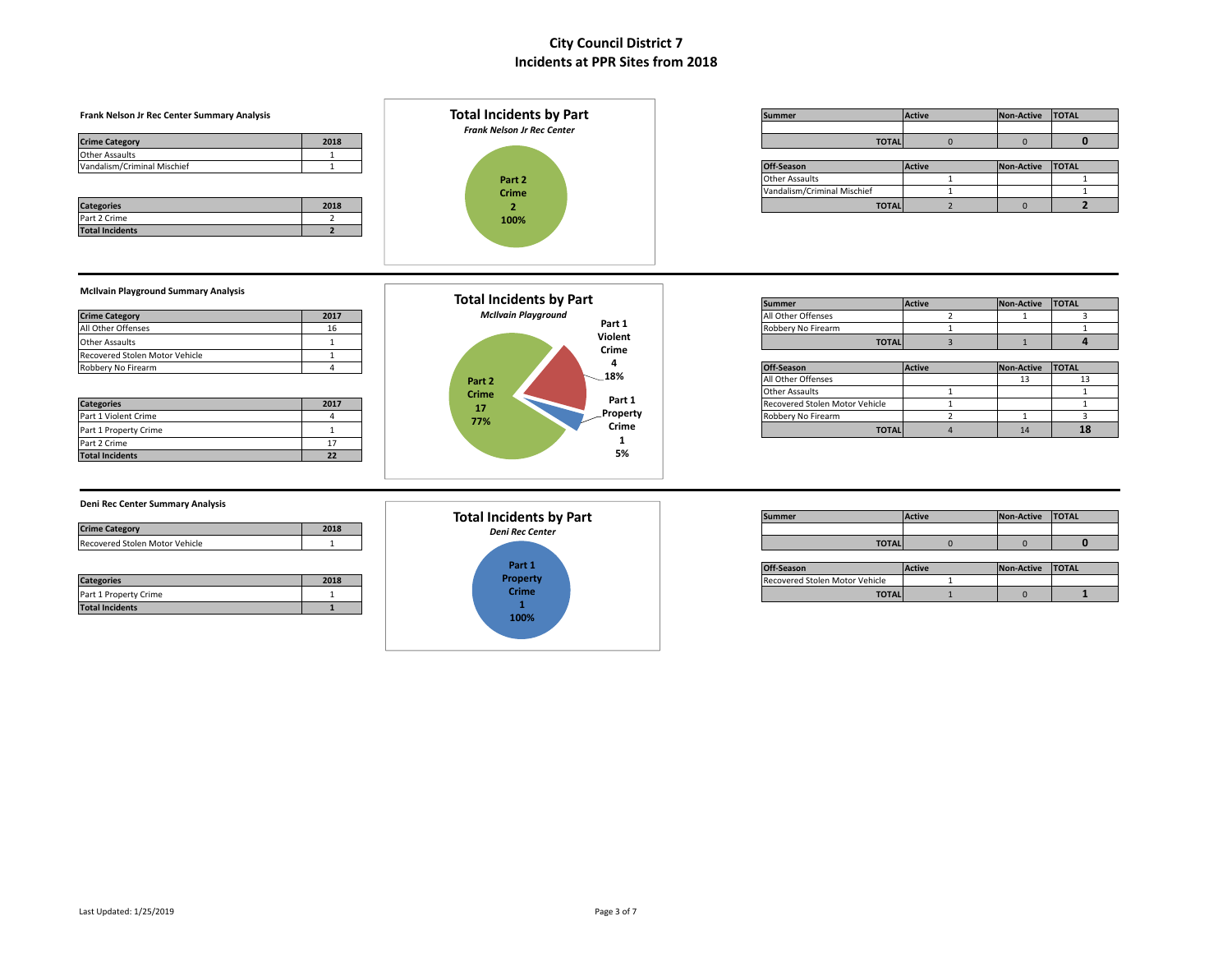### **Hissey Rec Center Summary Analysis**

| <b>Crime Category</b>          | 2018 | <b>Total Incidents by Part</b> | <b>Summer</b>                         | Active | Non-Active TOTAL |    |
|--------------------------------|------|--------------------------------|---------------------------------------|--------|------------------|----|
| Aggravated Assault No Firearm  |      | <b>Hissey Rec Center</b>       | All Other Offenses                    |        |                  |    |
| All Other Offenses             |      | Part 1                         | Narcotic / Drug Law Violations        |        |                  |    |
| Narcotic / Drug Law Violations |      | Property                       | <b>Recovered Stolen Motor Vehicle</b> |        |                  |    |
| Recovered Stolen Motor Vehicle |      | Crime                          | <b>TOTALI</b>                         |        |                  |    |
| Thefts                         |      | Part 2                         |                                       |        |                  |    |
|                                |      | <b>Crime</b><br>.11%           | Off-Season                            | Active | Non-Active TOTAL |    |
| <b>Categories</b>              | 2018 |                                | Aggravated Assault No Firearm         |        |                  |    |
| Part 1 Property Crime          |      | 15                             | All Other Offenses                    |        |                  |    |
| Part 1 Violent Crime           |      | 83%<br>Part 1                  | Narcotic / Drug Law Violations        |        |                  |    |
| Part 2 Crime                   | 15   | -Violent                       | Thefts                                |        |                  |    |
| <b>Total Incidents</b>         | 18   | Crime                          | <b>TOTAL</b>                          |        |                  | 13 |
|                                |      |                                |                                       |        |                  |    |



| <b>Crime Category</b>          | 2018 | TOLAI MCIQUILS DV PAIL   |                                            | Summer                         | Active | Non-Active TOTAL |  |
|--------------------------------|------|--------------------------|--------------------------------------------|--------------------------------|--------|------------------|--|
| Aggravated Assault No Firearm  |      | <b>Hissey Rec Center</b> |                                            | All Other Offenses             |        |                  |  |
| All Other Offenses             |      |                          | Part 1                                     | Narcotic / Drug Law Violations |        |                  |  |
| Narcotic / Drug Law Violations |      |                          | Property                                   | Recovered Stolen Motor Vehicle |        |                  |  |
| Recovered Stolen Motor Vehicle |      |                          | $\mathbf{a}$ , $\mathbf{a}$ , $\mathbf{a}$ | <b>TOTAL</b>                   |        |                  |  |

|                        |      | <b>Part Z</b> |  |         |                                |               |            |               |
|------------------------|------|---------------|--|---------|--------------------------------|---------------|------------|---------------|
|                        |      | <b>Crime</b>  |  | 11%     | Off-Season                     | <b>Active</b> | Non-Active | <b>ITOTAL</b> |
| <b>Categories</b>      | 2018 |               |  |         | Aggravated Assault No Firearm  |               |            |               |
| Part 1 Property Crime  |      | 15            |  |         | All Other Offenses             |               |            |               |
| Part 1 Violent Crime   |      | 83%           |  | Part 1  | Narcotic / Drug Law Violations |               |            |               |
| Part 2 Crime           |      |               |  | Violent | Thefts                         |               |            |               |
| <b>Total Incidents</b> | 18   |               |  | Crime   | <b>TOTAL</b>                   |               |            | 13            |

| <b>Crime Category</b>          | 2018 |
|--------------------------------|------|
| Aggravated Assault Firearm     |      |
| Aggravated Assault No Firearm  |      |
| Narcotic / Drug Law Violations |      |
| <b>Other Assaults</b>          |      |

| <b>Categories</b>      | 2018 |
|------------------------|------|
| Part 1 Violent Crime   |      |
| Part 2 Crime           |      |
| <b>Total Incidents</b> |      |



| Summer         | <b>Active</b> | Non-Active | <b>TOTAL</b> |
|----------------|---------------|------------|--------------|
| Other Assaults |               |            |              |
| <b>TOTAL</b>   |               |            |              |

| Aggravated Assault Firearm     |  |                   | Part 1         | Off-Season                     | Active | Non-Active TOTAL |  |
|--------------------------------|--|-------------------|----------------|--------------------------------|--------|------------------|--|
| Aggravated Assault No Firearm  |  |                   | <b>Violent</b> | Aggravated Assault Firearm     |        |                  |  |
| Narcotic / Drug Law Violations |  |                   | <b>Crime</b>   | Aggravated Assault No Firearm  |        |                  |  |
| Other Assaults                 |  |                   |                | Narcotic / Drug Law Violations |        |                  |  |
|                                |  | Part <sub>2</sub> | 29%            | <b>TOTAL</b>                   |        |                  |  |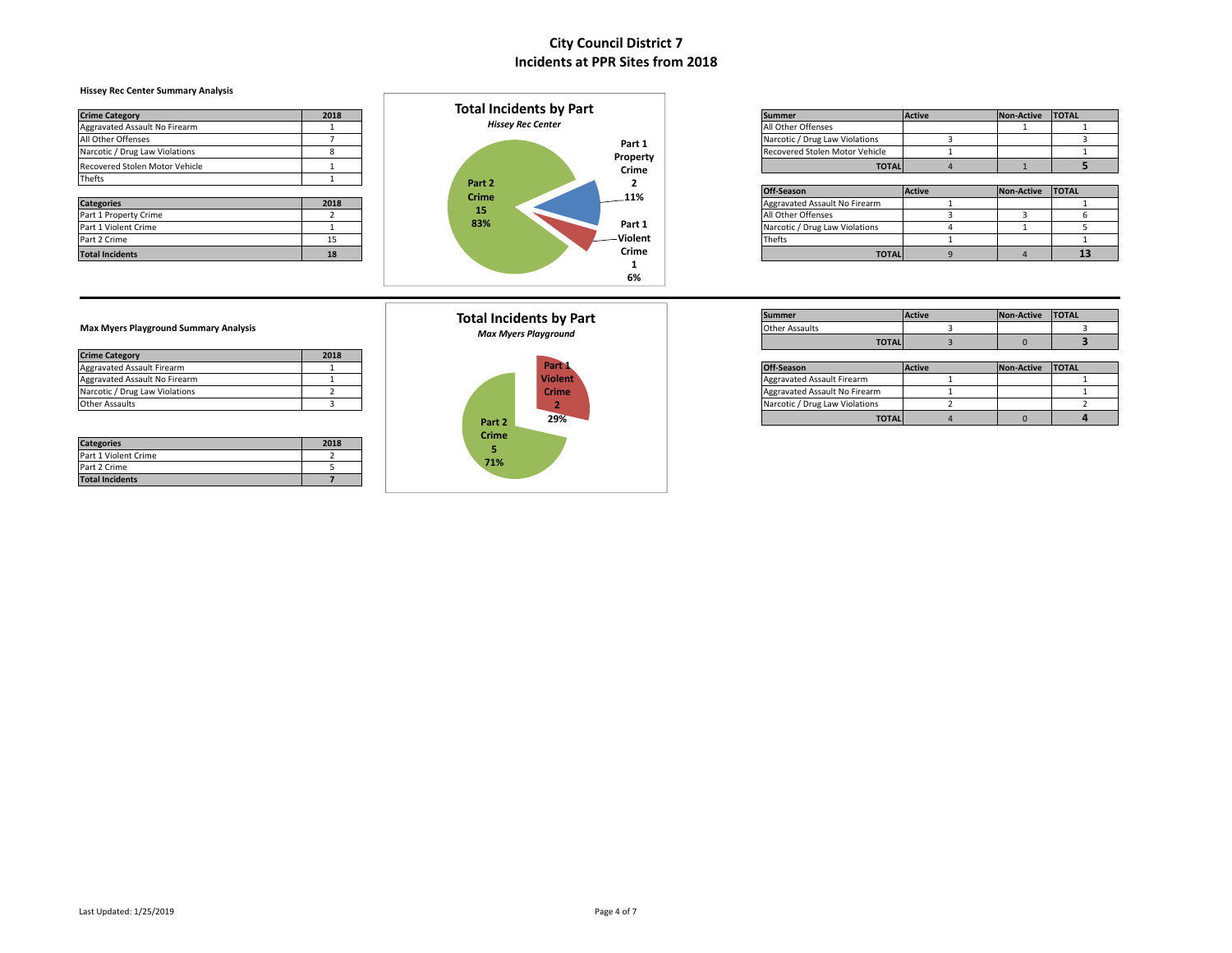| <b>Cruz Rec Center Summary Analysis</b><br>2018<br><b>Crime Category</b><br>Motor Vehicle Theft<br>1                                                                                                                               | <b>Total Incidents by Part</b><br><b>Cruz Rec Center</b>                                                                  | <b>Summer</b><br><b>TOTAL</b>                                                                 | Active<br>$\mathbf{0}$                                             | Non-Active<br>$\mathbf{0}$                                            | <b>TOTAL</b><br>$\mathbf{0}$                                                   |
|------------------------------------------------------------------------------------------------------------------------------------------------------------------------------------------------------------------------------------|---------------------------------------------------------------------------------------------------------------------------|-----------------------------------------------------------------------------------------------|--------------------------------------------------------------------|-----------------------------------------------------------------------|--------------------------------------------------------------------------------|
| <b>Categories</b><br>2018<br>Part 1 Property Crime<br>$\mathbf{1}$<br><b>Total Incidents</b><br>$\mathbf{1}$                                                                                                                       | Part 1<br><b>Property</b><br><b>Crime</b><br>$\mathbf{1}$<br>100%                                                         | Off-Season<br>Motor Vehicle Theft<br><b>TOTAL</b>                                             | <b>Active</b><br>$\mathbf{0}$                                      | <b>Non-Active</b><br>1<br>1                                           | <b>TOTAL</b><br>$\mathbf{1}$<br>$\mathbf{1}$                                   |
| <b>Rivera Rec Center Summary Analysis</b><br><b>Crime Category</b><br>2018<br><b>Other Assaults</b><br>1<br><b>Categories</b><br>2018<br>Part 2 Crime<br>1<br><b>Total Incidents</b><br>$\mathbf{1}$                               | <b>Total Incidents by Part</b><br><b>Rivera Rec Center</b><br>Part 2<br>Crime<br>$\mathbf{1}$<br>100%                     | <b>Summer</b><br><b>TOTAL</b><br>Off-Season<br><b>Other Assaults</b><br><b>TOTAL</b>          | <b>Active</b><br>$\mathbf 0$<br><b>Active</b><br>1<br>$\mathbf{1}$ | <b>Non-Active</b><br>$\mathbf 0$<br><b>Non-Active</b><br>$\mathbf{0}$ | <b>TOTAL</b><br>$\mathbf 0$<br><b>TOTAL</b><br>$\mathbf{1}$<br>$\mathbf{1}$    |
| <b>Scanlon Rec Center Summary Analysis</b><br>2018<br><b>Crime Category</b><br>Recovered Stolen Motor Vehicle<br>1<br><b>Categories</b><br>2018<br>Part 1 Property Crime<br>$\mathbf{1}$<br><b>Total Incidents</b><br>$\mathbf{1}$ | <b>Total Incidents by Part</b><br><b>Scanlon Rec Center</b><br>Part 1<br>Property<br><b>Crime</b><br>$\mathbf{1}$<br>100% | <b>Summer</b><br>Recovered Stolen Motor Vehicle<br><b>TOTAL</b><br>Off-Season<br><b>TOTAL</b> | Active<br>1<br>$\mathbf{1}$<br>Active<br>$\mathbf{0}$              | Non-Active<br>$\mathbf{0}$<br>Non-Active<br>$\mathbf{0}$              | <b>TOTAL</b><br>$\overline{1}$<br>$\mathbf{1}$<br><b>TOTAL</b><br>$\mathbf{0}$ |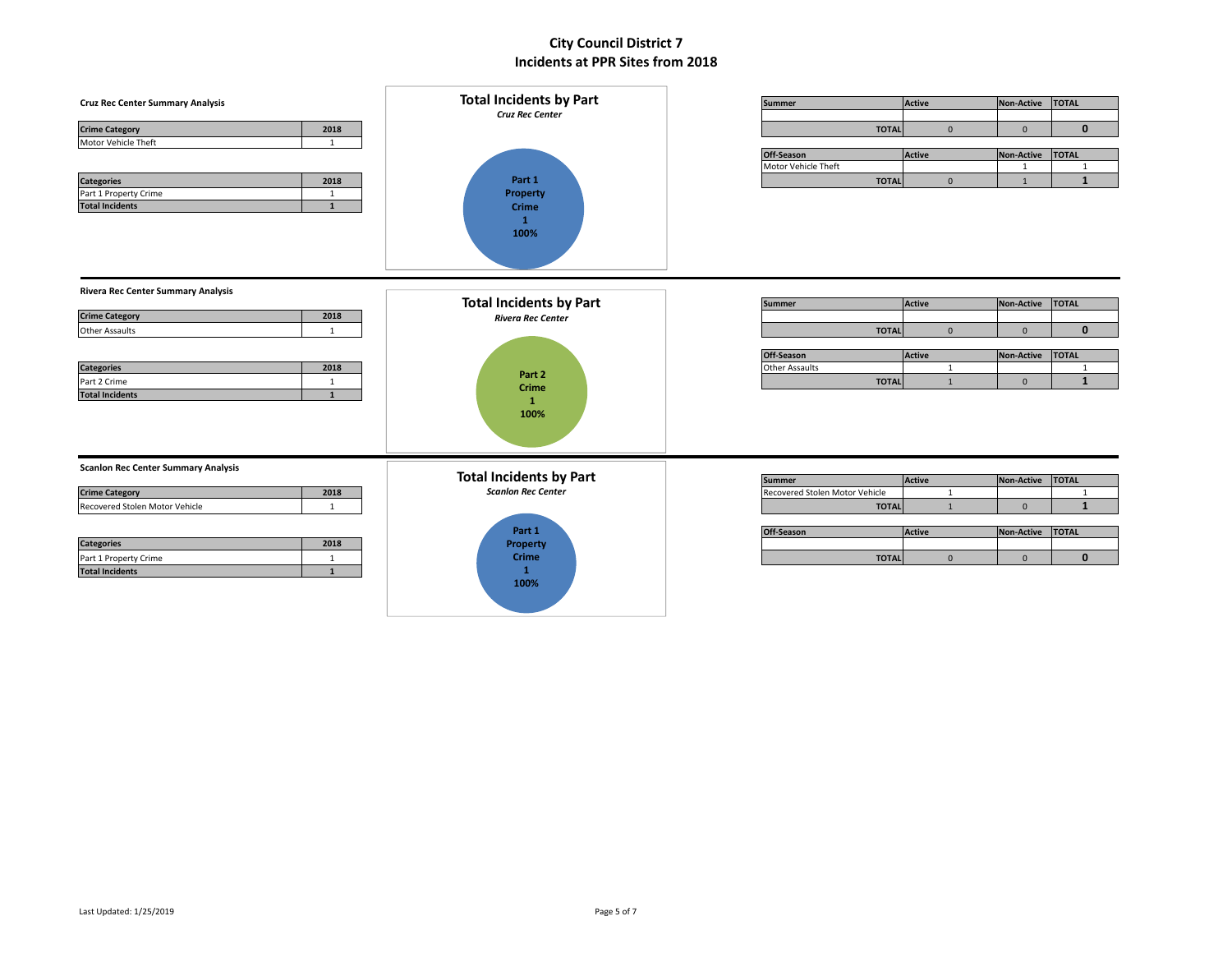### **Schmidt Playground Summary Analysis**

| <b>Crime Category</b>          | 2018 |
|--------------------------------|------|
| Narcotic / Drug Law Violations |      |
| Rape                           |      |
| Theft from Vehicle             |      |

| <b>Categories</b>      | 2018 |
|------------------------|------|
| Part 1 Violent Crime   |      |
| Part 1 Property Crime  |      |
| Part 2 Crime           |      |
| <b>Total Incidents</b> |      |



|                                       |      |                                       | <b>Summer</b><br><b>Schmidt Playground</b> |              |  |  | <b>TOTAL</b> |  |
|---------------------------------------|------|---------------------------------------|--------------------------------------------|--------------|--|--|--------------|--|
| Crime Category                        | 2018 |                                       |                                            | Ran          |  |  |              |  |
| <b>Narcotic / Drug Law Violations</b> |      | Part                                  |                                            | <b>TOTAL</b> |  |  |              |  |
| $\sim$                                |      | Dart 2<br><b>Contract of Contract</b> |                                            |              |  |  |              |  |

|                    |      |              |       | ________     |  |                                |               |                   |              |  |
|--------------------|------|--------------|-------|--------------|--|--------------------------------|---------------|-------------------|--------------|--|
| Theft from Vehicle |      | <b>Crime</b> |       | <b>Crime</b> |  | Off-Season                     | <b>Active</b> | <b>Non-Active</b> | <b>TOTAL</b> |  |
|                    |      |              |       |              |  | Narcotic / Drug Law Violations |               |                   |              |  |
|                    |      | 33%          |       | 34%          |  | Theft from Vehicle             |               |                   |              |  |
| <b>Categories</b>  | 2018 |              | Part? |              |  | <b>TOTAL</b>                   |               |                   |              |  |

### **McVeigh Rec Center Summary Analysis**

|                                |      |                                |  |                    | <b>I</b> summer            | <b>IACUVE</b> | <b>INON-ACUVE ILUIAL</b> |              |
|--------------------------------|------|--------------------------------|--|--------------------|----------------------------|---------------|--------------------------|--------------|
| <b>Crime Category</b>          | 2018 | <b>Total Incidents by Part</b> |  | Theft from Vehicle |                            |               |                          |              |
| Aggravated Assault Firearm     |      | <b>McVeiah Rec Center</b>      |  |                    | <b>TOTAL</b>               |               |                          |              |
| All Other Offenses             |      |                                |  |                    |                            |               |                          |              |
| Recovered Stolen Motor Vehicle |      |                                |  | Part 1             | <b>Off-Season</b>          | <b>Active</b> | Non-Active               | <b>TOTAL</b> |
| Theft from Vehicle             |      |                                |  | Property           | Aggravated Assault Firearm |               |                          |              |

| <b>Categories</b>      | 2018 |
|------------------------|------|
| Part 1 Property Crime  |      |
| Part 1 Violent Crime   |      |
| Part 2 Crime           |      |
| <b>Total Incidents</b> | 10   |



|                            |      |                                | Summer         | Active | <b>Non-Activ</b> | <b>TOTAL</b> |
|----------------------------|------|--------------------------------|----------------|--------|------------------|--------------|
| <b>Crime Category</b>      | 2018 | <b>Total Incidents by Part</b> | t from Vehicle |        |                  |              |
| Aggravated Assault Firearm |      | McVei<br>/eiah Rec Center      | <b>TOTAL</b>   |        |                  |              |

| .                              |      |              |  |          |                                |               |            |              |
|--------------------------------|------|--------------|--|----------|--------------------------------|---------------|------------|--------------|
| Recovered Stolen Motor Vehicle |      |              |  | Part 1   | Off-Season                     | <b>Active</b> | Non-Active | <b>TOTAL</b> |
| Theft from Vehicle             |      |              |  | Property | Aggravated Assault Firearm     |               |            |              |
|                                |      | Part 2       |  | Crime    | All Other Offenses             |               |            |              |
|                                |      |              |  |          | Recovered Stolen Motor Vehicle |               |            |              |
| <b>Categories</b>              | 2018 | <b>Crime</b> |  | 30%      | <b>TOTAL</b>                   |               |            |              |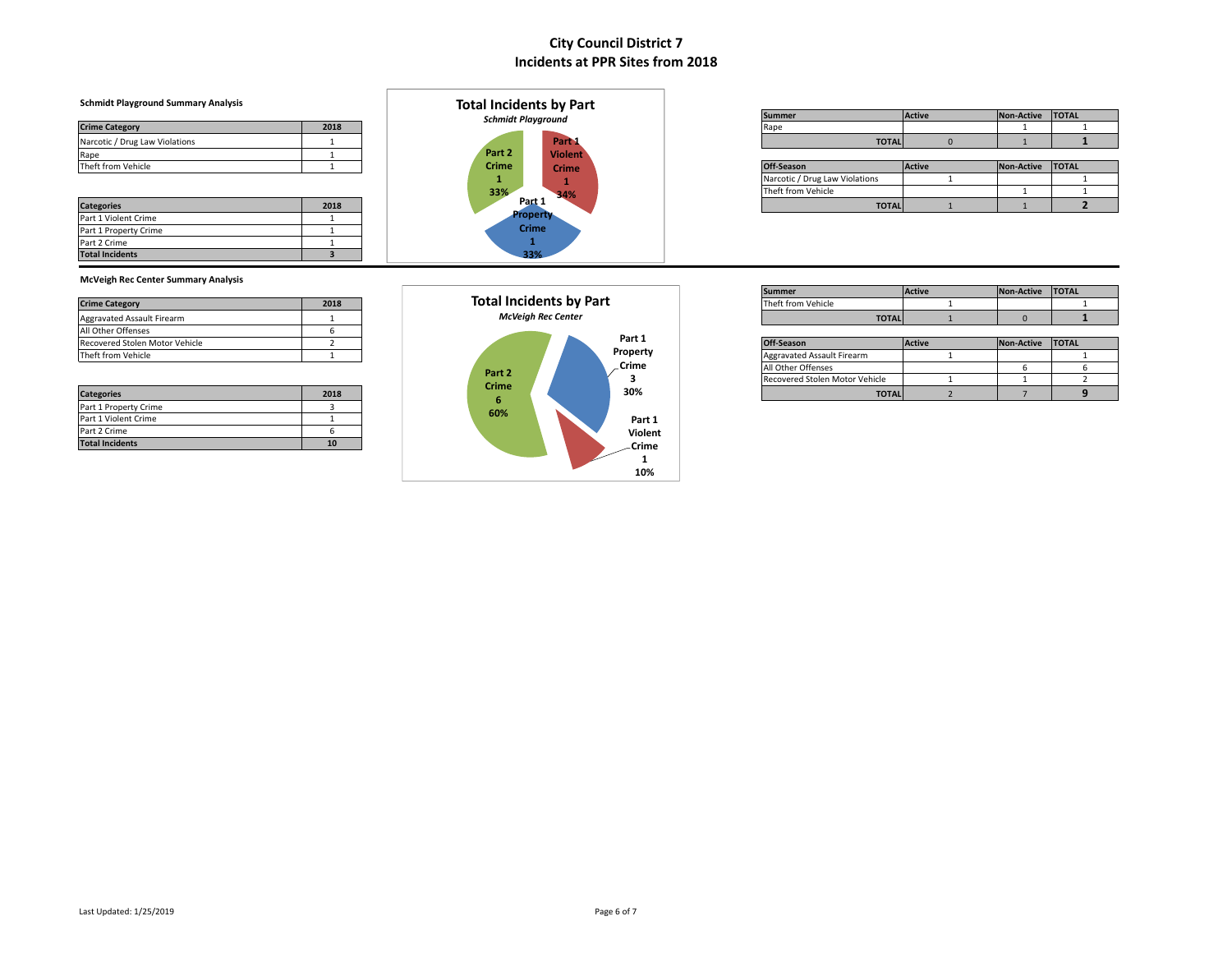### **Shissler Rec Center Summary Analysis**

|                                |      |              | <b>POLAIM PROPRIET DE LA PROPRIET</b> | PUHILICI                       | $P^{\text{curv}}$ | <b>INVIFALLIVE</b> | ----- |
|--------------------------------|------|--------------|---------------------------------------|--------------------------------|-------------------|--------------------|-------|
| <b>Crime Category</b>          | 2018 |              | <b>Shissler Rec Center</b>            | Aggravated Assault No Firearm  |                   |                    |       |
| Aggravated Assault No Firearm  |      |              |                                       | Recovered Stolen Motor Vehicle |                   |                    |       |
| All Other Offenses             |      |              |                                       | Theft from Vehicle             |                   |                    |       |
| Recovered Stolen Motor Vehicle |      |              |                                       | <b>TOTAL</b>                   |                   |                    |       |
| Theft from Vehicle             |      | Part 2       | Part 1                                |                                |                   |                    |       |
| Thefts                         |      | <b>Crime</b> | <b>Property</b>                       | Off-Season                     | <b>Active</b>     | Non-Active TOTAL   |       |
| Vandalism/Criminal Mischief    |      |              | Crime                                 | Aggravated Assault No Firearm  |                   |                    |       |
|                                |      |              |                                       | .                              |                   |                    |       |

| <b>Categories</b>      | 2018 |
|------------------------|------|
| Part 1 Property Crime  |      |
| Part 1 Violent Crime   |      |
| Part 2 Crime           |      |
| <b>Total Incidents</b> | 10   |



|                                |      |  | <b>Total Incidents by Part</b> | <b>Summer</b>                  | <b>Active</b> | Non-Active TOTAL |  |
|--------------------------------|------|--|--------------------------------|--------------------------------|---------------|------------------|--|
| <b>Crime Category</b>          | 2018 |  | <b>Shissler Rec Center</b>     | Aggravated Assault No Firearm  |               |                  |  |
| Aggravated Assault No Firearm  |      |  |                                | Recovered Stolen Motor Vehicle |               |                  |  |
| All Other Offenses             |      |  |                                | Theft from Vehicle             |               |                  |  |
| Recovered Stolen Motor Vehicle |      |  |                                | <b>TOTAL</b>                   |               |                  |  |

|                             |      |  | .            |              |              |                               |        |                    |  |
|-----------------------------|------|--|--------------|--------------|--------------|-------------------------------|--------|--------------------|--|
| Thefts                      |      |  | <b>Crime</b> |              | Property     | Off-Season                    | Active | Non-Active   TOTAL |  |
| Vandalism/Criminal Mischief |      |  |              |              | <b>Crime</b> | Aggravated Assault No Firearm |        |                    |  |
|                             |      |  | 40%          |              |              | All Other Offenses            |        |                    |  |
|                             |      |  |              |              | 40%          | Theft from Vehicle            |        |                    |  |
| <b>Categories</b>           | 2018 |  |              | Pan 1        |              | <b>Thefts</b>                 |        |                    |  |
| Part 1 Property Crime       |      |  |              | Violent      |              | Vandalism/Criminal Mischief   |        |                    |  |
| Part 1 Violent Crime        |      |  |              | <b>Crime</b> |              | <b>TOTAL</b>                  |        |                    |  |

| <b>Crime Category</b>          | 2018 |
|--------------------------------|------|
| Recovered Stolen Motor Vehicle |      |
| Thefts                         |      |

| <b>Categories</b>      | 2018 |
|------------------------|------|
| Part 1 Property Crime  |      |
| <b>Total Incidents</b> |      |



| Simpson Playground Summary Analysis |      |  | <b>Total Incidents by Part</b> | <b>Summe</b> | <b>Active</b> | Non-Active | <b>TOTAL</b> |
|-------------------------------------|------|--|--------------------------------|--------------|---------------|------------|--------------|
|                                     |      |  | <b>Thefts</b>                  |              |               |            |              |
| <b>Crime Category</b>               | 2018 |  | Simpson Playground             | <b>TOTAL</b> |               |            |              |

| Thefts |  |                       |  | Off-Season                     | <b>Active</b> | Non-Active | <b>TOTAL</b> |
|--------|--|-----------------------|--|--------------------------------|---------------|------------|--------------|
|        |  |                       |  | Recovered Stolen Motor Vehicle |               |            |              |
|        |  | . .<br><b>SELLING</b> |  | <b>TOTAL</b>                   |               |            |              |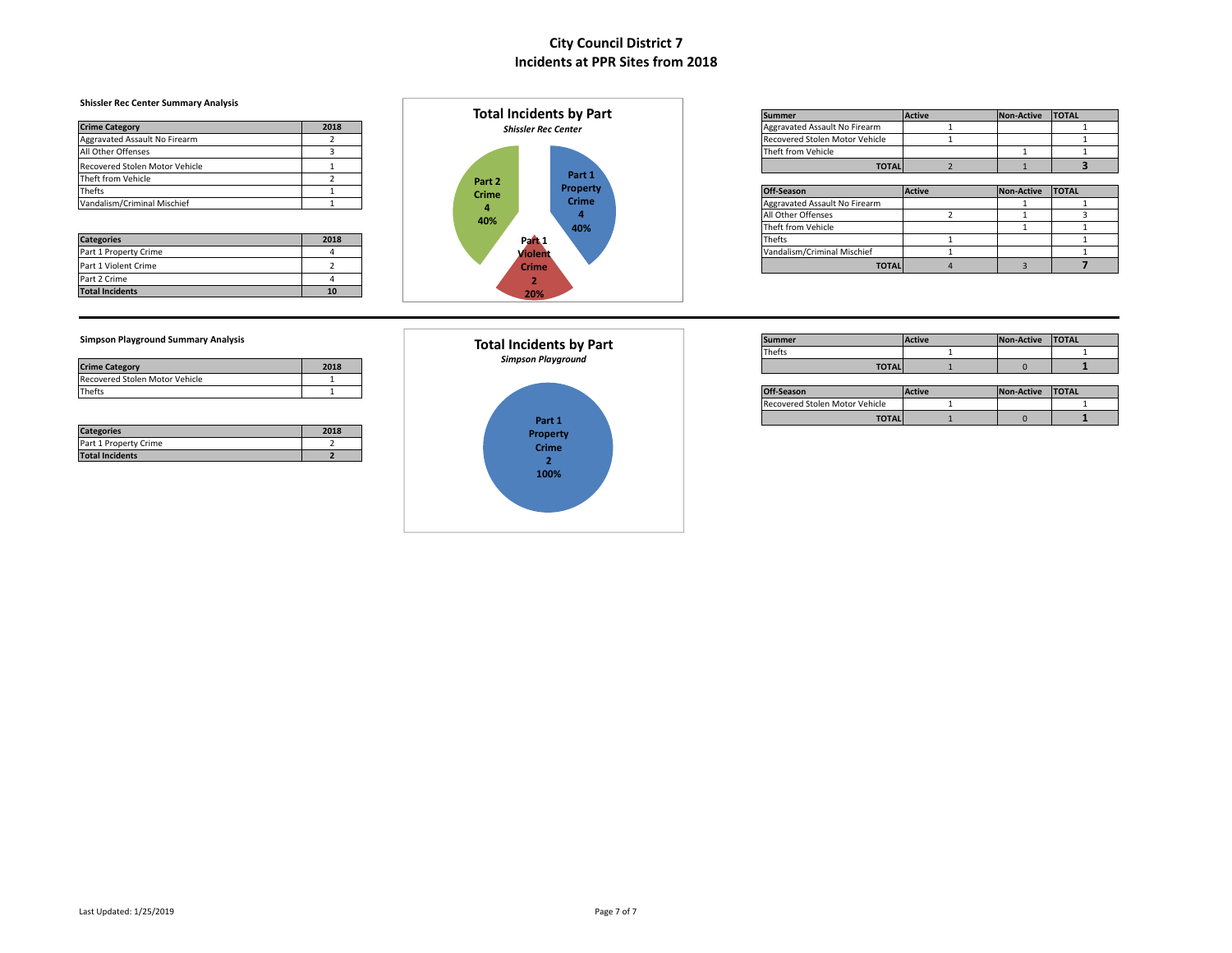### **Summary Analysis from City Council District 8**

| <b>Site Name</b>                     | # of Incidents | <b>Category</b>       | <b>Crime Category</b>          |                                       | <b>Part 1 Violent Crime</b> | Part 1 Property Crime   Part 2 Crime        |                       | <b>Total Incidents</b>  |
|--------------------------------------|----------------|-----------------------|--------------------------------|---------------------------------------|-----------------------------|---------------------------------------------|-----------------------|-------------------------|
| Awbury Park & Recreation Center      | $\mathbf{1}$   | Part 1 Violent Crime  | Aggravated Assault No Firearm  | <b>Aggravated Assault No Firearm</b>  |                             | $\Delta$                                    |                       | 4                       |
| Awbury Park & Recreation Center      | $\mathbf{1}$   | Part 2 Crime          | All Other Offenses             | <b>All Other Offenses</b>             |                             |                                             | 14                    | 14                      |
| Awbury Park & Recreation Center      | $\mathbf{1}$   | Part 2 Crime          | <b>Other Assaults</b>          | <b>Disorderly Conduct</b>             |                             |                                             | $\mathbf{1}$          | 1                       |
| Daniel E. Rumph II Recreation Center | $\overline{2}$ | Part 2 Crime          | Other Assaults                 | <b>Driving Under the Influence</b>    |                             |                                             | 3                     | 3                       |
| Daniel E. Rumph II Recreation Center | $\mathbf{1}$   | Part 2 Crime          | <b>Weapon Violations</b>       | <b>Embezzlement</b>                   |                             |                                             | $\mathbf{1}$          | $\mathbf{1}$            |
| <b>Fernhill Park</b>                 | $\mathbf{1}$   | Part 1 Property Crime | Motor Vehicle Theft            | <b>Homicide - Criminal</b>            |                             | $\mathbf{1}$                                |                       | 1                       |
| <b>Fernhill Park</b>                 | $\mathbf{1}$   | Part 1 Property Crime | Recovered Stolen Motor Vehicle | <b>Motor Vehicle Theft</b>            | $\mathbf{1}$                |                                             |                       | $\mathbf{1}$            |
| Fernhill Park                        | $\mathbf{1}$   | Part 1 Property Crime | Theft from Vehicle             | <b>Narcotic / Drug Law Violations</b> |                             |                                             | 13                    | 13                      |
| <b>Happy Hollow Playground</b>       | $\overline{2}$ | Part 1 Violent Crime  | Aggravated Assault No Firearm  | <b>Other Assaults</b>                 |                             |                                             | $\overline{7}$        | $\overline{7}$          |
| Happy Hollow Playground              | $\overline{2}$ | Part 2 Crime          | All Other Offenses             | Rape                                  |                             | $\overline{2}$                              |                       | $\overline{2}$          |
| Happy Hollow Playground              | $\mathbf{1}$   | Part 2 Crime          | <b>Disorderly Conduct</b>      | <b>Recovered Stolen Motor Vehicle</b> | $\overline{4}$              |                                             |                       | $\overline{4}$          |
| Happy Hollow Playground              | $\mathbf{1}$   | Part 2 Crime          | Driving Under the Influence    | <b>Robbery Firearm</b>                |                             | $\overline{2}$                              |                       | $\overline{2}$          |
| Happy Hollow Playground              | 8              | Part 2 Crime          | Narcotic / Drug Law Violations | <b>Theft from Vehicle</b>             | $\overline{3}$              |                                             |                       | $\overline{\mathbf{3}}$ |
| Happy Hollow Playground              | $\overline{2}$ | Part 2 Crime          | <b>Other Assaults</b>          | <b>Thefts</b>                         | $\overline{3}$              |                                             |                       | $\overline{\mathbf{3}}$ |
| <b>Happy Hollow Playground</b>       | $\mathbf{1}$   | Part 1 Violent Crime  | Robbery Firearm                | <b>Vandalism/Criminal Mischief</b>    |                             |                                             | $\overline{2}$        | $\overline{2}$          |
| <b>Happy Hollow Playground</b>       | $\mathbf{1}$   | Part 1 Property Crime | Theft from Vehicle             | <b>Weapon Violations</b>              |                             |                                             | $\overline{2}$        | $\overline{2}$          |
| <b>Happy Hollow Playground</b>       | $\mathbf{1}$   | Part 1 Property Crime | Thefts                         | <b>Total Categories</b>               | 11                          | 9                                           | 43                    | 63                      |
| Happy Hollow Playground              | $\mathbf{1}$   | Part 2 Crime          | Vandalism/Criminal Mischief    |                                       |                             |                                             |                       |                         |
| Jerome Brown/Kenderton Playground    | $\mathbf{1}$   | Part 2 Crime          | <b>Weapon Violations</b>       |                                       |                             |                                             |                       |                         |
| John L. Barrett Playground           | $\mathbf{1}$   | Part 1 Violent Crime  | Rape                           |                                       |                             | <b>Total Incidents at PPR Sites by Part</b> |                       |                         |
| John L. Barrett Playground           | $\mathbf{1}$   | Part 1 Property Crime | Recovered Stolen Motor Vehicle |                                       |                             |                                             |                       |                         |
| John L. Barrett Playground           | $\mathbf{1}$   | Part 1 Property Crime | Thefts                         |                                       |                             | <b>City Council District 8</b>              |                       |                         |
| Morris Estate Cultural Center        | $\mathbf{1}$   | Part 2 Crime          | All Other Offenses             |                                       |                             |                                             |                       |                         |
| Morris Estate Cultural Center        | $\mathbf{1}$   | Part 1 Violent Crime  | Homicide - Criminal            |                                       |                             |                                             | <b>Part 1 Violent</b> |                         |
| Mount Airy Playground                | $\mathbf{1}$   | Part 2 Crime          | <b>Other Assaults</b>          |                                       |                             |                                             | Crime                 |                         |
| Pleasant Playground                  | $\overline{2}$ | Part 1 Property Crime | Recovered Stolen Motor Vehicle |                                       |                             |                                             | 11                    |                         |
| <b>Stenton Park Playground</b>       | $\overline{2}$ | Part 2 Crime          | All Other Offenses             |                                       |                             |                                             | 18%                   |                         |
| <b>Stenton Park Playground</b>       | $\mathbf{1}$   | Part 1 Property Crime | Theft from Vehicle             |                                       |                             |                                             |                       |                         |
| Stenton Park Playground              | $\mathbf{1}$   | Part 2 Crime          | Vandalism/Criminal Mischief    |                                       |                             |                                             |                       |                         |
| Vernon Park                          | $\mathbf{1}$   | Part 1 Violent Crime  | Aggravated Assault No Firearm  |                                       |                             |                                             |                       |                         |
| Vernon Park                          | 5              | Part 2 Crime          | All Other Offenses             |                                       | <b>Part 2 Crime</b>         |                                             |                       |                         |
| Vernon Park                          | $\mathbf{1}$   | Part 2 Crime          | Driving Under the Influence    |                                       | 43                          |                                             |                       |                         |
| Vernon Park                          | $\overline{4}$ | Part 2 Crime          | Narcotic / Drug Law Violations |                                       | 68%                         |                                             |                       |                         |
| Vernon Park                          | $\mathbf{1}$   | Part 2 Crime          | Other Assaults                 |                                       |                             |                                             | Part 1 Property       |                         |
| Vernon Park                          | $\mathbf{1}$   | Part 1 Violent Crime  | Rape                           |                                       |                             |                                             | Crime                 |                         |
| Vernon Park                          | $\mathbf{1}$   | Part 1 Property Crime | Thefts                         |                                       |                             |                                             |                       |                         |
| Vincent G. Panati Playground         | $\mathbf{1}$   | Part 2 Crime          | Driving Under the Influence    |                                       |                             |                                             | 14%                   |                         |
| Vincent G. Panati Playground         | $\mathbf{1}$   | Part 1 Violent Crime  | Robbery Firearm                |                                       |                             |                                             |                       |                         |
| <b>Waterview Recreation Center</b>   | $\overline{2}$ | Part 2 Crime          | All Other Offenses             |                                       |                             |                                             |                       |                         |
| <b>Waterview Recreation Center</b>   | $\mathbf{1}$   | Part 2 Crime          | Embezzlement                   |                                       |                             |                                             |                       |                         |
| <b>Waterview Recreation Center</b>   | $\mathbf{1}$   | Part 2 Crime          | Narcotic / Drug Law Violations |                                       |                             |                                             |                       |                         |
| Wister Playground                    | 1              | Part 2 Crime          | All Other Offenses             |                                       |                             |                                             |                       |                         |
| <b>Total Incidents in District</b>   | 63             |                       |                                |                                       |                             |                                             |                       |                         |

|                                       | <b>Part 1 Violent Crime</b> | <b>Part 1 Property Crime</b> | <b>Part 2 Crime</b> | <b>Total Incidents</b> |
|---------------------------------------|-----------------------------|------------------------------|---------------------|------------------------|
| <b>Aggravated Assault No Firearm</b>  |                             | 4                            |                     | 4                      |
| <b>All Other Offenses</b>             |                             |                              | 14                  | 14                     |
| <b>Disorderly Conduct</b>             |                             |                              |                     |                        |
| <b>Driving Under the Influence</b>    |                             |                              | 3                   | 3                      |
| <b>Embezzlement</b>                   |                             |                              |                     |                        |
| <b>Homicide - Criminal</b>            |                             | 1                            |                     |                        |
| <b>Motor Vehicle Theft</b>            | 1                           |                              |                     |                        |
| <b>Narcotic / Drug Law Violations</b> |                             |                              | 13                  | 13                     |
| <b>Other Assaults</b>                 |                             |                              | 7                   | 7                      |
| Rape                                  |                             | $\overline{2}$               |                     | 2                      |
| <b>Recovered Stolen Motor Vehicle</b> | 4                           |                              |                     | 4                      |
| <b>Robbery Firearm</b>                |                             | 2                            |                     | 2                      |
| <b>Theft from Vehicle</b>             | 3                           |                              |                     | 3                      |
| <b>Thefts</b>                         | 3                           |                              |                     | 3                      |
| <b>Vandalism/Criminal Mischief</b>    |                             |                              | $\overline{2}$      | 2                      |
| <b>Weapon Violations</b>              |                             |                              | 2                   | 2                      |
| <b>Total Categories</b>               | 11                          | 9                            | 43                  | 63                     |

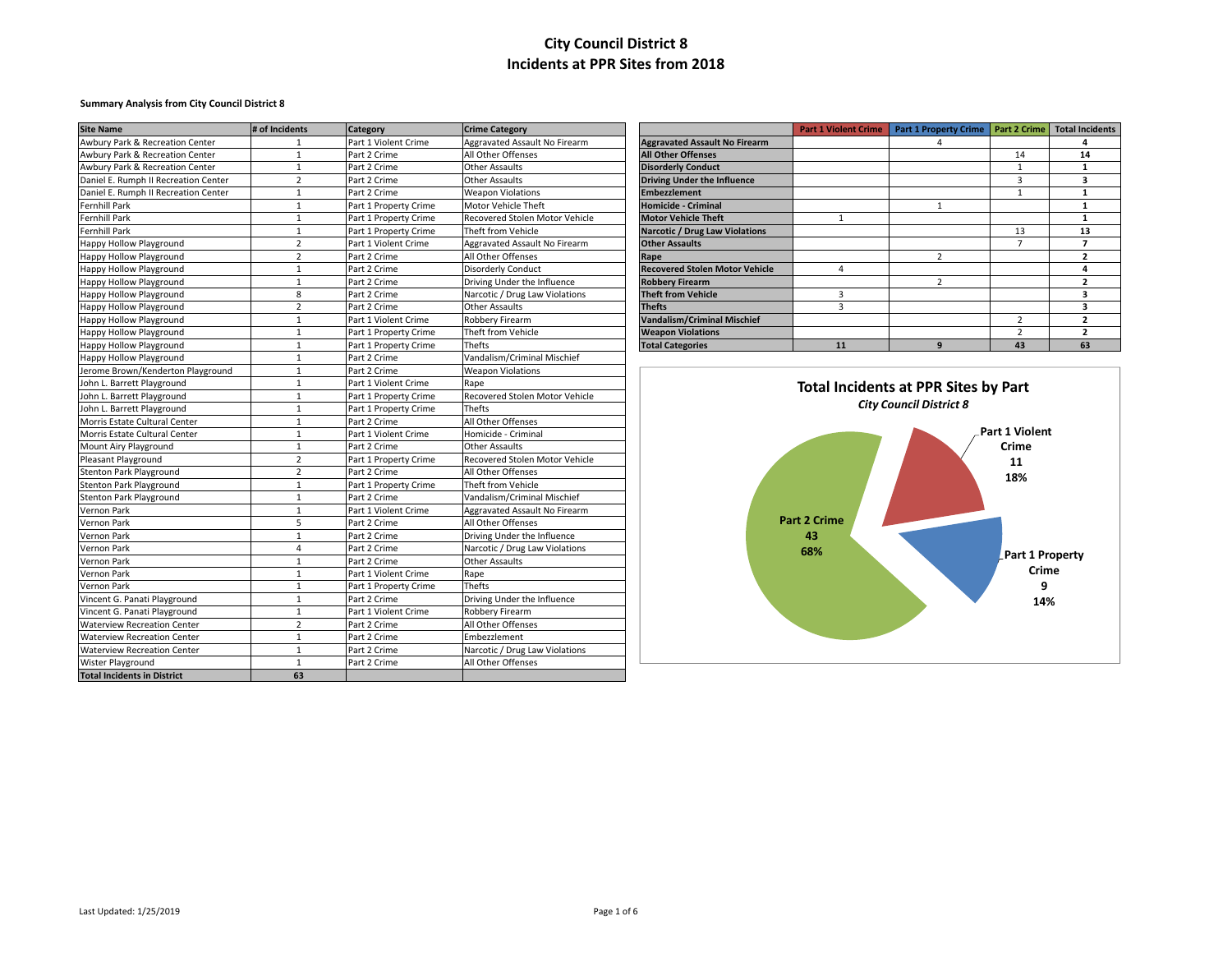### **Awbury Park Summary Analysis**

| <b>Crime Category</b>         | 2018 |
|-------------------------------|------|
| Aggravated Assault No Firearm |      |
| All Other Offenses            |      |
| <b>Other Assaults</b>         |      |

Part 1 Violent Crime 1 Part 2 Crime 2 **Total Incidents 3**



|                               |      | <b>Total Incidents by Part</b> | <b>Summer</b>         | <b>Active</b> | Non-Active | <b>TOTAL</b> |
|-------------------------------|------|--------------------------------|-----------------------|---------------|------------|--------------|
| <b>Crime Category</b>         | 2018 |                                | All Other Offenses    |               |            |              |
| Aggravated Assault No Firearm |      | <b>Awbury Park</b>             | <b>Other Assaults</b> |               |            |              |
| All Other Offenses            |      | Part 1                         | <b>TOTAL</b>          |               |            |              |
| المقادم وحدودها والمكافحة     |      |                                |                       |               |            |              |

|                  |      |                   | <b>VIOLETIL</b> | Off-S<br>-Season                   | Active | <b>Non-Active</b> | <b>ITOTAL</b> |
|------------------|------|-------------------|-----------------|------------------------------------|--------|-------------------|---------------|
|                  |      | Part <sub>2</sub> | Crime           | gravated Assault No Firearm<br>Agg |        |                   |               |
| <b>Catgories</b> | 2018 | Crime             | 220<br>___      | <b>TOTAL</b>                       |        |                   |               |

### **Rumph Rec Center Summary Analysis**

| <b>Crime Category</b>    | 2018 |
|--------------------------|------|
| <b>Other Assaults</b>    |      |
| <b>Weapon Violations</b> |      |

| <b>Catgories</b>       | 2018 |
|------------------------|------|
| Part 2 Crime           |      |
| <b>Total Incidents</b> |      |



| <b>Crime Category</b>  | 2018 | <b>Total Incidents by Part</b> | <b>Summer</b>            |              | <b>Active</b> | Non-Active | <b>TOTAL</b> |
|------------------------|------|--------------------------------|--------------------------|--------------|---------------|------------|--------------|
| Other Assaults         |      | <b>Rumph Rec Center</b>        | <b>Other Assaults</b>    |              |               |            |              |
| Weapon Violations      |      |                                |                          | <b>TOTAL</b> |               |            |              |
|                        |      |                                |                          |              |               |            |              |
|                        |      | Part 2                         | Off-Season               |              | <b>Active</b> | Non-Active | <b>TOTAL</b> |
| <b>Catgories</b>       | 2018 | <b>Crime</b>                   | <b>Other Assaults</b>    |              |               |            |              |
| Part 2 Crime           |      |                                | <b>Weapon Violations</b> |              |               |            |              |
| <b>Total Incidents</b> |      | 100%                           |                          | <b>TOTAL</b> |               |            |              |
|                        |      |                                |                          |              |               |            |              |

#### **Fernhill Park Summary Analysis**

| <b>Crime Category</b>          | 2018 |
|--------------------------------|------|
| Motor Vehicle Theft            |      |
| Recovered Stolen Motor Vehicle |      |
| Theft from Vehicle             |      |

| <b>Catgories</b>       | 2018 |
|------------------------|------|
| Part 1 Property Crime  |      |
| <b>Total Incidents</b> |      |



|                                |      | - fotal '<br>I Incidents by Part |              |               |            |              |
|--------------------------------|------|----------------------------------|--------------|---------------|------------|--------------|
| <b>Crime Category</b>          | 2018 |                                  | Summer       | <b>Active</b> | Non-Active | <b>TOTAL</b> |
| Motor Vehicle Theft            |      | <b>Fernhill Park</b>             |              |               |            |              |
| Recovered Stolen Motor Vehicle |      |                                  | <b>TOTAL</b> |               |            |              |

| <b>THEIL HUILL VEHICLE</b> |      | .               |                                |               |            |              |  |
|----------------------------|------|-----------------|--------------------------------|---------------|------------|--------------|--|
|                            |      | <b>Property</b> | Off-Season                     | <b>Active</b> | Non-Active | <b>TOTAL</b> |  |
|                            |      | <b>Crime</b>    | Motor Vehicle Theft            |               |            |              |  |
| <b>Catgories</b>           | 2018 |                 | Recovered Stolen Motor Vehicle |               |            |              |  |
| Part 1 Property Crime      |      | 100%            | Theft from Vehicle             |               |            |              |  |
| <b>Total Incidents</b>     |      |                 | <b>TOTAL</b>                   |               |            |              |  |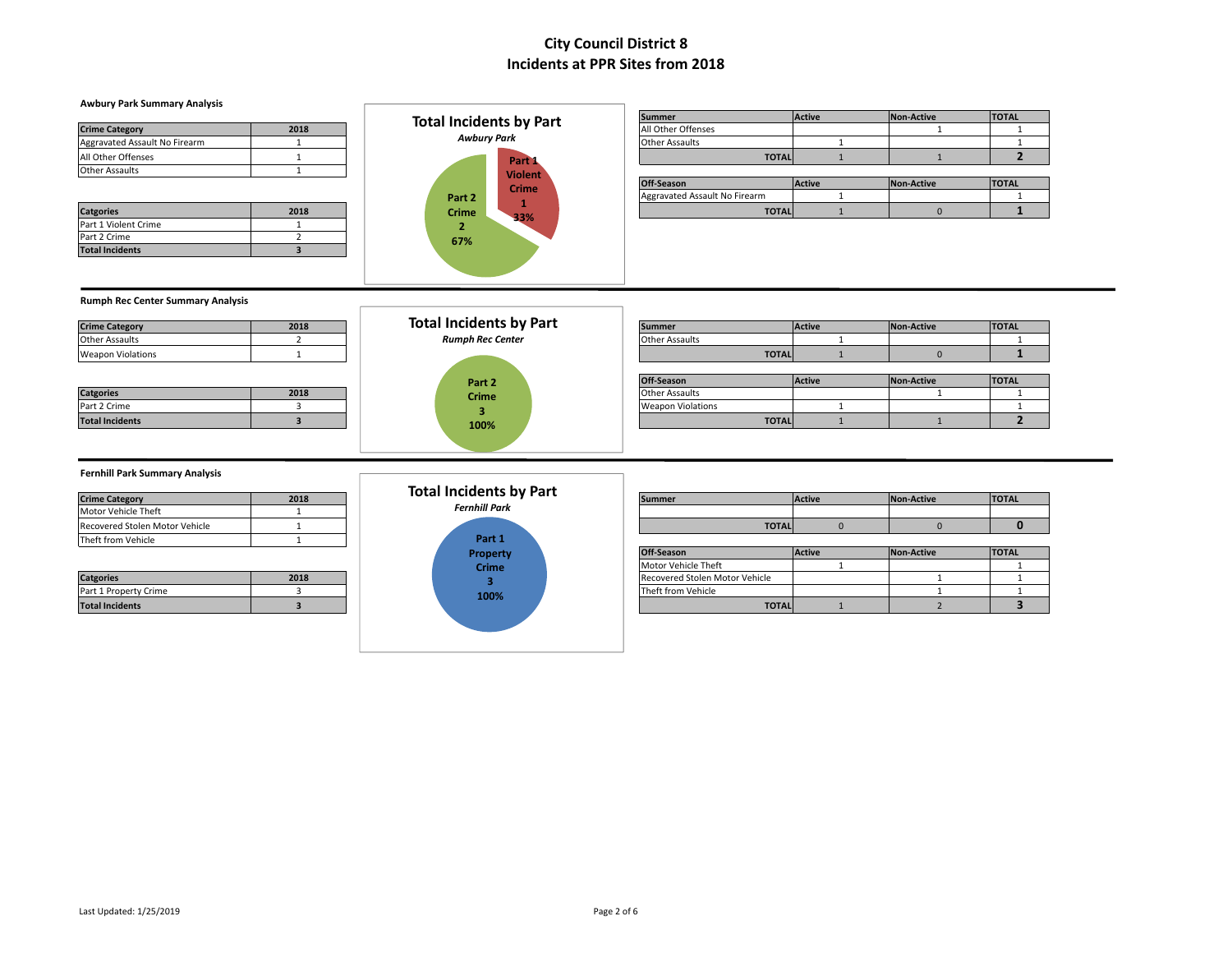### **Happy Hollow Playground Summary Analysis**

| <b>Crime Category</b>          | 2018 |                                |              |                                |               |                   |              |
|--------------------------------|------|--------------------------------|--------------|--------------------------------|---------------|-------------------|--------------|
| Aggravated Assault No Firearm  |      | <b>Total Incidents by Part</b> |              | <b>Summer</b>                  | <b>Active</b> | Non-Active        | <b>TOTAL</b> |
| All Other Offenses             |      | <b>Happy Hollow Playground</b> |              | Driving Under the Influence    |               |                   |              |
| <b>Disorderly Conduct</b>      |      |                                | Part 1       | Narcotic / Drug Law Violations |               |                   |              |
| Driving Under the Influence    |      |                                | Property     | Other Assaults                 |               |                   |              |
| Narcotic / Drug Law Violations |      |                                | <b>Crime</b> | <b>TOTAL</b>                   |               |                   |              |
| <b>Other Assaults</b>          |      |                                |              |                                |               |                   |              |
| Robbery Firearm                |      |                                | 10%          | Off-Season                     | <b>Active</b> | <b>Non-Active</b> | <b>TOTAL</b> |
| Theft from Vehicle             |      | Part 2                         |              | Aggravated Assault No Firearm  |               |                   |              |
| Thefts                         |      | <b>Crime</b>                   |              | All Other Offenses             |               |                   |              |
| Vandalism/Criminal Mischief    |      | 15                             |              | <b>Disorderly Conduct</b>      |               |                   |              |
|                                |      | 75%                            |              | Narcotic / Drug Law Violations |               |                   |              |
|                                |      |                                | Part 1       | Other Assaults                 |               |                   |              |
| <b>Catgories</b>               | 2018 |                                | Violent      | Robbery Firearm                |               |                   |              |
| Part 1 Property Crime          |      |                                | Crime        | Theft from Vehicle             |               |                   |              |
| Part 1 Violent Crime           |      |                                |              | Thefts                         |               |                   |              |
| Part 2 Crime                   | 15   |                                | 15%          | Vandalism/Criminal Mischief    |               |                   |              |
| <b>Total Incidents</b>         | 20   |                                |              | <b>TOTAL</b>                   |               | 12                | 17           |

#### **Jerome Brown/Kenderton Playground Summary Analysis**

| 2018 |
|------|
|      |
|      |
|      |

| <b>Catgories</b>       | 2018 |
|------------------------|------|
| Part 2 Crime           |      |
| <b>Total Incidents</b> |      |



| Jerome Brown/Kenderton Playground Summary Analysis |      | <b>Total Incidents by Part</b>    | <b>Summer</b>            |              | <b>Active</b> | Non-Active | <b>TOTAL</b> |
|----------------------------------------------------|------|-----------------------------------|--------------------------|--------------|---------------|------------|--------------|
| <b>Crime Category</b>                              | 2018 | Jerome Brown/Kenderton Playground |                          | <b>TOTAL</b> |               |            |              |
| Weapon Violations                                  |      |                                   |                          |              |               |            |              |
|                                                    |      |                                   | Off-Season               |              | <b>Active</b> | Non-Active | <b>TOTAL</b> |
|                                                    |      | Part 2                            | <b>Weapon Violations</b> |              |               |            |              |
| <b>Catgories</b>                                   | 2018 | <b>Crime</b>                      |                          | <b>TOTAL</b> |               |            |              |

### **Barrett Playground Summary Analysis**

| <b>Crime Category</b>          | 2018 |
|--------------------------------|------|
| Rape                           |      |
| Recovered Stolen Motor Vehicle |      |
| Thefts                         |      |

| <b>Catgories</b>       | 2018 |
|------------------------|------|
| Part 1 Property Crime  |      |
| Part 1 Violent Crime   |      |
| <b>Total Incidents</b> |      |

#### **Part 1 Property Crime 2 67% Part 1 Violent Crime 1 33% Total Incidents by Part** *Barrett Playground*

| <b>Barrett Playground Summary Analysis</b> |      |          | <b>Total Incidents by Part</b> | <b>Summer</b>     | <b>Active</b> | Non-Active | <b>TOTAL</b> |
|--------------------------------------------|------|----------|--------------------------------|-------------------|---------------|------------|--------------|
|                                            |      |          |                                |                   |               |            |              |
| <b>Crime Category</b>                      | 2018 |          | <b>Barrett Playground</b>      | <b>TOTAL</b>      |               |            |              |
| ≷ape                                       |      | Part 1   |                                |                   |               |            |              |
| Recovered Stolen Motor Vehicle             |      | Violent_ | __                             | <b>Off-Season</b> | <b>Active</b> | Non-Active | <b>TOTAL</b> |

| Recovered Stolen Motor Venicle |      | $V = V - V$ |  |          | <b>IUTI-Season</b>             | <b>TACTIVE</b> | <b>INON-ACTIVE</b> | <b>TURL</b> |
|--------------------------------|------|-------------|--|----------|--------------------------------|----------------|--------------------|-------------|
| Thefts                         |      | Crime       |  | Part 1   | <b>IRane</b>                   |                |                    |             |
|                                |      |             |  | Property | Recovered Stolen Motor Vehicle |                |                    |             |
|                                |      | 33%         |  | Crime    | Thefts                         |                |                    |             |
| <b>Catgories</b>               | 2018 |             |  |          | <b>TOTAL</b>                   |                |                    |             |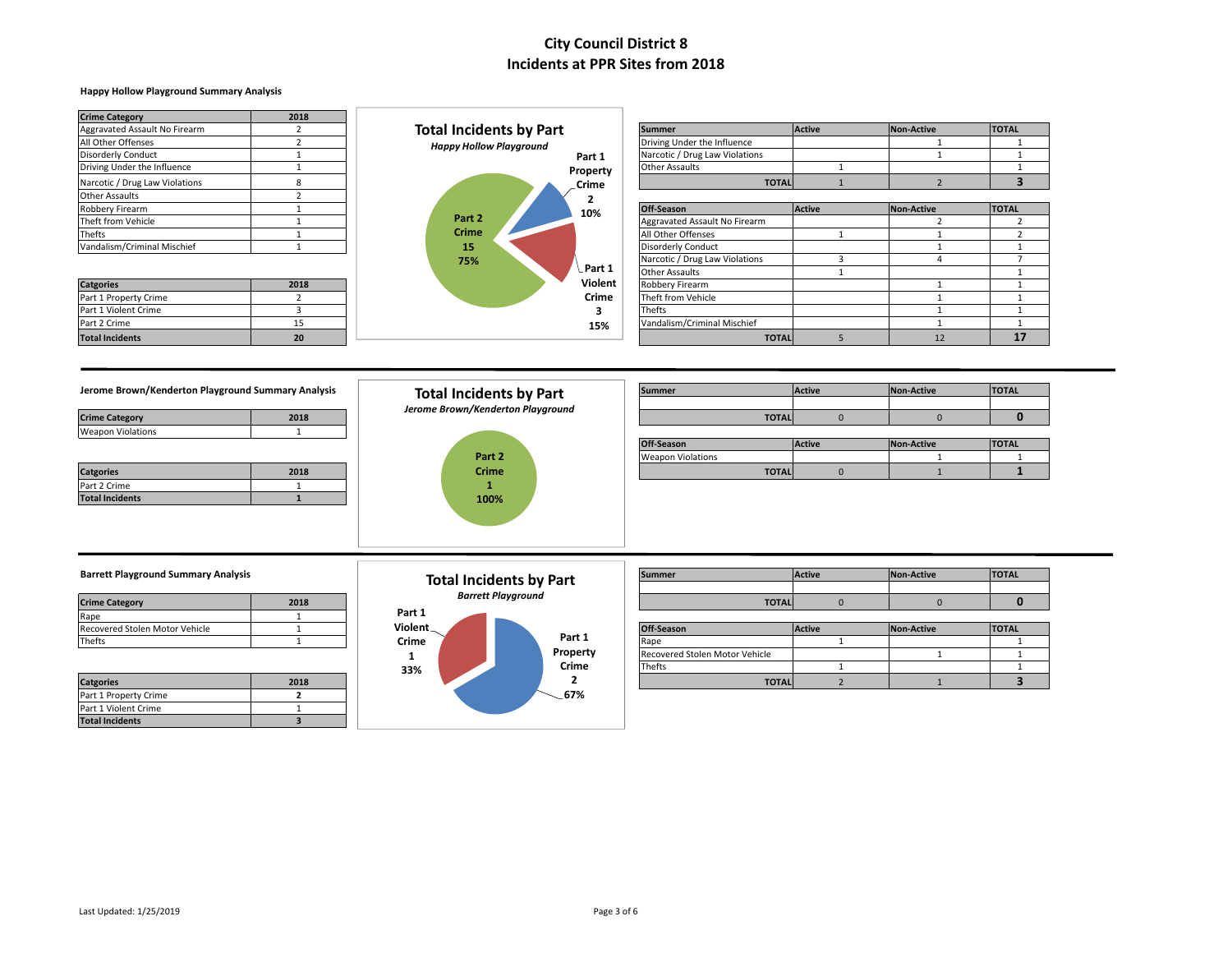| Morris Estate Cultural Center Summary Analysis                                      |                                                              |                                                 |                |                                     |                                |
|-------------------------------------------------------------------------------------|--------------------------------------------------------------|-------------------------------------------------|----------------|-------------------------------------|--------------------------------|
|                                                                                     | <b>Total Incidents by Part</b>                               | <b>Summer</b>                                   | <b>Active</b>  | <b>Non-Active</b>                   | <b>TOTAL</b>                   |
| 2018<br><b>Crime Category</b>                                                       | <b>Morris Estate Cultural Center</b>                         |                                                 |                |                                     |                                |
| All Other Offenses<br>$\mathbf{1}$                                                  |                                                              | <b>TOTAL</b>                                    | $\mathbf 0$    | $\mathbf 0$                         | $\mathbf{0}$                   |
| $\mathbf{1}$<br>Homicide - Criminal                                                 |                                                              |                                                 |                |                                     |                                |
|                                                                                     | Part 1<br>Part 2                                             | Off-Season                                      | <b>Active</b>  | <b>Non-Active</b>                   | <b>TOTAL</b>                   |
|                                                                                     | <b>Violent</b><br><b>Crime</b>                               | All Other Offenses                              |                | $\mathbf{1}$                        | $\mathbf{1}$                   |
| <b>Catgories</b><br>2018                                                            | <b>Crime</b>                                                 | Homicide - Criminal                             | $\mathbf{1}$   |                                     | $\mathbf{1}$                   |
| Part 1 Violent Crime<br>$\mathbf{1}$                                                | $\mathbf{1}$<br>$\mathbf{1}$                                 | <b>TOTAL</b>                                    | $1\,$          | $\mathbf{1}$                        | $\overline{2}$                 |
| Part 2 Crime<br>$\mathbf{1}$                                                        | 50%<br>50%                                                   |                                                 |                |                                     |                                |
| <b>Total Incidents</b><br>$\overline{2}$                                            |                                                              |                                                 |                |                                     |                                |
|                                                                                     |                                                              |                                                 |                |                                     |                                |
| Mt Airy Playground Summary Analysis                                                 | <b>Total Incidents by Part</b>                               | <b>Summer</b>                                   | <b>Active</b>  | <b>Non-Active</b>                   | <b>TOTAL</b>                   |
|                                                                                     | <b>Mt Airy Playground</b>                                    |                                                 |                |                                     |                                |
| <b>Crime Category</b><br>2018                                                       |                                                              | <b>TOTAL</b>                                    | $\mathbf{0}$   | $\mathbf{0}$                        | $\mathbf{0}$                   |
| <b>Other Assaults</b><br>$\mathbf 1$                                                | Part 2                                                       |                                                 |                |                                     |                                |
|                                                                                     | <b>Crime</b>                                                 | Off-Season                                      | <b>Active</b>  | <b>Non-Active</b>                   | <b>TOTAL</b>                   |
|                                                                                     | $\mathbf{1}$                                                 | <b>Other Assaults</b>                           | $\mathbf{1}$   |                                     | $\mathbf{1}$                   |
| 2018<br><b>Catgories</b>                                                            | 100%                                                         | <b>TOTAL</b>                                    | $\mathbf{1}$   | $\mathbf{0}$                        | $\mathbf{1}$                   |
| Part 2 Crime<br>$\mathbf{1}$                                                        |                                                              |                                                 |                |                                     |                                |
| <b>Total Incidents</b><br>$\mathbf 1$                                               |                                                              |                                                 |                |                                     |                                |
| <b>Pleasant Playground Summary Analysis</b>                                         | <b>Total Incidents by Part</b><br><b>Pleasant Playground</b> | <b>Summer</b><br>Recovered Stolen Motor Vehicle | <b>Active</b>  | <b>Non-Active</b><br>$\overline{2}$ | <b>TOTAL</b><br>$\overline{2}$ |
| <b>Crime Category</b><br>2018                                                       |                                                              | <b>TOTAL</b>                                    | $\mathbf{0}$   | $\overline{2}$                      | $\overline{2}$                 |
| Recovered Stolen Motor Vehicle<br>$\overline{2}$                                    | Part 1                                                       |                                                 |                |                                     |                                |
|                                                                                     | <b>Property</b>                                              | Off-Season                                      | <b>Active</b>  | <b>Non-Active</b>                   | <b>TOTAL</b>                   |
|                                                                                     | <b>Crime</b>                                                 |                                                 |                |                                     |                                |
| 2018<br><b>Catgories</b>                                                            | $\overline{2}$                                               | <b>TOTAL</b>                                    | $\mathbf{0}$   | $\mathbf{0}$                        | $\mathbf{0}$                   |
| Part 1 Property Crime<br>$\overline{2}$<br><b>Total Incidents</b><br>$\overline{2}$ | 100%                                                         |                                                 |                |                                     |                                |
| <b>Stenton Park Playground Summary Analysis</b>                                     | <b>Total Incidents by Part</b>                               | <b>Summer</b>                                   | <b>Active</b>  | <b>Non-Active</b>                   | <b>TOTAL</b>                   |
|                                                                                     | <b>Stenton Park Playground</b>                               | <b>TOTAL</b>                                    | $\mathbf{0}$   | $\overline{0}$                      | $\mathbf{0}$                   |
| <b>Crime Category</b><br>2018                                                       |                                                              |                                                 |                |                                     |                                |
| All Other Offenses<br>$\overline{2}$                                                |                                                              | Off-Season                                      | <b>Active</b>  | <b>Non-Active</b>                   | <b>TOTAL</b>                   |
| Theft from Vehicle<br>$\mathbf{1}$                                                  | Part 1<br>Part 2                                             | All Other Offenses                              | $\overline{2}$ |                                     | $\overline{2}$                 |
| Vandalism/Criminal Mischief<br>$\mathbf{1}$                                         | <b>Crime</b><br>Property                                     | Theft from Vehicle                              | $\mathbf{1}$   |                                     | $\mathbf{1}$                   |
|                                                                                     | Crime<br>3                                                   | Vandalism/Criminal Mischief                     |                | $\mathbf{1}$                        | $\overline{1}$                 |
|                                                                                     | 75%<br>$\mathbf{1}$                                          | <b>TOTAL</b>                                    | $\overline{3}$ | $\mathbf{1}$                        | $\Delta$                       |
| <b>Catgories</b><br>2018                                                            |                                                              |                                                 |                |                                     |                                |
| Part 1 Property Crime<br>1                                                          | 25%                                                          |                                                 |                |                                     |                                |
| Part 2 Crime<br>3                                                                   |                                                              |                                                 |                |                                     |                                |
| <b>Total Incidents</b><br>$\overline{4}$                                            |                                                              |                                                 |                |                                     |                                |
|                                                                                     |                                                              |                                                 |                |                                     |                                |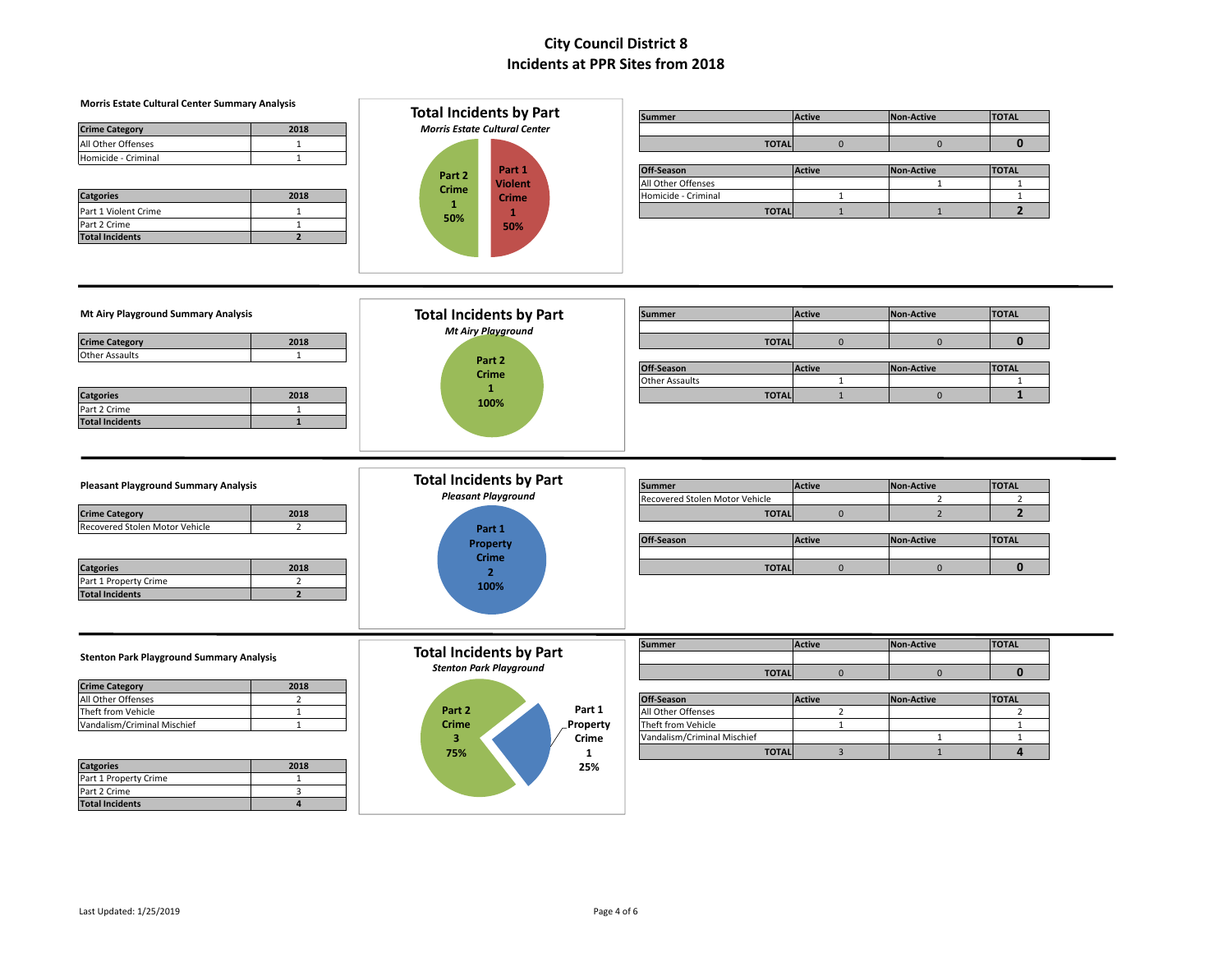### **Vernon Park Summary Analysis**

| <b>Crime Category</b>          | 2018 |
|--------------------------------|------|
| Aggravated Assault No Firearm  |      |
| All Other Offenses             | 5    |
| Driving Under the Influence    |      |
| Narcotic / Drug Law Violations | 4    |
| <b>Other Assaults</b>          |      |
| Rape                           |      |
| Thefts                         |      |
| <b>Catgories</b>               | 2018 |
| Part 1 Violent Crime           | 2    |
| Part 1 Property Crime          |      |
| Part 2 Crime                   | 11   |
| <b>Total Incidents</b>         | 14   |



|                                |      |              | <b>Total Incidents by Part</b> | <b>Summer</b>                  | <b>Active</b> | Non-Active | <b>TOTAL</b> |
|--------------------------------|------|--------------|--------------------------------|--------------------------------|---------------|------------|--------------|
| <b>Crime Category</b>          | 2018 |              | <b>Vernon Park</b>             | All Other Offenses             |               |            |              |
| Aggravated Assault No Firearm  |      |              | Part 1                         | <b>TOTAL</b>                   |               |            |              |
| All Other Offenses             |      |              | Violent                        |                                |               |            |              |
| Driving Under the Influence    |      |              | Crime                          | Off-Season                     | <b>Active</b> | Non-Active | <b>TOTAL</b> |
| Narcotic / Drug Law Violations |      |              |                                | Aggravated Assault No Firearm  |               |            |              |
| Other Assaults                 |      |              | 14%                            | All Other Offenses             |               |            |              |
| Rape                           |      | Part 2       |                                | Driving Under the Influence    |               |            |              |
| Thefts                         |      | <b>Crime</b> |                                | Narcotic / Drug Law Violations |               |            |              |
|                                |      | 11           | Part 1                         | <b>Other Assaults</b>          |               |            |              |
| <b>Catgories</b>               | 2018 | 79%          | Property                       | Rape                           |               |            |              |
| Part 1 Violent Crime           |      |              | Crime                          | Thefts                         |               |            |              |
| Part 1 Property Crime          |      |              |                                | <b>TOTAL</b>                   |               |            | 11           |
| _ _ _ _ _                      |      |              | 70/                            |                                |               |            |              |

### **Panati Playground Summary Analysis**

| <b>Crime Category</b>       | 2018 |
|-----------------------------|------|
| Driving Under the Influence |      |
| Robbery Firearm             |      |
|                             |      |

| <b>Catgories</b>       | 2018 |
|------------------------|------|
| Part 1 Violent Crime   |      |
| Part 2 Crime           |      |
| <b>Total Incidents</b> |      |

#### **Part 1 Violent Crime 1… Part 2 Crime 1 50% Total Incidents by Part** *Panati Playground*

| Panati Playground Summary Analysis |      |                                |               | Summer                      | <b>Active</b> | Non-Active | <b>TOTAL</b> |
|------------------------------------|------|--------------------------------|---------------|-----------------------------|---------------|------------|--------------|
|                                    |      | <b>Total Incidents by Part</b> |               | Robbery Firearm             |               |            |              |
| <b>Crime Category</b>              | 2018 | Panati Playaround              |               | <b>TOTAL</b>                |               |            |              |
| Driving Under the Influence        |      |                                |               |                             |               |            |              |
| Robberv Firearm                    |      | Part 2 Part 1                  |               | Off-Season                  | <b>Active</b> | Non-Active | <b>TOTAL</b> |
|                                    |      |                                | Crime Violent | Driving Under the Influence |               |            |              |
|                                    |      |                                | Culman        | <b>TOTAL</b>                |               |            |              |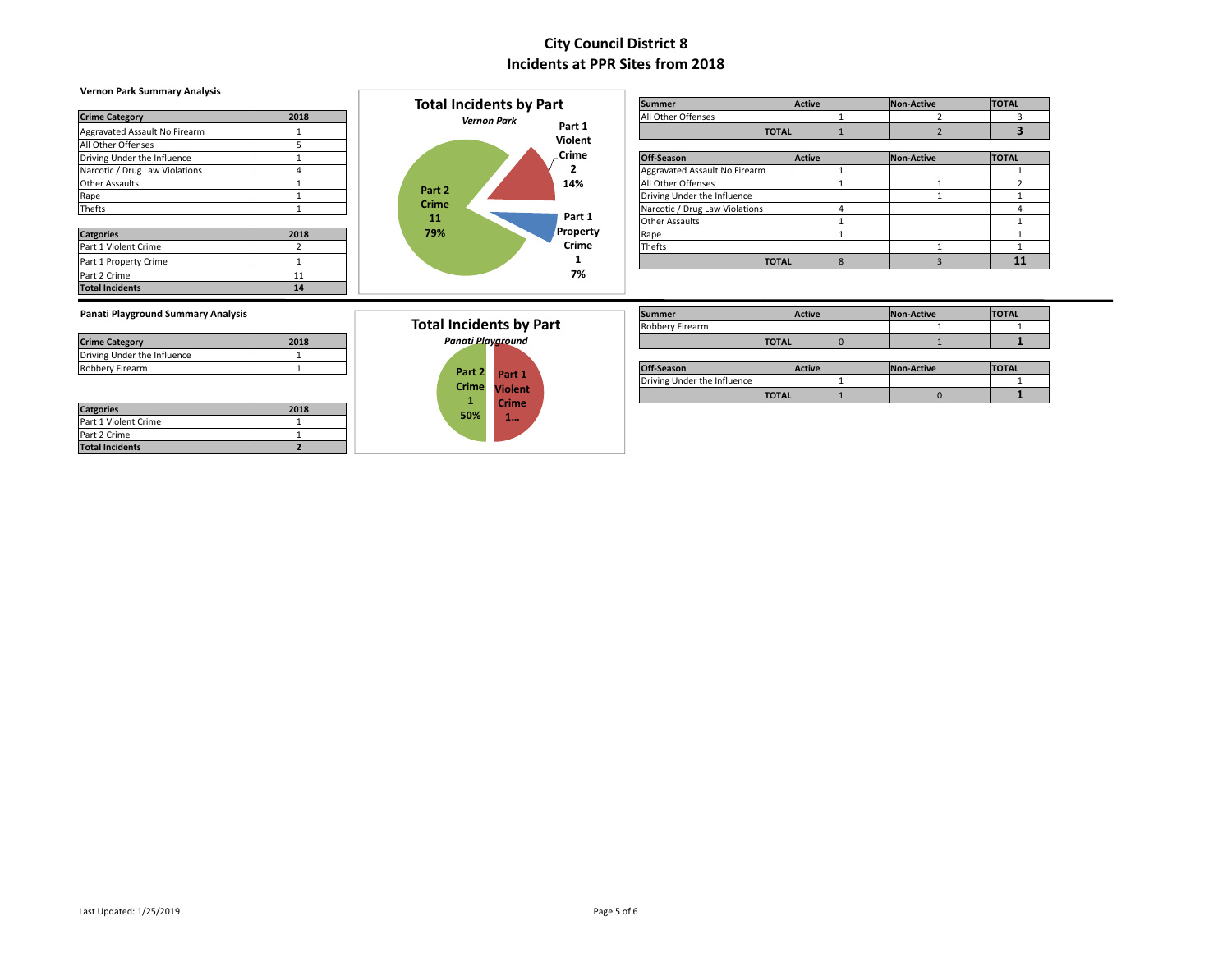| <b>Waterview Recreation Center Summary Analysis</b>             |                | <b>Total Incidents by Part</b>    | <b>Summer</b>                  |              | <b>Active</b>  | Non-Active        | <b>TOTAL</b>   |
|-----------------------------------------------------------------|----------------|-----------------------------------|--------------------------------|--------------|----------------|-------------------|----------------|
| <b>Crime Category</b>                                           | 2018           |                                   | All Other Offenses             |              |                |                   |                |
| All Other Offenses                                              | $\overline{2}$ | <b>Wateview Recreation Center</b> | Embezzlement                   |              |                |                   | $\mathbf{1}$   |
|                                                                 |                |                                   |                                | <b>TOTAL</b> |                |                   | $\overline{2}$ |
| Embezzlement<br>Narcotic / Drug Law Violations                  | $\overline{1}$ |                                   |                                |              |                |                   |                |
|                                                                 |                | Part 2                            | Off-Season                     |              | <b>Active</b>  | Non-Active        | <b>TOTAL</b>   |
|                                                                 |                | <b>Crime</b>                      | All Other Offenses             |              |                |                   | $\mathbf{1}$   |
| <b>Catgories</b>                                                | 2018           | 4                                 | Narcotic / Drug Law Violations |              |                |                   | 1              |
| Part 2 Crime                                                    | 4              | 100%                              |                                | <b>TOTAL</b> | $\overline{2}$ | $\overline{0}$    | $\overline{2}$ |
| <b>Total Incidents</b>                                          | $\overline{4}$ |                                   |                                |              |                |                   |                |
| <b>Wister Playground Summary Analysis</b>                       |                |                                   |                                |              | <b>Active</b>  |                   |                |
|                                                                 |                |                                   | <b>Summer</b>                  |              |                | Non-Active        | <b>TOTAL</b>   |
|                                                                 | 2018           | <b>Total Incidents by Part</b>    |                                | <b>TOTAL</b> | $\mathbf{0}$   | $\mathbf{0}$      | $\mathbf{0}$   |
|                                                                 | $\mathbf{1}$   | <b>Wister Playground</b>          |                                |              |                |                   |                |
|                                                                 |                |                                   | Off-Season                     |              | <b>Active</b>  | <b>Non-Active</b> | <b>TOTAL</b>   |
|                                                                 |                | Part 2                            | All Other Offenses             |              |                |                   |                |
| <b>Crime Category</b><br>All Other Offenses<br><b>Catgories</b> | 2018           | <b>Crime</b>                      |                                | <b>TOTAL</b> |                | $\Omega$          |                |
| Part 2 Crime                                                    |                | 1                                 |                                |              |                |                   |                |
| <b>Total Incidents</b>                                          |                | 100%                              |                                |              |                |                   |                |
|                                                                 |                |                                   |                                |              |                |                   |                |
|                                                                 |                |                                   |                                |              |                |                   |                |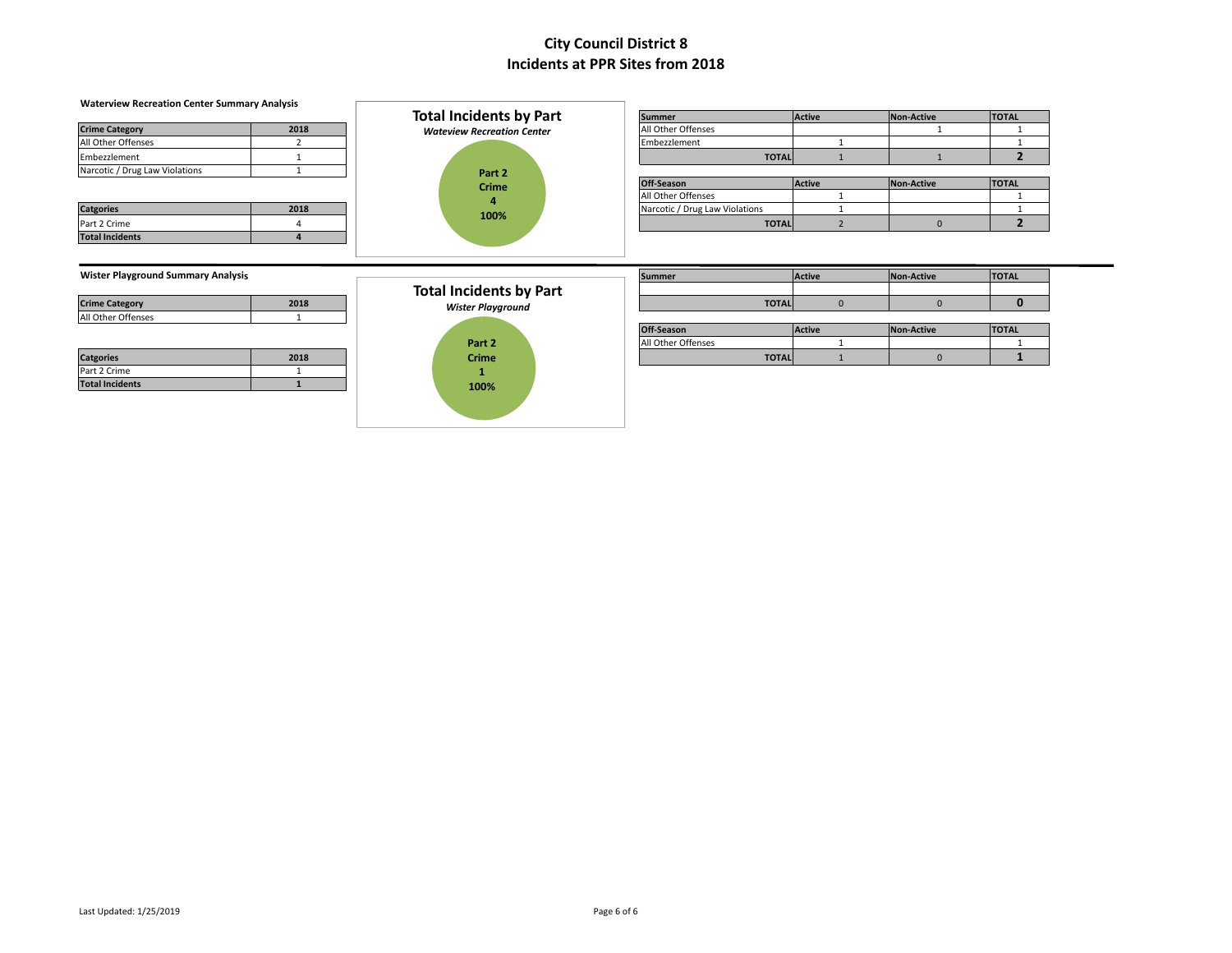### **Summary Analysis from City Council District 9**

| <b>Site Name</b>                   |                         |                       |                                |                                       | <b>Part 1 Violent Crime</b>                 |                                    |    | Total Incidents |  |
|------------------------------------|-------------------------|-----------------------|--------------------------------|---------------------------------------|---------------------------------------------|------------------------------------|----|-----------------|--|
|                                    | # of Incidents Category |                       | <b>Crime Category</b>          |                                       |                                             | Part 1 Property Crime Part 2 Crime |    |                 |  |
| Lawncrest Recreation Center        | h                       | Part 2 Crime          | All Other Offenses             | <b>All Other Offenses</b>             |                                             |                                    | х  | я               |  |
| Lawncrest Recreation Center        |                         | Part 2 Crime          | <b>Other Assaults</b>          | <b>Other Assaults</b>                 |                                             |                                    | Ō  | я               |  |
| Lawncrest Recreation Center        |                         | Part 1 Violent Crime  | Robbery Firearm                | <b>Recovered Stolen Motor Vehicle</b> |                                             |                                    |    |                 |  |
| Lawncrest Recreation Center        |                         | Part 1 Violent Crime  | Robbery No Firearm             | <b>Robbery Firearm</b>                |                                             |                                    |    |                 |  |
| Lawncrest Recreation Center        |                         | Part 1 Property Crime | Thefts                         | <b>Robbery No Firearm</b>             |                                             |                                    |    |                 |  |
| Lawncrest Recreation Center        |                         | Part 2 Crime          | Vandalism/Criminal Mischief    | <b>Thefts</b>                         |                                             |                                    |    |                 |  |
| <b>Olney Recreation Center</b>     |                         | Part 2 Crime          | <b>Other Assaults</b>          | <b>Vandalism/Criminal Mischief</b>    |                                             |                                    |    |                 |  |
| <b>Olney Recreation Center</b>     |                         | Part 1 Property Crime | Recovered Stolen Motor Vehicle | <b>Total Categories</b>               |                                             |                                    | 18 | 26              |  |
| Simons Youth Center & Teen Center  |                         | Part 2 Crime          | Other Assaults                 |                                       |                                             |                                    |    |                 |  |
| Simons Youth Center & Teen Center  |                         | Part 1 Property Crime | Recovered Stolen Motor Vehicle |                                       |                                             |                                    |    |                 |  |
| Simons Youth Center & Teen Center  |                         | Part 1 Property Crime | Thefts                         |                                       | <b>Total Incidents at PPR Sites by Part</b> |                                    |    |                 |  |
| Sturgis Playground                 |                         | Part 2 Crime          | Vandalism/Criminal Mischief    | <b>City Council District 9</b>        |                                             |                                    |    |                 |  |
| Thomas E. Jardel Memorial Field    |                         | Part 2 Crime          | All Other Offenses             |                                       |                                             |                                    |    |                 |  |
| Ziehler Playground                 |                         | Part 2 Crime          | All Other Offenses             |                                       |                                             |                                    |    |                 |  |
| <b>Total Incidents in District</b> | 26                      |                       |                                |                                       |                                             |                                    |    |                 |  |

|                                       | <b>Part 1 Violent Crime</b> | <b>Part 1 Property Crime</b> | <b>Part 2 Crime</b> | Total Incidents |
|---------------------------------------|-----------------------------|------------------------------|---------------------|-----------------|
| <b>All Other Offenses</b>             |                             |                              |                     |                 |
| <b>Other Assaults</b>                 |                             |                              |                     |                 |
| <b>Recovered Stolen Motor Vehicle</b> |                             |                              |                     |                 |
| <b>Robbery Firearm</b>                |                             |                              |                     |                 |
| <b>Robbery No Firearm</b>             |                             |                              |                     |                 |
| <b>Thefts</b>                         |                             |                              |                     |                 |
| <b>Vandalism/Criminal Mischief</b>    |                             |                              |                     |                 |
| <b>Total Categories</b>               |                             |                              |                     |                 |



Last Updated: 1/24/2019 Page 1 of 3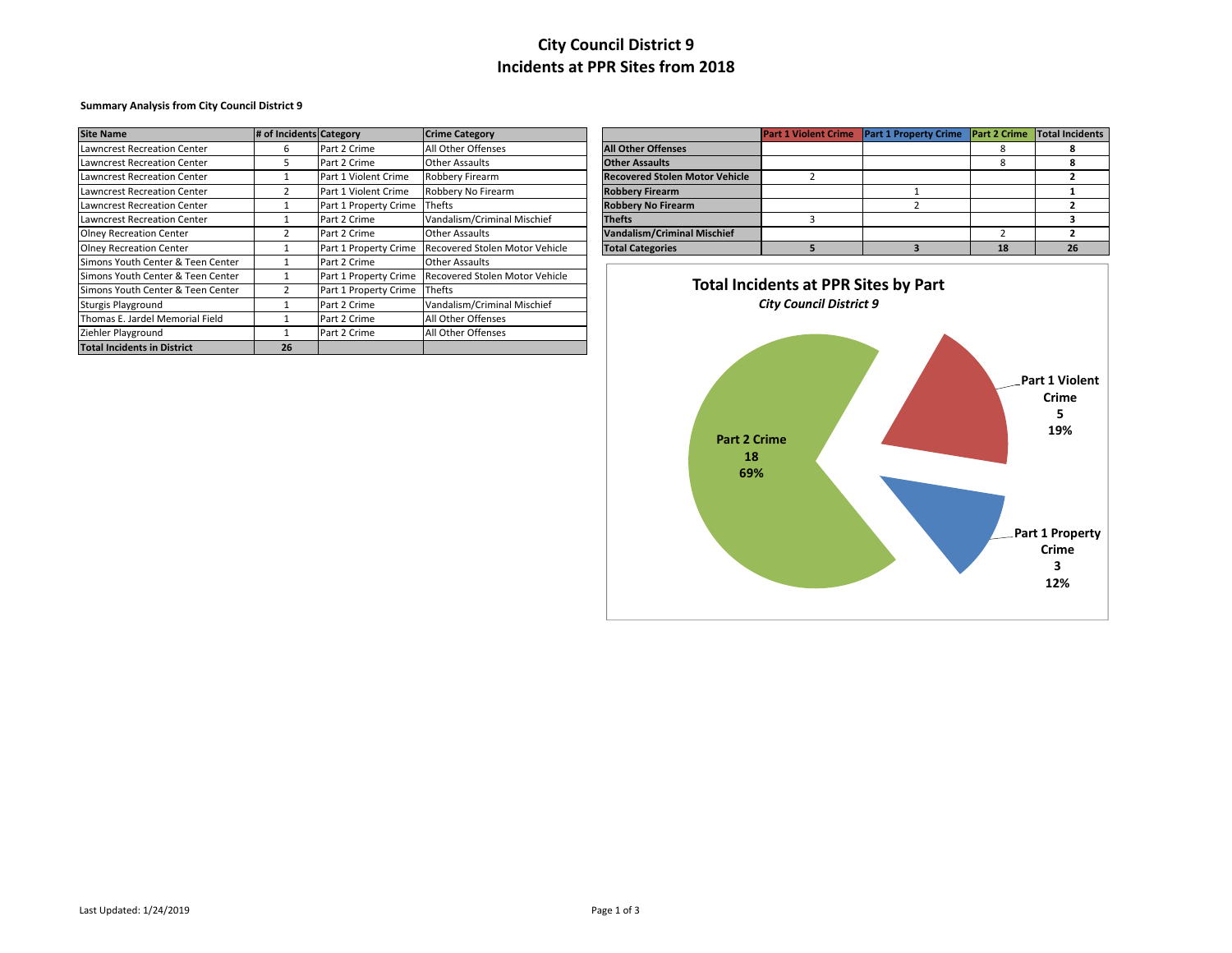### **Lawncrest Recreation Center Summary Analysis**

| <b>Crime Category</b>       | 2018 |
|-----------------------------|------|
| All Other Offenses          |      |
| <b>Other Assaults</b>       |      |
| <b>Robbery Firearm</b>      |      |
| Robbery No Firearm          |      |
| Thefts                      |      |
| Vandalism/Criminal Mischief |      |

| <b>Catgories</b>       | 2018 |
|------------------------|------|
| Part 1 Property Crime  |      |
| Part 1 Violent Crime   |      |
| Part 2 Crime           | 12   |
| <b>Total Incidents</b> | 16   |



|                             |        | <b>Total Incidents by Part</b>     |          | <b>Summer</b>               | Active | Non-Active | <b>TOTAL</b> |
|-----------------------------|--------|------------------------------------|----------|-----------------------------|--------|------------|--------------|
| <b>Crime Category</b>       | 2018   |                                    |          | All Other Offenses          |        |            |              |
| All Other Offenses          |        | <b>Lawncrest Recreation Center</b> | Part 1   | <b>Other Assaults</b>       |        |            |              |
| Other Assaults              |        |                                    | Property | <b>TOTAL</b>                |        |            |              |
| Robbery Firearm             |        |                                    | Crime    |                             |        |            |              |
| Robbery No Firearm          |        |                                    | 6%       | Off-Season                  | Active | Non-Active | <b>TOTAL</b> |
| Thefts                      |        | Part 2                             |          | All Other Offenses          |        |            |              |
| Vandalism/Criminal Mischief |        | <b>Crime</b>                       |          | <b>Other Assaults</b>       |        |            |              |
|                             |        | 12                                 | Part 1   | Robbery Firearm             |        |            |              |
|                             |        | 75%                                | Violent  | Robbery No Firearm          |        |            |              |
| <b>Catgories</b>            | 2018   |                                    | Crime    | Thefts                      |        |            |              |
| Part 1 Property Crime       |        |                                    |          | Vandalism/Criminal Mischief |        |            |              |
| Part 1 Violent Crime        |        |                                    | 19%      | <b>TOTAL</b>                |        |            | 13           |
| .                           | $\sim$ |                                    |          |                             |        |            |              |

### **Olney Rec Center Summary Analysis**

| <b>Crime Category</b>          | 2018 |
|--------------------------------|------|
| <b>Other Assaults</b>          |      |
| Recovered Stolen Motor Vehicle |      |

| <b>Catgories</b>       | 2018 |
|------------------------|------|
| Part 1 Property Crime  |      |
| Part 2 Crime           |      |
| <b>Total Incidents</b> |      |



| Olliev Rec Center Summary Analysis |      |              | Total Incidents by Part |  |                                |               |            |              |
|------------------------------------|------|--------------|-------------------------|--|--------------------------------|---------------|------------|--------------|
|                                    |      |              | <b>Olney Rec Center</b> |  | <b>Summer</b>                  | <b>Active</b> | Non-Active | <b>TOTAL</b> |
| <b>Crime Category</b>              | 2018 |              |                         |  |                                |               |            |              |
| Other Assaults                     |      |              |                         |  | <b>TOTAL</b>                   |               |            |              |
| Recovered Stolen Motor Vehicle     |      |              |                         |  |                                |               |            |              |
|                                    |      | Part 2       | Part 1                  |  | Off-Season                     | Active        | Non-Active | <b>TOTAL</b> |
|                                    |      | <b>Crime</b> | Property                |  | <b>Other Assaults</b>          |               |            |              |
| <b>Catgories</b>                   | 2018 |              | Crime                   |  | Recovered Stolen Motor Vehicle |               |            |              |
| Part 1 Property Crime              |      | 67%          |                         |  | <b>TOTAL</b>                   |               |            |              |
|                                    |      |              |                         |  |                                |               |            |              |

### **Simons Youth & Teen Center Summary Analysis**

| <b>Crime Category</b>          | 2018 |
|--------------------------------|------|
| <b>Other Assaults</b>          |      |
| Recovered Stolen Motor Vehicle |      |
| Thefts                         |      |

| <b>Catgories</b>       | 2018 |
|------------------------|------|
| Part 1 Property Crime  |      |
| Part 2 Crime           |      |
| <b>Total Incidents</b> |      |

### **Part 1 Property Crime 3 75% Part 2 Crime 1 25% Total Incidents by Part** *Simons Youth & Teen Center*

|                                |      |              | <b>Total Incidents by Part</b>        | <b>Summer</b>                  | <b>Active</b> | Non-Active | <b>TOTAL</b> |
|--------------------------------|------|--------------|---------------------------------------|--------------------------------|---------------|------------|--------------|
| <b>Crime Category</b>          | 2018 |              | <b>Simons Youth &amp; Teen Center</b> |                                |               |            |              |
| Other Assaults                 |      |              |                                       | <b>TOTAL</b>                   |               |            |              |
| Recovered Stolen Motor Vehicle |      |              |                                       |                                |               |            |              |
| Thefts                         |      | Part 1       | Part 2                                | Off-Season                     | Active        | Non-Active | <b>TOTAL</b> |
|                                |      | Property     | <b>Crime</b>                          | <b>Other Assaults</b>          |               |            |              |
|                                |      | <b>Crime</b> |                                       | Recovered Stolen Motor Vehicle |               |            |              |
| <b>Catgories</b>               | 2018 |              | 25%                                   | Thefts                         |               |            |              |
| Part 1 Property Crime          |      | 75%          |                                       | <b>TOTAL</b>                   |               |            |              |
|                                |      |              |                                       |                                |               |            |              |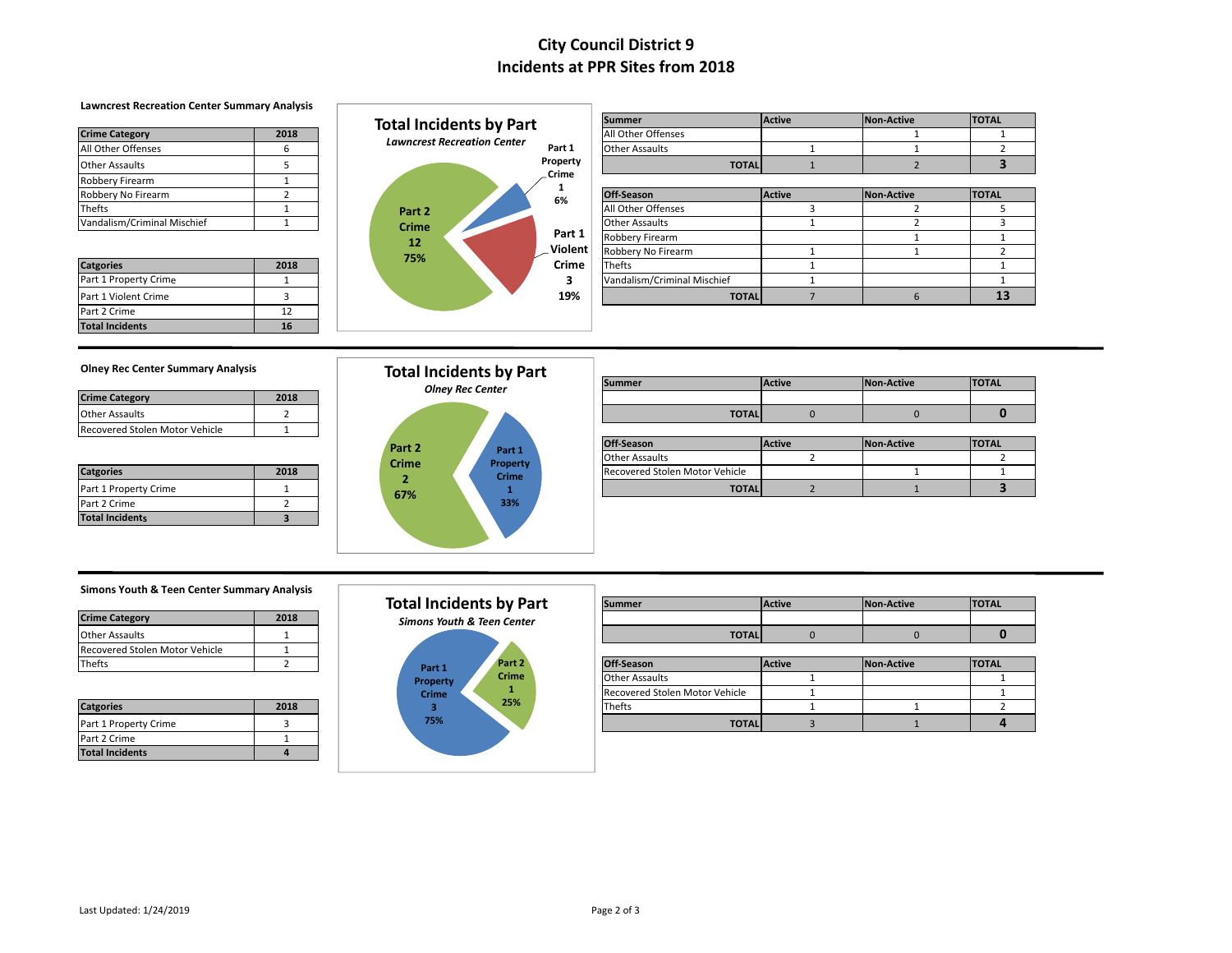| <b>Sturgis Playground Summary Analysis</b><br>2018<br><b>Crime Category</b><br>Vandalism/Criminal Mischief<br>$\mathbf{1}$ | <b>Total Incidents by Part</b><br><b>Sturgis Playground</b>    | <b>Summer</b><br><b>TOTAL</b><br>Off-Season      | <b>Active</b><br>$\mathbf 0$<br><b>Active</b> | <b>Non-Active</b><br>$\mathbf 0$<br><b>Non-Active</b> | <b>TOTAL</b><br>$\mathbf{0}$<br><b>TOTAL</b> |
|----------------------------------------------------------------------------------------------------------------------------|----------------------------------------------------------------|--------------------------------------------------|-----------------------------------------------|-------------------------------------------------------|----------------------------------------------|
| 2018<br><b>Catgories</b><br>Part 2 Crime<br>$\mathbf{1}$<br>$\mathbf{1}$<br><b>Total Incidents</b>                         | Part 2<br><b>Crime</b><br>$\mathbf{1}$<br>100%                 | Vandalism/Criminal Mischief<br><b>TOTAL</b>      | $\mathbf 0$                                   | $\mathbf{1}$<br>$\mathbf{1}$                          | $\mathbf{1}$<br>$\mathbf{1}$                 |
| Jardel Memorial Field Summary Analysis<br>2018<br><b>Crime Category</b><br>All Other Offenses<br>$\mathbf{1}$              | <b>Total Incidents by Part</b><br><b>Jardel Memorial Field</b> | <b>Summer</b><br><b>TOTAL</b>                    | <b>Active</b><br>$\mathbf 0$                  | Non-Active<br>$\mathbf{0}$                            | <b>TOTAL</b><br>$\mathbf{0}$                 |
| 2018<br><b>Catgories</b><br>Part 2 Crime<br>$\mathbf{1}$<br>$\mathbf{1}$<br><b>Total Incidents</b>                         | Part 2<br><b>Crime</b><br>$\mathbf{1}$<br>100%                 | Off-Season<br>All Other Offenses<br><b>TOTAL</b> | <b>Active</b><br>$\mathbf 0$                  | <b>Non-Active</b><br>$\mathbf{1}$<br>$\mathbf{1}$     | <b>TOTAL</b><br>$\mathbf{1}$<br>$\mathbf{1}$ |
| Ziehler Playground Summary Analysis<br>2018<br><b>Crime Category</b><br>All Other Offenses<br>$\mathbf{1}$                 | <b>Total Incidents by Part</b><br><b>Ziehler Playground</b>    | <b>Summer</b><br><b>TOTAL</b>                    | Active<br>$\mathbf 0$                         | <b>Non-Active</b><br>$\mathbf{0}$                     | <b>TOTAL</b><br>$\mathbf{0}$                 |
| 2018<br><b>Catgories</b><br>Part 2 Crime<br>$\mathbf{1}$<br>$\mathbf{1}$<br><b>Total Incidents</b>                         | Part 2<br><b>Crime</b><br>1<br>100%                            | Off-Season<br>All Other Offenses<br><b>TOTAL</b> | Active<br>$\mathbf{1}$<br>$\mathbf{1}$        | Non-Active<br>$\mathbf{0}$                            | <b>TOTAL</b><br>$\mathbf{1}$<br>$\mathbf{1}$ |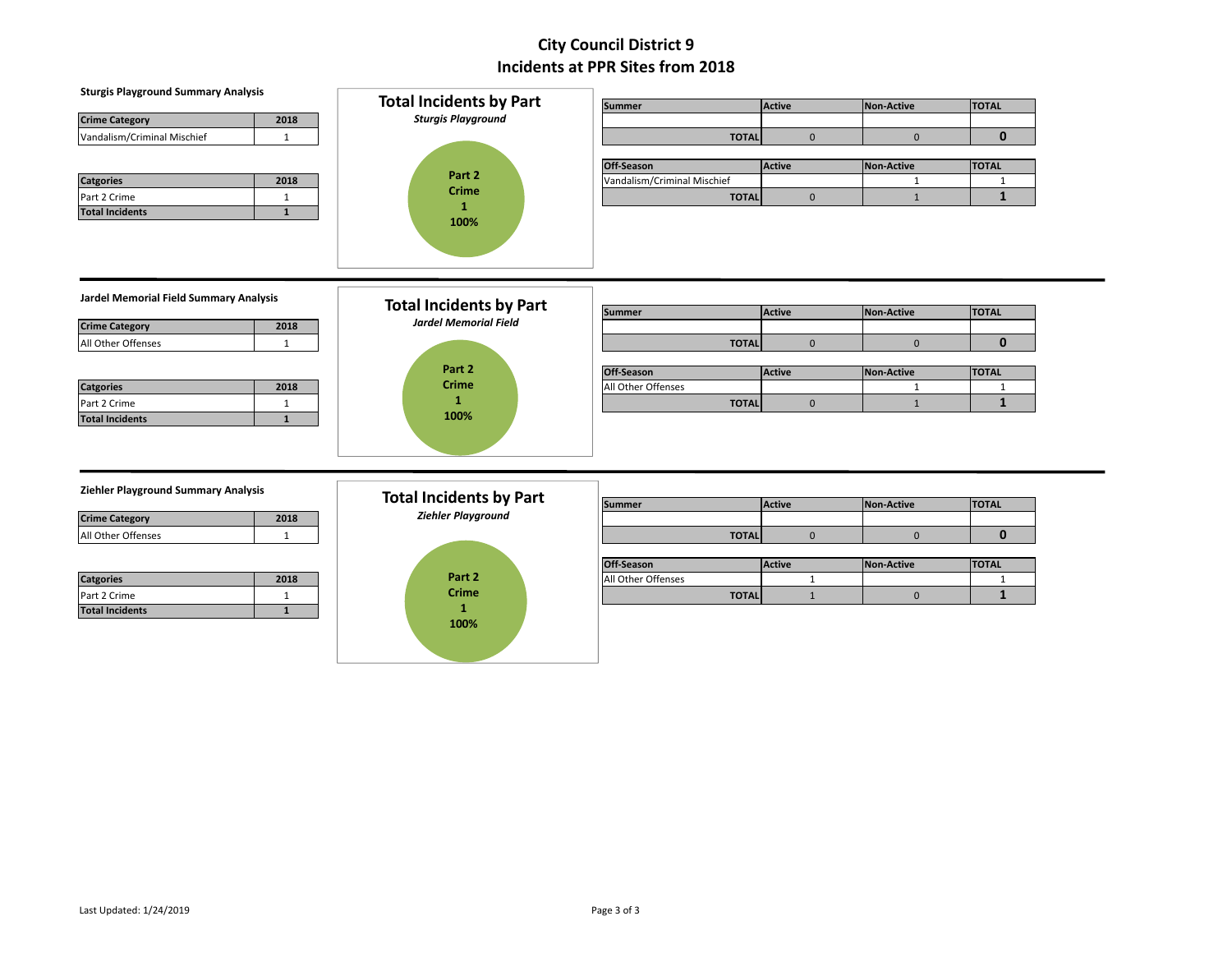#### **Summary Analysis from City Council District 10**

| <b>Site Name</b>                         | # of Incidents Category |                       | <b>Crime Category</b>           |                                             | <b>Part 1 Violent Crime</b> | Part 1 Property Crime   Part 2 Crime   Total Incidents |    |    |
|------------------------------------------|-------------------------|-----------------------|---------------------------------|---------------------------------------------|-----------------------------|--------------------------------------------------------|----|----|
| Fox Chase Recreation Center              |                         | Part 2 Crime          | Fraud                           | <b>Aggravated Assault No Firearm</b>        |                             |                                                        |    |    |
| Jim Junod Recreation Center              |                         | Part 2 Crime          | Driving Under the Influence     | <b>All Other Offenses</b>                   |                             |                                                        |    |    |
| Jim Junod Recreation Center              |                         | Part 2 Crime          | Liquor Law Violations           | <b>Burglary Non-Residential</b>             |                             |                                                        |    |    |
| Michael Palmer Playground                |                         | Part 1 Property Crime | <b>Thefts</b>                   | <b>Driving Under the Influence</b>          |                             |                                                        |    |    |
| Officer Robert Hayes Memorial Playground |                         | Part 2 Crime          | Other Assaults                  | Fraud                                       |                             |                                                        |    |    |
| Officer Robert Hayes Memorial Playground |                         | Part 1 Violent Crime  | Rape                            | <b>Liquor Law Violations</b>                |                             |                                                        |    |    |
| Picariello Playground                    | h                       | Part 2 Crime          | Other Assaults                  | <b>Other Assaults</b>                       |                             |                                                        |    |    |
| Picariello Playground                    |                         | Part 1 Property Crime | Recovered Stolen Motor Vehicle  | Rape                                        |                             |                                                        |    |    |
| Picariello Playground                    |                         | Part 1 Property Crime | <b>Thefts</b>                   | <b>Recovered Stolen Motor Vehicle</b>       |                             |                                                        |    |    |
| Thomas Mitchell Memorial Playground      |                         | Part 2 Crime          | All Other Offenses              | <b>Thefts</b>                               |                             |                                                        |    |    |
| Tomlinson & Gifford Playground           |                         | Part 1 Violent Crime  | Aggravated Assault No Firearm   | <b>Grand Total</b>                          |                             |                                                        | 15 | 23 |
| Tomlinson & Gifford Playground           |                         | Part 1 Property Crime | <b>Burglary Non-Residential</b> |                                             |                             |                                                        |    |    |
| Tomlinson & Gifford Playground           |                         | Part 1 Property Crime | Thefts                          | <b>Total Incidents at PPR Sites by Part</b> |                             |                                                        |    |    |
| <b>Total Incidents in District</b>       | 23                      |                       |                                 |                                             |                             |                                                        |    |    |

|                                       | <b>Part 1 Violent Crime</b> | <b>Part 1 Property Crime</b> |    | Part 2 Crime Total Incidents |
|---------------------------------------|-----------------------------|------------------------------|----|------------------------------|
| <b>Aggravated Assault No Firearm</b>  |                             |                              |    |                              |
| <b>All Other Offenses</b>             |                             |                              |    |                              |
| <b>Burglary Non-Residential</b>       |                             |                              |    |                              |
| <b>Driving Under the Influence</b>    |                             |                              |    |                              |
| <b>Fraud</b>                          |                             |                              |    |                              |
| <b>Liquor Law Violations</b>          |                             |                              | 5  |                              |
| <b>Other Assaults</b>                 |                             |                              |    |                              |
| Rape                                  |                             |                              |    |                              |
| <b>Recovered Stolen Motor Vehicle</b> |                             |                              |    |                              |
| <b>Thefts</b>                         |                             |                              |    |                              |
| <b>Grand Total</b>                    | n                           |                              | 15 | 23                           |

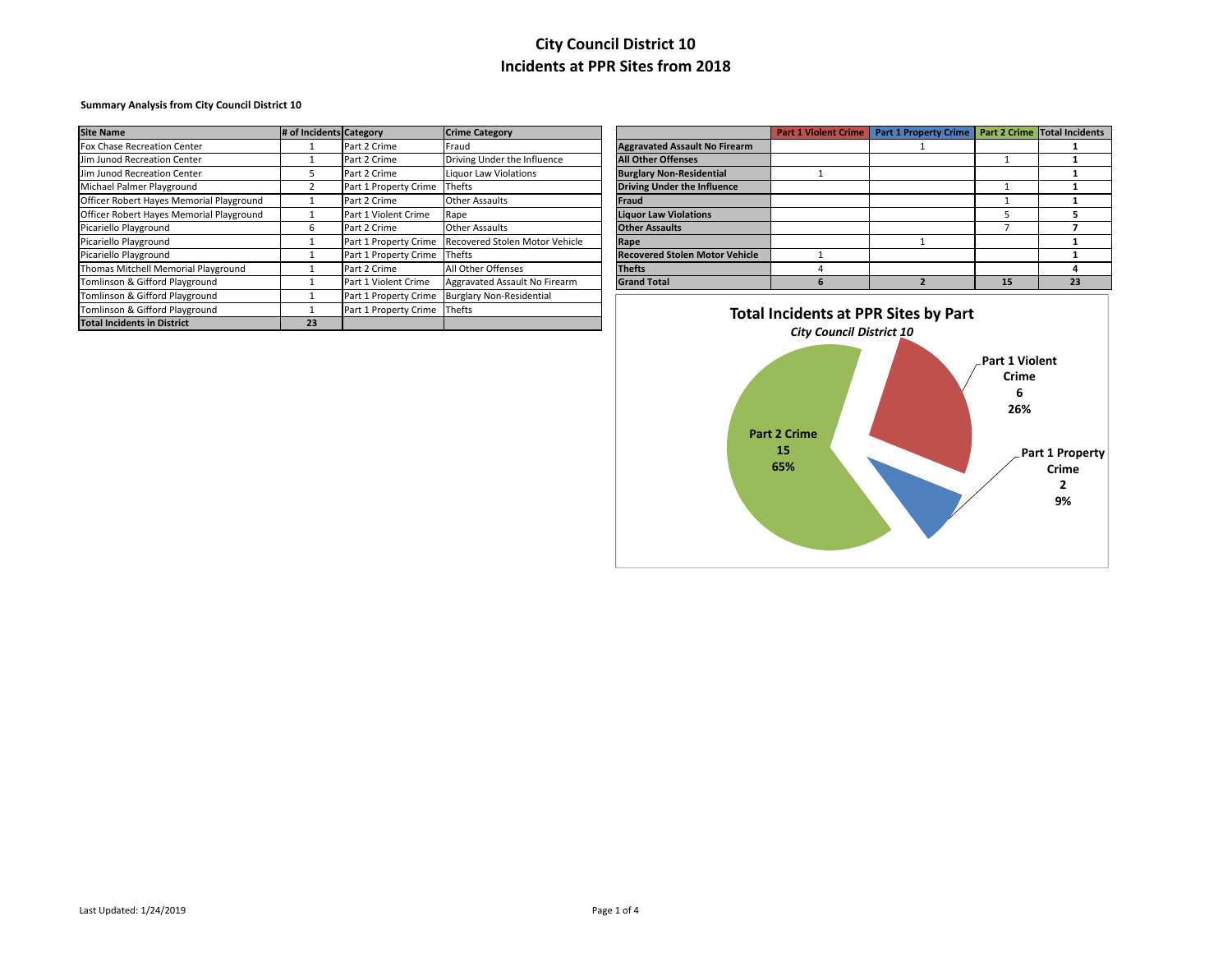### **Fox Chase Rec Center Summary Analysis**

| <b>Crime Category</b> | 2018 |
|-----------------------|------|
| Fraud                 |      |

| <b>Catgories</b>       | 2018 |
|------------------------|------|
| Part 2 Crime           |      |
| <b>Total Incidents</b> |      |
|                        |      |

| <b>Total Incidents by Part</b><br><b>Fox Chase Rec Center</b> |  |  |  |  |  |  |
|---------------------------------------------------------------|--|--|--|--|--|--|
| Part 2<br>Crime<br>1<br>100%                                  |  |  |  |  |  |  |

|                       |      | <b>Total Incidents by Part</b> |  | <b>Summer</b> | <b>Active</b> | <b>Non-Active</b> | <b>TOTAL</b> |
|-----------------------|------|--------------------------------|--|---------------|---------------|-------------------|--------------|
| <b>Crime Category</b> | 2018 | <b>Fox Chase Rec Center</b>    |  |               |               |                   |              |
| Fraud                 |      |                                |  | <b>TOTAL</b>  |               |                   |              |
|                       |      |                                |  |               |               |                   |              |
|                       |      | Part 2                         |  | Off-Season    | <b>Active</b> | <b>Non-Active</b> | <b>TOTAL</b> |
| <b>Catgories</b>      | 2018 | <b>Crime</b>                   |  | Fraud         |               |                   |              |
| Part 2 Crime          |      |                                |  | <b>TOTAL</b>  |               |                   |              |
| -                     |      |                                |  |               |               |                   |              |

### **Junod Rec Center Summary Analysis**

| <b>Crime Category</b>       | 2018 |
|-----------------------------|------|
| Driving Under the Influence |      |
| Liquor Law Violations       |      |

| <b>Catgories</b>       | 2018 |
|------------------------|------|
| Part 2 Crime           |      |
| <b>Total Incidents</b> |      |



|                                   |      | <b>Total Incidents by Part</b> |                             |               |                   |              |
|-----------------------------------|------|--------------------------------|-----------------------------|---------------|-------------------|--------------|
| Junod Rec Center Summary Analysis |      |                                | Summer                      | <b>Active</b> | <b>Non-Active</b> | <b>TOTAL</b> |
|                                   |      | <b>Junod Rec Center</b>        |                             |               |                   |              |
| <b>Crime Category</b>             | 2018 |                                | <b>TOTAL</b>                |               |                   |              |
| Driving Under the Influence       |      |                                |                             |               |                   |              |
| Liguor Law Violations             |      |                                | Off-Season                  | <b>Active</b> | <b>Non-Active</b> | <b>TOTAL</b> |
|                                   |      | Part 2                         | Driving Under the Influence |               |                   |              |
|                                   |      | <b>Crime</b>                   | Liquor Law Violations       |               |                   |              |
| <b>Catgories</b>                  | 2018 |                                | <b>TOTAL</b>                |               |                   |              |

### **Palmer Playground Summary Analysis**

| 2018 |
|------|
|      |
|      |
|      |

| <b>Catgories</b>       | 2018 |
|------------------------|------|
| Part 1 Property Crime  |      |
| <b>Total Incidents</b> |      |



| .                     |      |                                |              |               |                   |              |
|-----------------------|------|--------------------------------|--------------|---------------|-------------------|--------------|
|                       |      | <b>Total Incidents by Part</b> | Summer       | <b>Active</b> | <b>Non-Active</b> | <b>TOTAL</b> |
| <b>Crime Category</b> | 2018 | <b>Palmer Playground</b>       |              |               |                   |              |
| Theft                 |      |                                | <b>TOTAL</b> |               |                   |              |
|                       |      |                                |              |               |                   |              |

|                       |      |                   | <b>Off-Season</b> | Active | <b>Non-Active</b> | <b>TOTAL</b> |
|-----------------------|------|-------------------|-------------------|--------|-------------------|--------------|
| <b>Catgories</b>      | 2018 | Part 1            | Thefts            |        |                   |              |
| Part 1 Property Crime |      | Property<br>Crimo | <b>TOTAL</b>      |        |                   |              |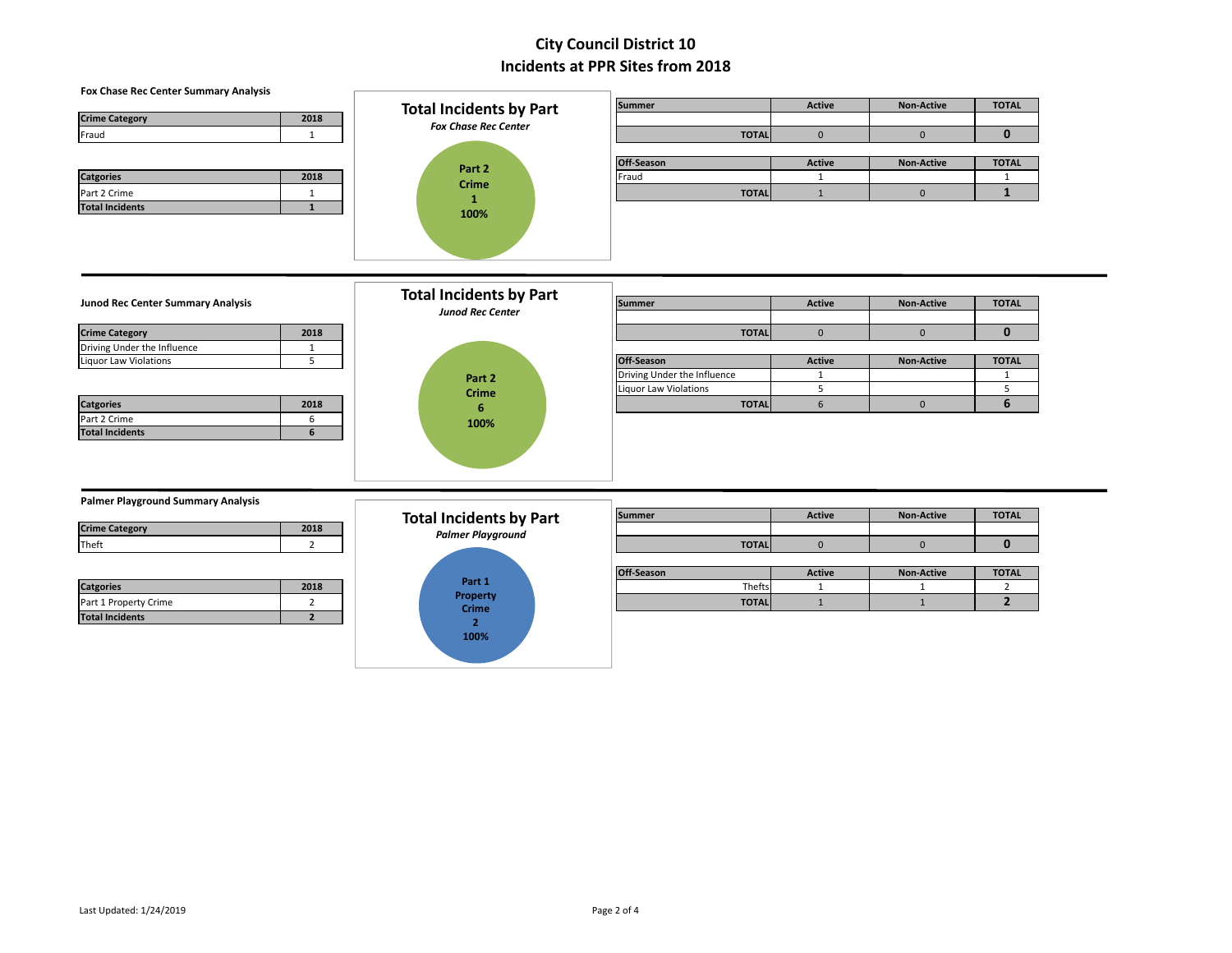### **Hayes Playground Summary Analysis**

|                        |      | Hayes Playground |                | <b>Other Assaults</b> |              |        |                   |            |
|------------------------|------|------------------|----------------|-----------------------|--------------|--------|-------------------|------------|
| <b>Crime Category</b>  | 2018 |                  |                |                       | <b>TOTAL</b> |        |                   |            |
| <b>Other Assaults</b>  |      |                  |                |                       |              |        |                   |            |
| Rape                   |      | Part 2           | Part 1         | Off-Season            |              | Active | <b>Non-Active</b> | <b>TOT</b> |
|                        |      | <b>Crime</b>     | <b>Violent</b> | Rape                  |              |        |                   |            |
| <b>Catgories</b>       | 2018 |                  | <b>Crime</b>   |                       | <b>TOTAL</b> |        |                   |            |
| Part 1 Violent Crime   |      | 50%              |                |                       |              |        |                   |            |
| Part 2 Crime           |      |                  | 50%            |                       |              |        |                   |            |
| <b>Total Incidents</b> |      |                  |                |                       |              |        |                   |            |



| <b>Hayes Playground Summary Analysis</b> |      | <b>Total Incidents by Part</b> |                | <b>Summer</b>  |              | <b>Active</b> | <b>Non-Active</b> | <b>TOTAL</b> |
|------------------------------------------|------|--------------------------------|----------------|----------------|--------------|---------------|-------------------|--------------|
|                                          |      | <b>Hayes Playground</b>        |                | Other Assaults |              |               |                   |              |
| <b>Crime Category</b>                    | 2018 |                                |                |                | <b>TOTAL</b> |               |                   |              |
| Other Assaults                           |      |                                |                |                |              |               |                   |              |
| Rape                                     |      | Part 2                         | Part 1         | Off-Season     |              | <b>Active</b> | <b>Non-Active</b> | <b>TOTAL</b> |
|                                          |      | <b>Crime</b>                   | <b>Violent</b> | Rape           |              |               |                   |              |
|                                          |      |                                | $-1$           |                |              |               |                   |              |

### **Picariello Playground Summary Analysis**

| <b>Crime Category</b>          | 2018 |
|--------------------------------|------|
| <b>Other Assaults</b>          |      |
| Recovered Stolen Motor Vehicle |      |
| <b>Thefts</b>                  |      |

| <b>Catgories</b>       | 2018 |
|------------------------|------|
| Part 1 Property Crime  |      |
| Part 2 Crime           |      |
| <b>Total Incidents</b> |      |



| Picariello Playground Summary Analysis |      | <b>Total Incidents by Part</b> | <b>Picariello Playground</b> |          | <b>Summer</b>                  | <b>Non-Active</b> | <b>TOTAL</b>      |              |
|----------------------------------------|------|--------------------------------|------------------------------|----------|--------------------------------|-------------------|-------------------|--------------|
| <b>Crime Category</b>                  | 2018 |                                |                              |          | <b>TOTAL</b>                   |                   |                   |              |
| Other Assaults                         |      |                                |                              |          |                                |                   |                   |              |
| Recovered Stolen Motor Vehicle         |      |                                |                              | Part 1   | Off-Season                     | <b>Active</b>     | <b>Non-Active</b> | <b>TOTAL</b> |
| Thefts                                 |      |                                |                              | Property | <b>Other Assaults</b>          |                   |                   |              |
|                                        |      | Part 2                         |                              | Crime    | Recovered Stolen Motor Vehicle |                   |                   |              |
|                                        |      | <b>Crime</b>                   |                              | ▴        | <b>Thefts</b>                  |                   |                   |              |
|                                        |      |                                |                              | .25%     | <b>TOTAL</b>                   |                   |                   |              |

| 2018 |  |
|------|--|
|      |  |
|      |  |

| <b>Catgories</b>       | 2018 |
|------------------------|------|
| Part 2 Crime           |      |
| <b>Total Incidents</b> |      |



| <b>Mitchell Playground Summary Analysis</b> |      | <b>Total Incidents by Part</b> | Summer        | <b>Active</b> | <b>Non-Active</b> | <b>TOTAL</b> |
|---------------------------------------------|------|--------------------------------|---------------|---------------|-------------------|--------------|
|                                             |      | <b>Mitchell Playground</b>     |               |               |                   |              |
| <b>Crime Category</b>                       | 2018 |                                | <b>TOTAL.</b> |               |                   |              |

|                  |      | Part 2       | Off-Season         | <b>Active</b> | <b>Non-Active</b> | <b>TOTAL</b> |
|------------------|------|--------------|--------------------|---------------|-------------------|--------------|
|                  |      | <b>Crime</b> | All Other Offenses |               |                   |              |
| <b>Catgories</b> | 2018 |              | <b>TOTAL</b>       |               |                   |              |